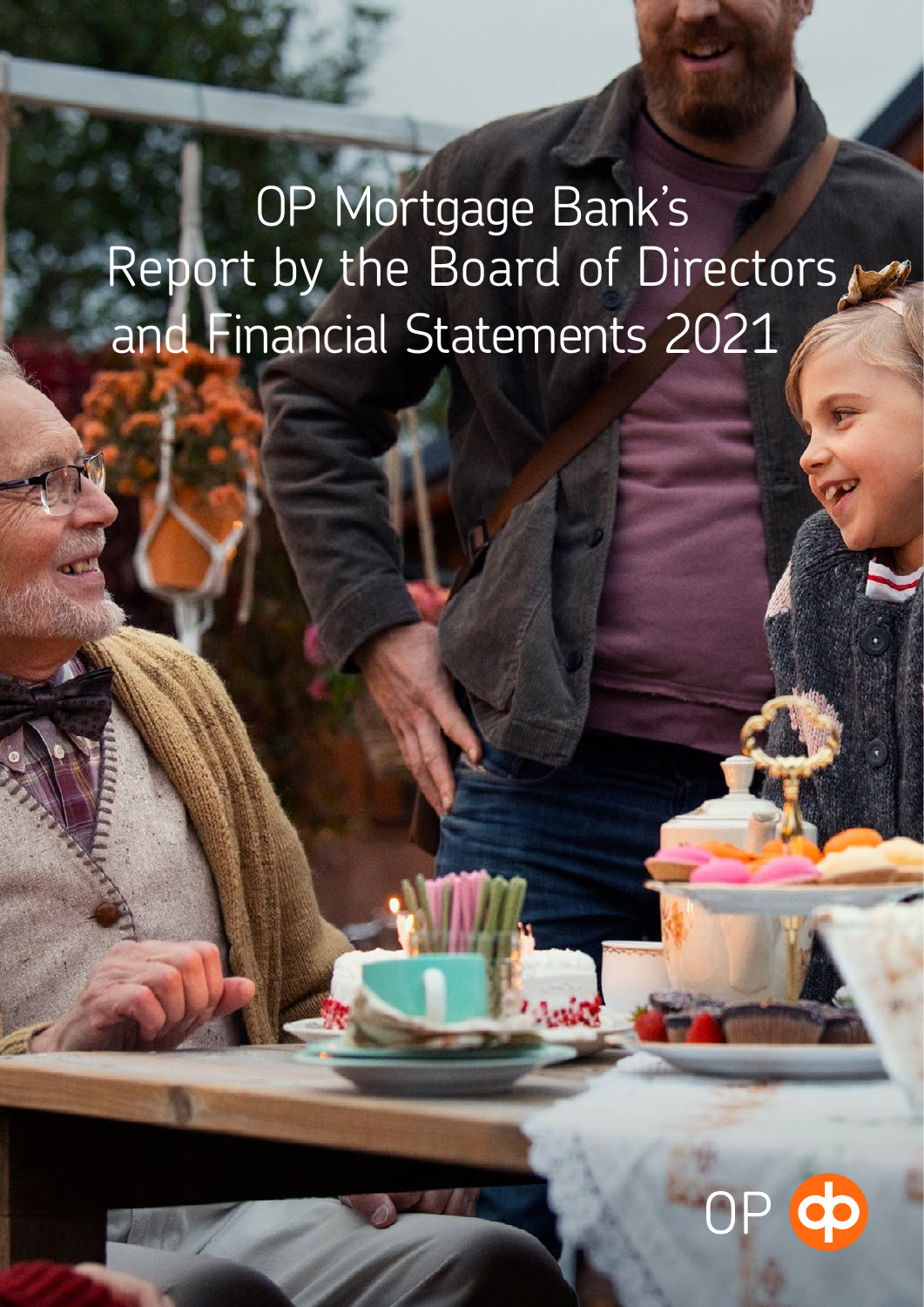# **Contents**

| Report by the Board of Directors                |    |
|-------------------------------------------------|----|
| <b>IFRS Financial statement</b>                 |    |
| Income statement                                | 11 |
| Balance sheet                                   | 12 |
| Cash flow statement                             | 13 |
| Statement of changes in equity                  | 14 |
| Accounting policies                             | 16 |
| Risk management principles                      | 28 |
| Notes to the income statement and balance sheet | 39 |

Signatures Auditor's report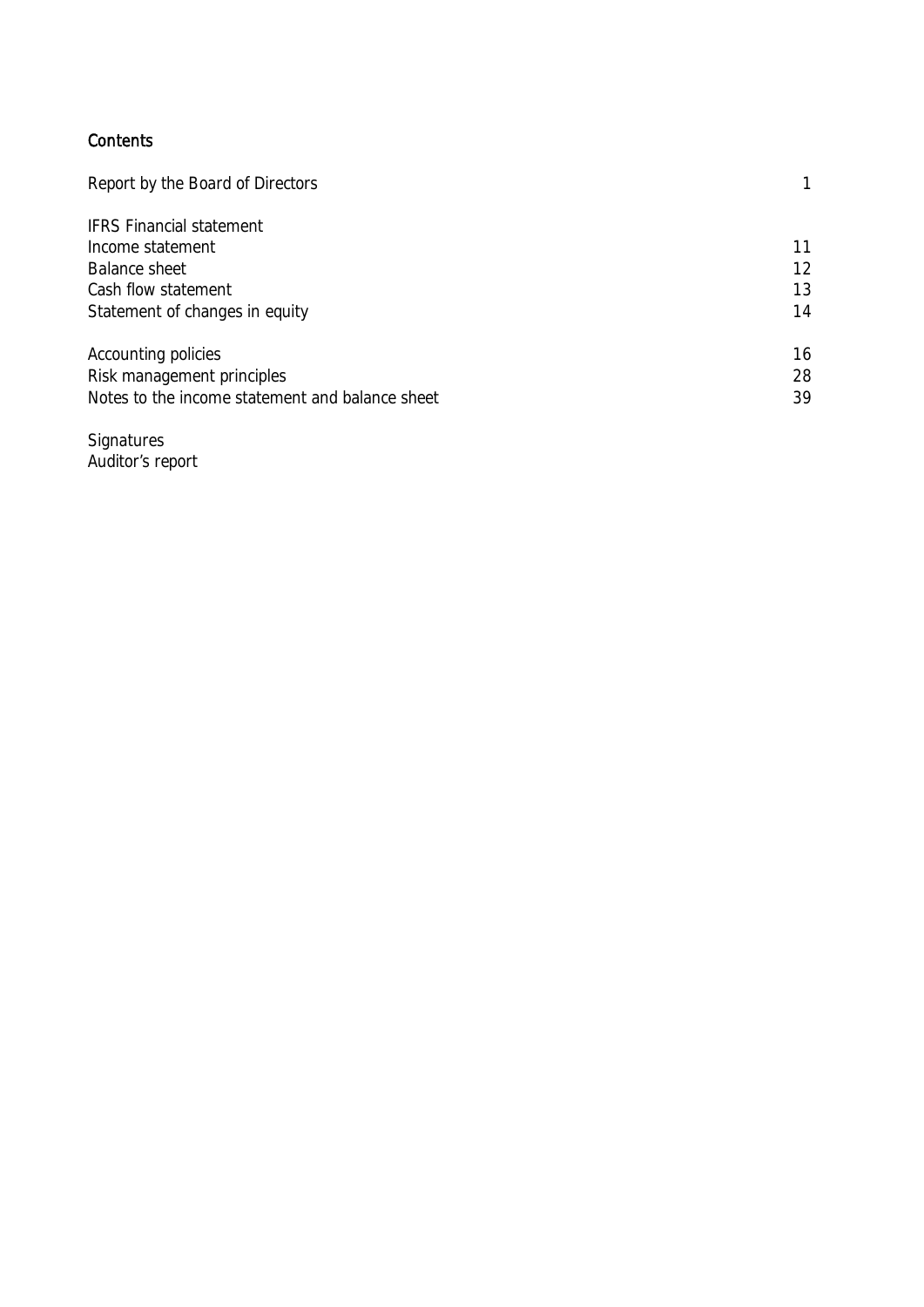# Report by the Board of Directors

OP Mortgage Bank (OP MB) is part of OP Financial Group. Together with OP Corporate Bank plc, its role is to raise funding for OP from money and capital markets. OP MB is responsible for the Group's funding with regard to covered bond issuance. OP MB has no independent customer business or service network, but OP cooperative banks manage customer relationships and loan management at local level.

OP MB either underwrites intermediary loans on OP Financial Group member cooperative banks' balance sheets or buys the home loans in security for bonds.

In 2021, the intermediary loans and loan portfolio of OP MB increased to EUR 18,275 million (15,326)\*. Bonds issued by OP MB totalled EUR 16,415 million (13,665) at the end of December 2021.

In March, OP MB issued Finland's first green covered bond in the international capital market. The fixed-rate EUR 750 million covered bond had a maturity of 10 years. Out of the proceeds of the bond, EUR 520 million was intermediated to 42 OP cooperative banks in the form of intermediary loans.

In May, OP MB issued three floating-rate covered bonds in the amount of one billion euros each and with a maturity of two years. The entire proceeds of the bond were intermediated as intermediary loans to 113 OP cooperative banks. The bond issues in May were performed as internal issues within OP Financial Group.

In September, a new extension of an intermediary loan model was performed on a bond issued in March 2021 that will mature in 2031. As part of this extension, OP MB provided 15 OP cooperative banks with intermediary loans at a total amount of EUR 230 million.

In October, a new extension of an intermediary loan model was performed on a bond issued in January 2020 that will mature in 2028. As part of this extension, OP MB provided six OP cooperative banks with intermediary loans at a total amount of EUR 16 million.

In November, OP MB carried out two new extensions of an intermediary loan model. The first one was performed on a bond issued in February 2019 that will mature in 2029. As part of this extension, OP MB provided eight OP cooperative banks with intermediary loans at a total amount of EUR 65 million. The second extension was performed on a bond issued in November 2019 that will mature in 2026. As part of this extension, OP MB provided 11 OP cooperative banks with intermediary loans at a total amount of EUR 70 million.

On 31 December 2021, 118 OP cooperative banks had a total of EUR 14,691 million (10,790) in intermediary loans from OP MB.

After the balance sheet date, OP Financial Group decided to apply an RWA floor based on the standardised approach. Application of the floor is expected to decrease OP Mortgage Bank's CET1 ratio by around 30 per cent in the second quarter of 2022.

# Collateralisation of bonds issued to the public

On 31 December 2021, loans as collateral in security of the covered bonds issued under the Euro Medium Term Covered Note programme worth EUR 20 billion established on 12 November 2010 under the Act on Mortgage Credit Banks (Laki kiinnitysluottopankkitoiminnasta 688/2010) totalled EUR 15,841 million. On the same date, loans as collateral in security of the covered bonds issued under the Euro Medium Term Retained Covered Note programme worth EUR 10 billion established on 15 June 2020 totalled EUR 3,587 million.

# Joint and several liability

Under the Act on the Amalgamation of Deposit Banks, the amalgamation of cooperative banks comprises the organisation's central cooperative (OP Cooperative), the central cooperative's member credit institutions and the companies belonging to their consolidation groups as well as credit and financial institutions and service companies in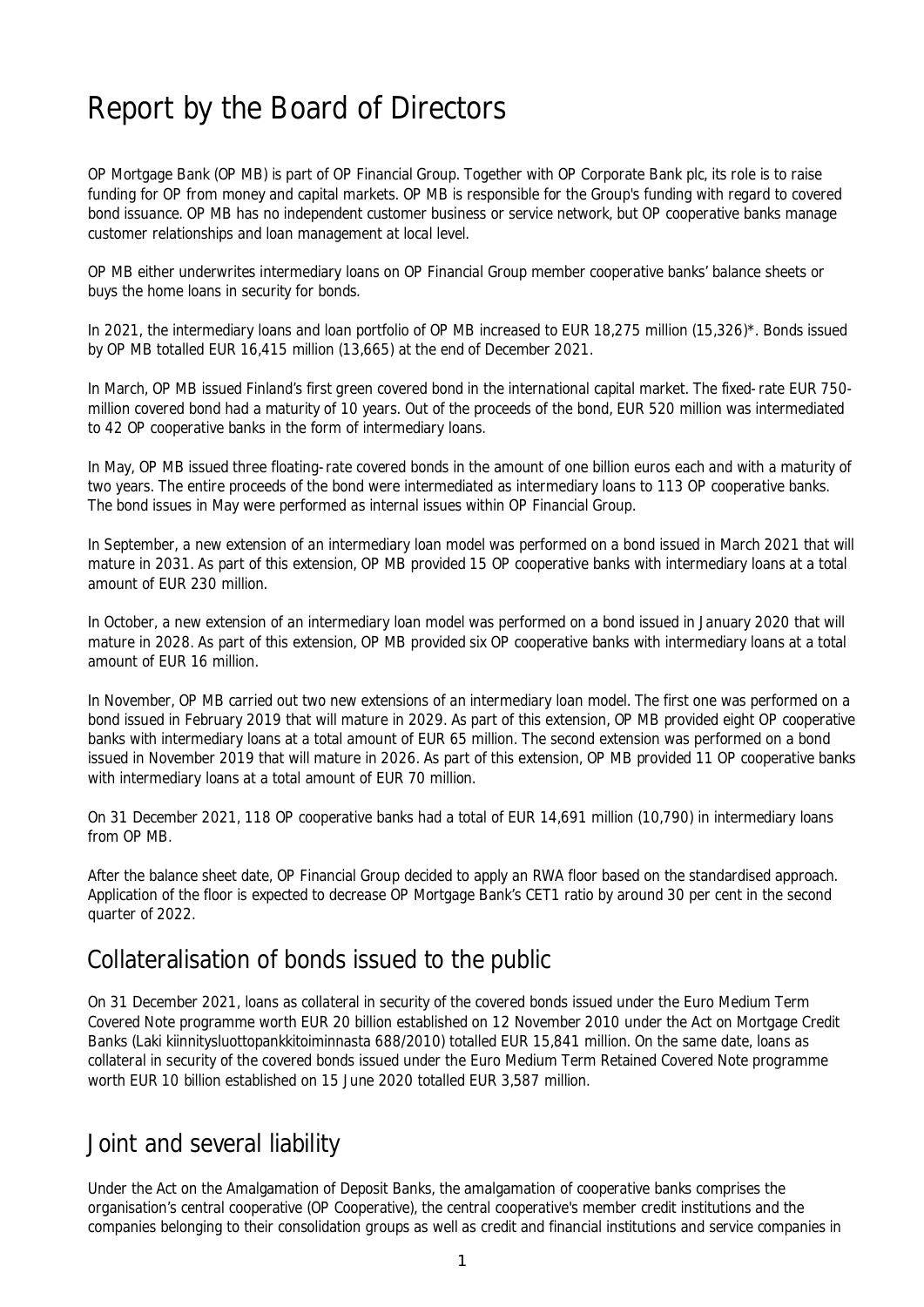which the above together hold more than half of the total votes. This amalgamation is supervised on a consolidated basis. On 31 December 2021, OP Cooperative's members comprised 121 cooperative banks as well as OP Corporate Bank plc, OP Mortgage Bank and OP Retail Customers plc. The central cooperative is responsible for issuing instructions to its member credit institutions concerning their internal control and risk management, their procedures for securing liquidity and capital adequacy as well as for compliance with harmonised accounting policies in the preparation of the amalgamation's consolidated financial statements.

By law, companies belonging to the amalgamation are liable for each other's debts. OP Financial Group's insurance companies do not fall within the scope of joint and several liability. The amalgamation's central cooperative, OP Cooperative, is obliged, if necessary, to assist member banks as a support action with a sum that prevents them from going into liquidation. The central cooperative is also liable for the debts of a member bank which cannot be paid using the member bank's assets.

Each member bank is liable to pay a proportion of the amount which the central cooperative has paid to either another member bank as part of support action or to a creditor of such member bank in payment of an amount overdue which the creditor has not received from the member bank. Furthermore, in the case of the central cooperative's default, a member bank has unlimited refinancing liability for the central cooperative's debts as referred to in the Co-operatives Act.

Each member bank's liability for the amount the central cooperative has paid to the creditor on behalf of a member bank is divided between the member banks in proportion to their last adopted balance sheets.

According to section 25 of the Act on Mortgage Credit Banks, the holder of a covered bond has the right to receive a payment for the entire term of the bond from the assets entered as collateral before other receivables without this being prevented by OP MB's liquidation or bankruptcy.

\*) The comparatives for 2020 are given in brackets. For income statement and other aggregated figures, the figures for January-December 2020 serve as comparatives. For balance-sheet and other cross-sectional figures, figures at the end of the previous financial year (31 December 2020) serve as comparatives.

# Profit performance

OP MB's key financial indicators in 2021 are shown below:

| Thousand euros                 | Q1-4/2021 | Q1-4/2020 |
|--------------------------------|-----------|-----------|
| <b>Income</b>                  |           |           |
| Net interest income            | 42,075    | 48,470    |
| Net commissions and fees       | $-25,804$ | $-32,411$ |
| Net investment income          | 1         |           |
| Other operating income         | 1         |           |
| Total                          | 16,274    | 16,061    |
|                                |           |           |
| <b>Expenses</b>                |           |           |
| Personnel costs                | 487       | 467       |
| Other operating expenses       | 8,591     | 5,972     |
| Total                          | 9,079     | 6,439     |
|                                |           |           |
| Impairment loss on receivables | -491      | $-1,646$  |
| Earnings before tax            | 6.704     | 7.975     |

Impairment loss on receivables related to loans in OP MB's balance sheet decreased to EUR 0.5 million (1.6). A year ago, customers actively applied for repayment holidays on their loans as a result of the Covid-19 crisis. Combined with the changes in macroeconomic parameters applied in the calculation of expected credit losses, this increased the amount of expected credit losses. A year ago, the adoption of the new definition of default also increased the amount of expected credit losses.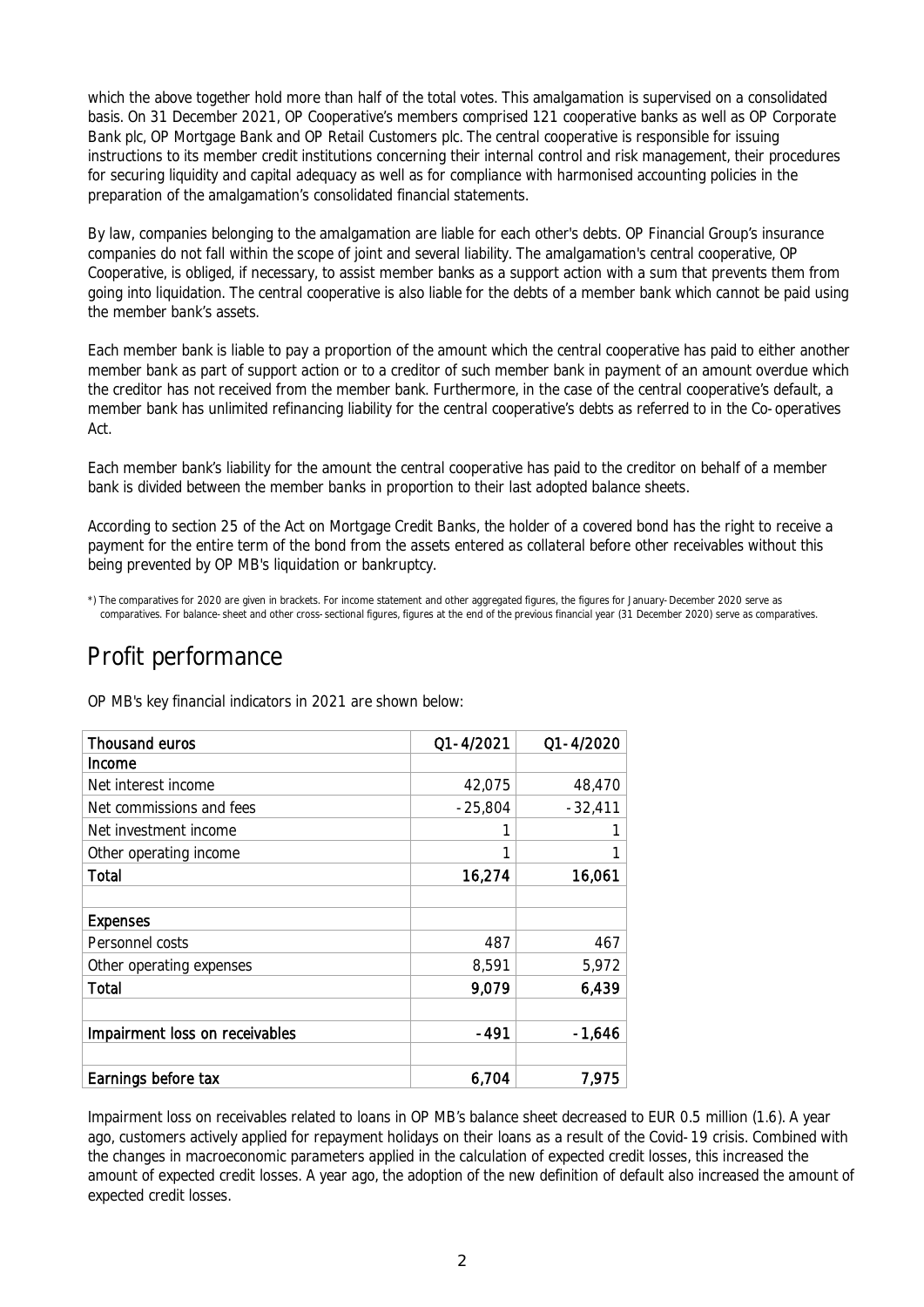The company's financial standing remained stable throughout the reporting period. Full-year earnings before tax came to EUR 6,704 thousand (7,975).

# On-balance-sheet and off-balance-sheet commitments

OP MB's balance sheet total was EUR 18,601 million (16,006) on 31 December 2021. The table below shows the development of key assets and liabilities.

# Key assets and liabilities

| $\epsilon$ million                   | 31 Dec 2021 | 31 Dec 2020 |
|--------------------------------------|-------------|-------------|
| Balance sheet                        | 18.601      | 16,006      |
| Receivables from customers           | 3,584       | 4,536       |
| Receivables from credit institutions | 14.814      | 11,009      |
| Debt securities issued to the public | 16,579      | 14,095      |
| Liabilities to credit institutions   | 1.570       | 1.500       |
| Equity capital                       | 370         | 371         |

The bank's intermediary loans and loan portfolio increased to EUR 18,275 million (15,326) in January–December. On 31 December 2021, households accounted for 99.5% (99.9) of the loan portfolio and institutional customers for 0.5% (0.1). On 31 December 2021, OP MB's non-performing receivables totalled EUR 279 million (301).

The carrying amount of bonds issued to the public was EUR 16,579 million (14,095) at the end of the year. In addition to bonds, OP MB financed its operations through debt financing from OP Corporate Bank plc. At the end of the financial year, the amount of debt financing came to EUR 1,570 million (1,500).

OP MB has hedged its loan portfolio against interest rate risk by means of interest rate swaps. Interest rate swaps are used to swap base rate cash flows of hedged loans to Euribor cash flows. OP MB has also changed the fixed rates of the bonds it has issued to short-term market rates. OP MB's interest rate derivative portfolio totalled EUR 17,019 million (17,953). OP MB has concluded all derivative contracts for hedging purposes, with OP Corporate Bank plc being their counterparty.

# Capital base and capital adequacy

OP MB uses the Internal Ratings Based Approach (IRBA) to measure its capital adequacy requirement for credit risk. OP MB uses the Standardised Approach to measure its capital adequacy for operational risks.

OP MB's Common Equity Tier 1 (CET1) ratio stood at 92.9% (61.8) on 31 December 2021. The statutory minimum for CET1 ratio is 4.5% and for the capital adequacy ratio 8%. The requirement for the capital conservation buffer of 2.5% under the Act on Credit Institutions increases in practice the CET1 ratio to 7% and the minimum capital adequacy ratio to 10.5%.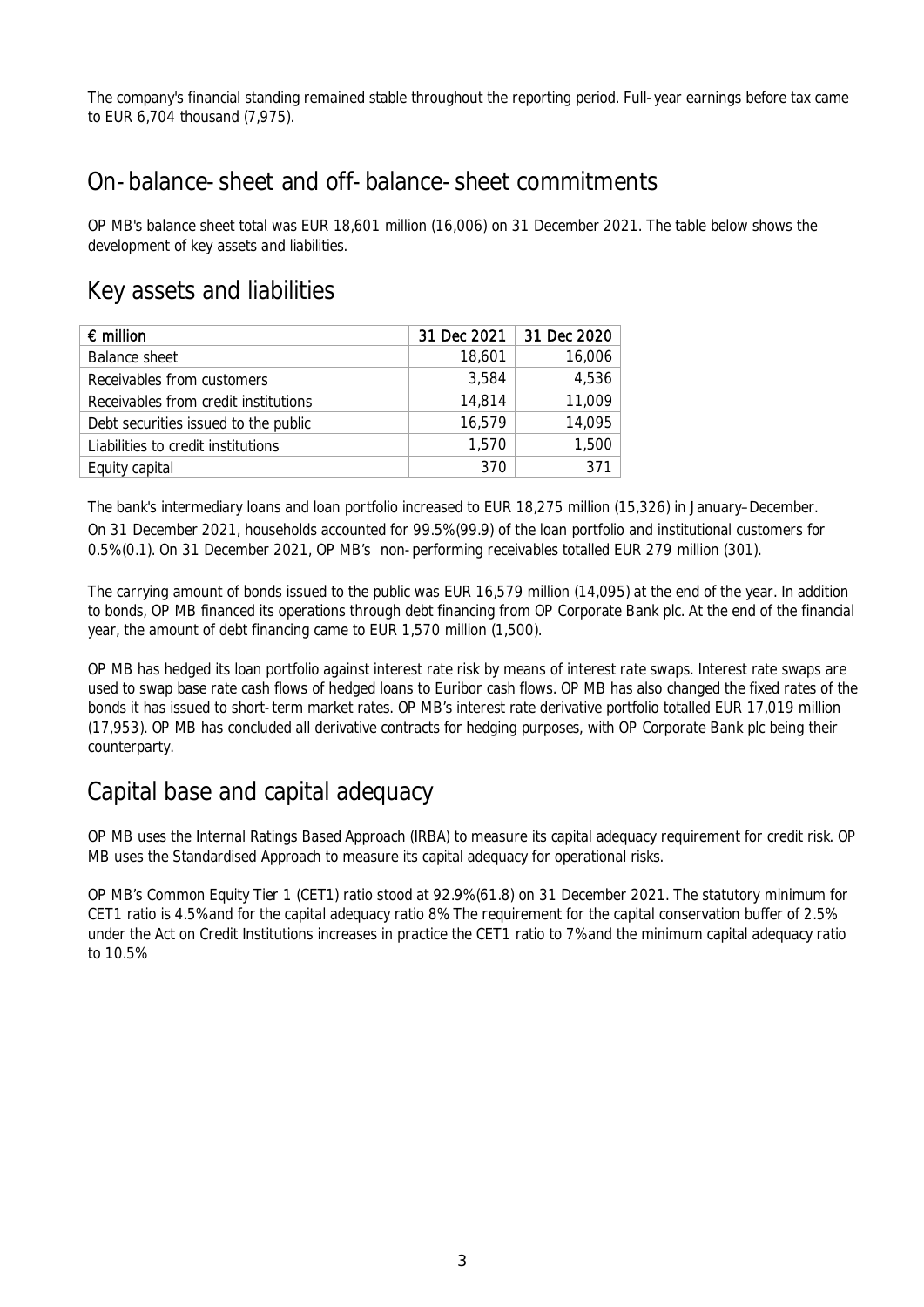| Capital base and capital adequacy, TEUR        | 31 Dec 2021 | 31 Dec 2020 |
|------------------------------------------------|-------------|-------------|
|                                                |             |             |
| Equity capital                                 | 370,077     | 371,093     |
| Common Equity Tier 1 (CET1) before             |             |             |
| deductions                                     | 370,077     | 371,093     |
| Excess funding of pension liability            | $-57$       | -56         |
| Share of unaudited profits                     | $-5,364$    | $-6,381$    |
| Impairment loss - shortfall of expected losses | $-2,856$    | $-3,448$    |
| CET1 capital                                   | 361,800     | 361,208     |
| Tier 1 capital (T1)                            | 361,800     | 361,208     |
| <b>Total capital</b>                           | 361,800     | 361,208     |
|                                                |             |             |
| Total risk exposure amount                     |             |             |
| Credit and counterparty risk                   | 359,126     | 550,145     |
| Operational risk                               | 30,130      | 34,748      |
| <b>Total</b>                                   | 389,256     | 584,893     |
|                                                |             |             |
| Ratios, %                                      |             |             |
| CET1 ratio                                     | 92.9        | 61.8        |
| Tier 1 capital ratio                           | 92.9        | 61.8        |
| Capital adequacy ratio                         | 92.9        | 61.8        |
|                                                |             |             |
| Capital requirement                            |             |             |
| Capital base                                   | 361,800     | 361,208     |
| Capital requirement                            | 40,872      | 61,414      |
| Buffer for capital requirements                | 320,928     | 299,794     |

The decrease in exposures improved the CET1 ratio. Earnings for the financial year were not included in CET1 capital.

# Formulas for key figures and ratios

# Common Equity Tier 1 (CET1) capital ratio, %

CET<sub>1</sub> Total risk exposure amount

# Tier 1 capital (T1) capital adequacy ratio, %

Tier1 Total risk exposure amount

### Capital adequacy ratio, %

Total capital Total risk exposure amount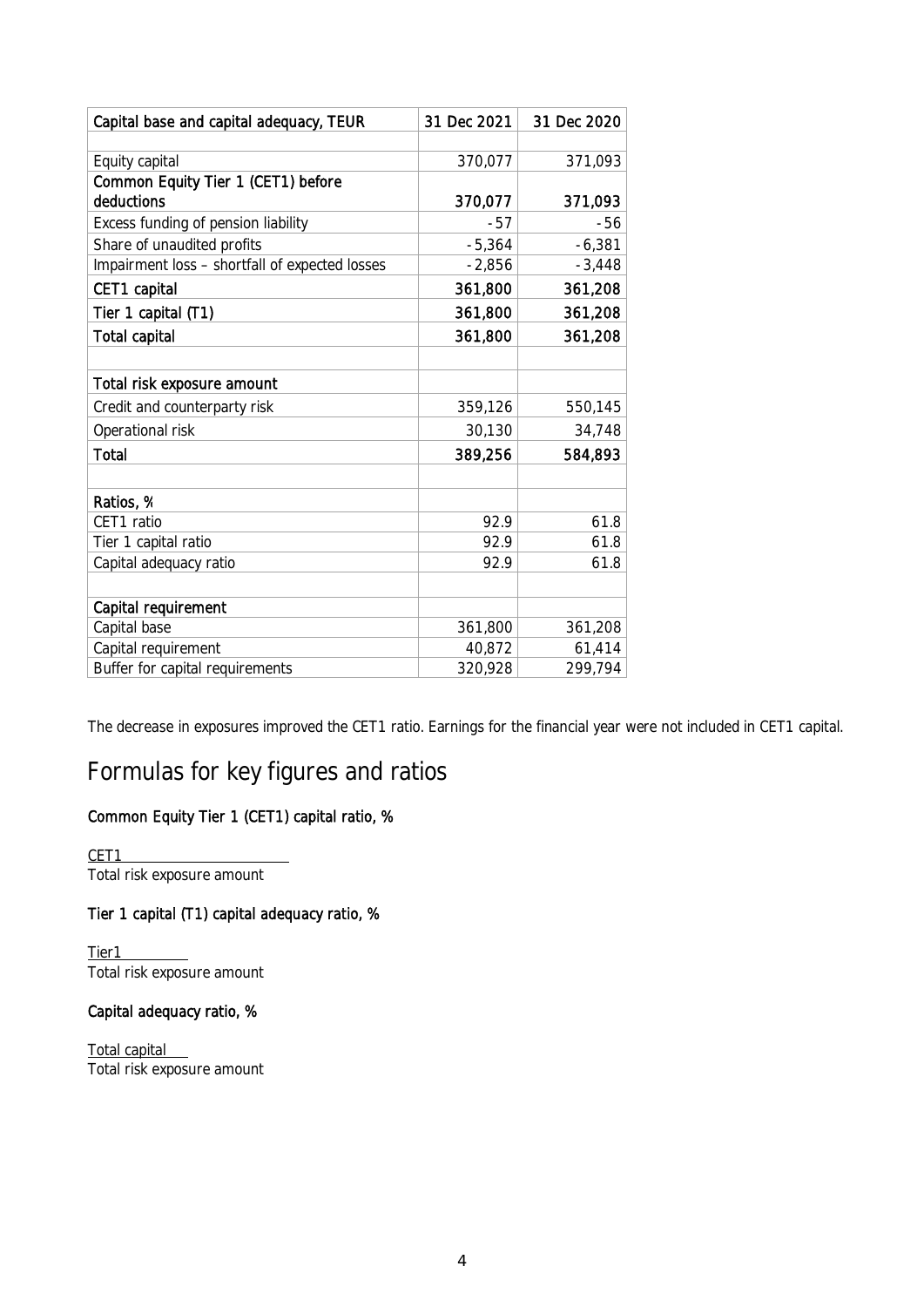#### Financial indicators

| Ratio                     | 2021 | 2020 | 2019 |
|---------------------------|------|------|------|
| Return on equity (ROE), % | 1.4  | 17   |      |
| Return on assets (ROA), % | 0.03 | 0.04 | 0.08 |
| Equity ratio, %           | 1.99 | 2.32 | 2.46 |
| Cost/income ratio, %      | 56   | 40   |      |

#### Formulas for Alternative Performance Measures

The Alternative Performance Measures Guidelines issued by the European Securities and Markets Authority (ESMA) came into force on 3 July 2016. The Alternative Performance Measures are presented to illustrate the financial performance of business operations and to improve comparability between reporting periods. They should not be considered to be replacements for the performance measures defined in IFRS governing financial reporting.

The formulas for the used Alternative Performance Measures are presented below and they correspond to the previously presented performance indicators in terms of content.

### Return on equity (ROE), %

Operating profit (loss) - Income tax\* x 100 Equity capital (average of the beginning and end of year)

### Return on assets (ROA), %

Operating profit (loss) - Income tax\* \_\_\_\_\_\_\_\_\_\_\_\_ x 100 Average balance sheet total (average of the beginning and end of year)

### Equity ratio, %

Equity capital x 100 Balance sheet total

#### Cost/income ratio, %

Personnel costs + Depreciation/amortisation and impairment loss + Other operating expenses x 100 Net interest income + Net commissions and fees + Net investment income + Other operating income

\* Includes tax effect from appropriations.

# Risk management and capital adequacy management

OP Financial Group's core values, strategic goals and financial targets form the basis for OP MB's risk management and capital adequacy management. In OP Financial Group's risk policy, the central cooperative's Board of Directors confirms annually risk-management principles, actions, objectives and limits to be applied by the Group and its entities that are used to guide business to implement the policies confirmed in the Group's strategy and the principles of the risk tolerance system.

The central cooperative is in charge of the OP Financial Group level risk and capital adequacy management. OP MB is responsible for its own risk and capital adequacy management in accordance with the nature and extent of its operations.

OP MB's Board of Directors makes decisions on its risk and capital adequacy management in line with the principles adopted by the central cooperative's Board of Directors. In addition, OP MB's Board of Directors deals with, in terms of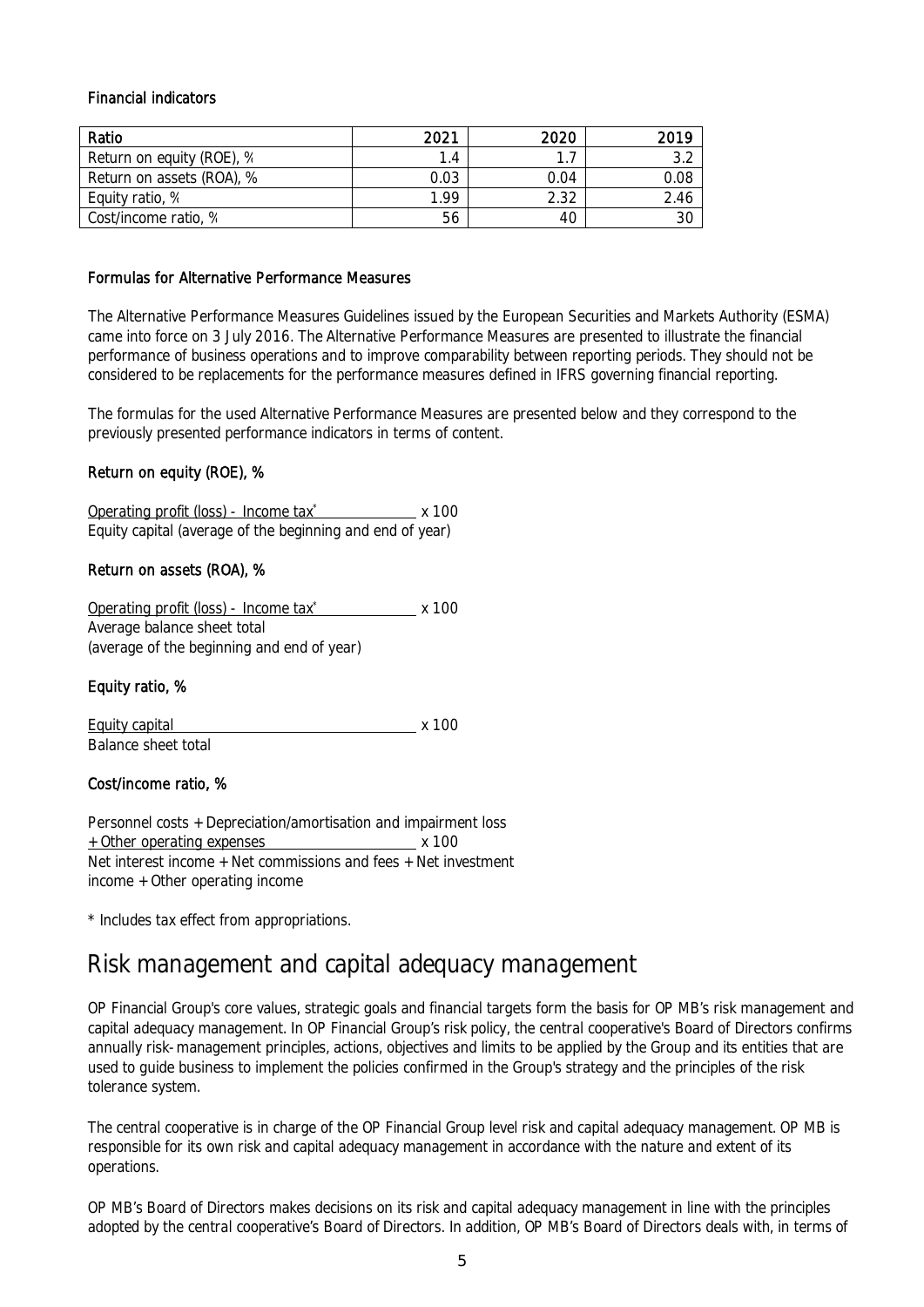quality and extent, far-reaching and important matters in principle from the perspective of the company's operations, and any unusual matters. The Board of Directors decides on principles and procedures to ensure that the company operates in compliance with external regulation and OP Cooperative's guidelines.

The Managing Director is responsible for the implementation of risk and capital adequacy management according to the principles and guidelines that have been agreed on, and reports regularly on the company's business and financial standing.

OP MB's risk and capital adequacy management tasks are centralised within OP Financial Group's Risk Management. Risk and capital adequacy management falls under internal control. Its purpose is to ensure OP MB's risk capacity and liquidity and, thereby, ensure business continuity. Risk capacity is made up of effective risk management that is proportionate to the extent and complexity of operations and of adequate capital resources and liquidity based on profitable business operations.

Risk and capital adequacy management has been made an integral part of the company's business and management. OP MB focuses on carrying out its role according to its service capabilities and risk-bearing capacities in accordance with shared business models. OP MB has a moderate attitude towards risk-taking.

# Risk-bearing capacity

OP MB's risk-bearing capacity remained good. Its capital adequacy ratio stood at 92.9% (61.8). The return on equity was 1.4% (1.7).

OP MB does not seek to secure its capital base by retaining earnings. Rather, OP Cooperative guarantees OP MB's capital base.

# Credit risk exposure

OP MB's loan portfolio totalled EUR 3,584 million (4,536) at the end of the reporting period. The quality of the loan portfolio is good. Doubtful receivables totalled EUR 279 million (301). Doubtful receivables refer to receivables that are more than 90 days past due, other receivables classified as risky and forborne receivables due to the customer's financial difficulties. Forbearance measures consist of concessions agreed at the customers' initiative to the original repayment plan to make it easier for them to manage through temporary payment difficulties. OP cooperative banks make every effort to identify ways of solving customers' temporary financial difficulties. Loan modifications due to reasons other than the customer's financial difficulties are not classified as doubtful receivables.

|                               | Performing forborne<br>exposures (gross) |             | Non-performing receivables<br>(gross) |             | Doubtful receivables (gross) |             |
|-------------------------------|------------------------------------------|-------------|---------------------------------------|-------------|------------------------------|-------------|
|                               | 31 Dec 2021                              | 31 Dec 2020 | 31 Dec 2021                           | 31 Dec 2020 | 31 Dec 2021                  | 31 Dec 2020 |
| More than 90 days<br>past due |                                          |             | 13,122                                | 13,444      | 13,122                       | 13,444      |
| Unlikely to be paid           |                                          |             | 12,783                                | 11,030      | 12,783                       | 11,030      |
| Forborne exposures            | 213,922                                  | 241,864     | 38,762                                | 34,203      | 252,684                      | 276,067     |
| <b>Total</b>                  | 213,922                                  | 241,864     | 64,667                                | 58,677      | 278,589                      | 300,541     |

As receivables more than 90 days past due, OP MB reports the remaining principal of receivables whose interest or principal amount has been overdue and outstanding for over three months. Other receivables categorised as risky are reported as contracts unlikely to be paid. Forborne loans include receivables that have been modified due to the customer's financial difficulties by, for example, granting a repayment holiday of 6 to 12 months.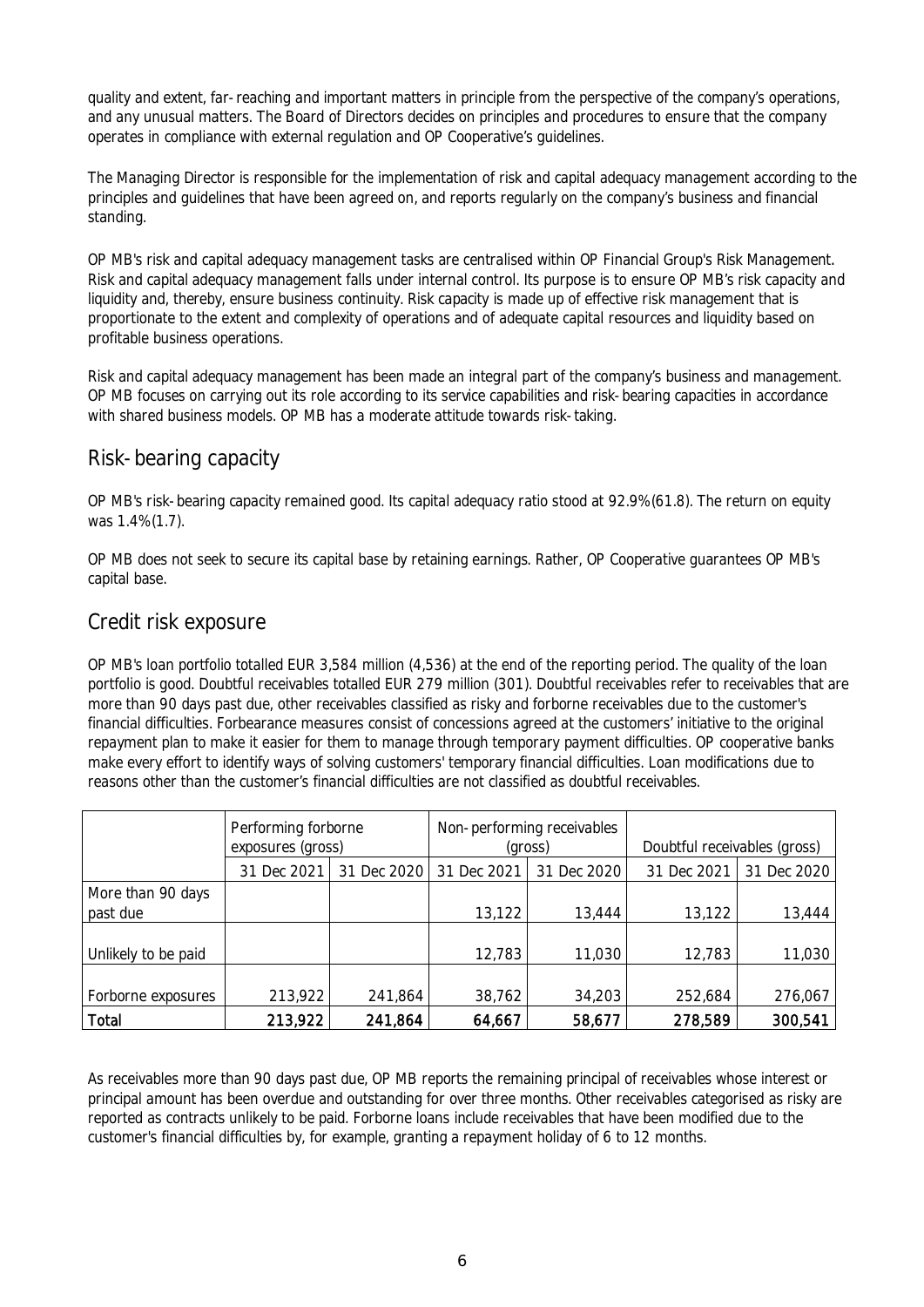| Key ratios                                                        | 31 Dec 2021 | 31 Dec 2020 |
|-------------------------------------------------------------------|-------------|-------------|
| Doubtful receivables, TEUR                                        | 278,589     | 300,541     |
| Ratio of doubtful receivables to exposures, %                     | 7.77        | 6.64        |
| Ratio of non-performing receivables to exposures, %               | 1.80        | 1.30        |
| Ratio of performing forborne exposures to exposures, %            | 5.97        | 5.34        |
| Ratio of performing forborne exposures to doubtful receivables, % | 76.79       | 80.48       |
| Ratio of loss allowance to doubtful receivables, %                | 1.04        | 1 25        |

Key ratios were changed from net to gross as of the beginning of 2021, i.e. non-performing receivables no longer include loss allowance. In the key ratios, the new denominator includes the loan and guarantee portfolio, and deferred interest income. Comparatives have been adjusted accordingly.

The company does not have any group of connected clients with the total amount of customer risk exceeding the limit set in the Act on Credit Institutions of 25% of the bank's capital base. Thanks to the loan portfolio's diversity and hard collateral, OP MB's credit risk exposure is highly stable.

# Market risks and liquidity risk

Market risks include the following risks both on and off the balance sheet: interest rate risk, price risks and market liquidity risk. The company's products and market instruments, funding and investment principles and applied risk monitoring methods have been defined in the market risk management guidelines confirmed by the Risk Management Committee.

Interest rate risk means the effect of changing market interest rates on the company's earnings, profitability and capital adequacy. OP MB has used interest rate swaps to hedge against interest rate risk. Interest rate swaps are used to swap base rate cash flows of hedged home loans to Euribor cash flows. OP MB has also changed the fixed rates of the bonds it has issued to floating market rates. OP Corporate Bank plc is the counterparty to all derivative contracts.

The purpose of liquidity risk management is to secure the company's ability to fulfil its payment obligations without endangering business continuity, profitability or capital adequacy. OP MB monitors its cash flows on a daily basis to secure funding liquidity and its structural funding risk on a regular basis as part of the company's internal capital adequacy assessment process (ICAAP).

OP MB's Board of Directors monitors regularly that the company's interest rate and funding risk exposure remain within the limits it has set.

The provisions of the Act on Mortgage Credit Banks also set limits on the bank's interest rate and funding risk-taking. According to the Act, the total amount of interest received during any 12 months for loans forming the collateral for covered bonds must exceed the total amount of interest paid on covered bonds for the same period. Additionally, the average residual term to maturity of covered bonds must be shorter than the average residual term to maturity of the assets as their collateral. During the entire financial year, OP MB's operations have been in compliance with law, both in respect of the interest flow assessment and maturity assessment.

# Operational risks

Operational risk means a risk of an adverse consequence caused by all business operations that may result from insufficient or incorrect practices, processes, systems or external factors. Operational risk includes ICT and security risks. Operational risk may materialise in the form of financial losses or other harmful consequences, such as deterioration or loss of reputation or trust. Operational risks are managed by identifying and analysing them and by ensuring that controls and management tools are appropriate and adequate. The bank assesses operational risks regularly and reports its risk status to the Board of Directors once a year. Operational risk management is aimed at ensuring that no unforeseeable operational risks materialise in operations.

Compliance risk forms part of operational risk. Compliance activities are aimed at ensuring that OP MB complies with laws, regulatory instructions and regulations, self-regulation of markets, and internal guidelines, policies and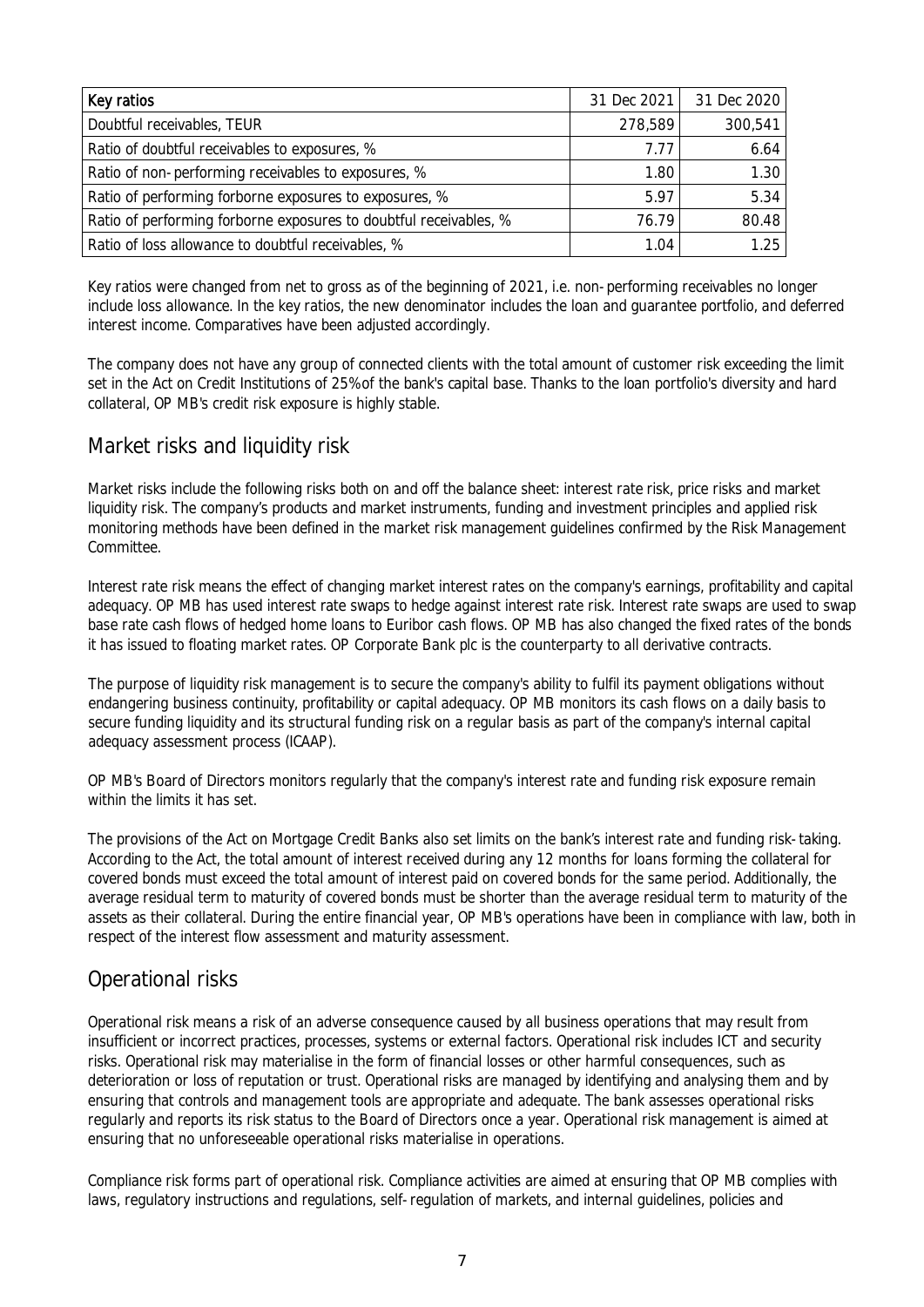instructions of OP Financial Group and OP MB. Compliance also ensures that customer relationship management complies with appropriate and ethically sound principles and practices.

# Corporate responsibility

OP Financial Group's core values and principles governing corporate responsibility also guide the operations of OP MB.

Corporate responsibility is an integral part of OP Financial Group's business and strategy. The Group's aim is to be a forerunner of corporate responsibility within its sector in Finland. OP Financial Group is committed to complying with the ten principles of the UN Global Compact initiative in the areas of human rights, labour rights, the environment and anti-corruption. OP has agreed to follow the UN Principles for Responsible Investment. OP Financial Group is a Founding Signatory of the Principles for Responsible Banking under the United Nations Environment Programme Finance Initiative (UNEP FI).

In March, OP MB issued the first green covered bond in Finland. The EUR 750 million bond has a maturity of 10 years. The bond is targeted at responsible international institutional investors, and proceeds raised with the bond will be allocated to OP Financial Group's home loans recognised as green ones according to the Green Covered Bond Framework of OP MB. The sector to be financed is energy-efficient residential buildings (green buildings).

In December, OP Financial Group's climate actions scored, for the third time in a row, an A- in CDP's international climate impact assessment.

# Personnel and remuneration schemes

On 31 December 2021, OP MB had seven employees. The company purchases all the most important support services from OP Cooperative and its Group companies, reducing the need for its own personnel.

Variable remuneration applied by OP Financial Group in 2021 consists of the performance-based bonus scheme covering all personnel, and the personnel fund. Company-specific targets based on the annual plan and the Group-level strategic targets are taken into account in the metrics used in the performance-based bonus scheme and the personnel fund. In drawing up the remuneration schemes, OP has taken account of the regulation regarding the financial sector's remuneration schemes. More detailed information on variable remuneration is available on OP Financial Group's website.

OP MB belongs to OP Financial Group's OP Personnel Fund which forms a long-term remuneration scheme for employees. The company pays the Personnel Fund profit-based bonuses in accordance with pre-agreed principles. Members of the Fund may withdraw fund units on the grounds specified in Fund Rules.

# Governance

# Board of Directors

The Board of Directors manages OP MB's business. According to the Articles of Association, the Board of Directors is responsible for the company's administration and appropriate organisation of operations. The Board of Directors has general authority to decide on all issues related to the governance and other matters that, by law, are not the responsibility of the Annual General Meeting or the Managing Director. The Board of Directors decides on the strategy and key business goals. The Board of Directors' duty is to ensure that accounting and financial management have been organised appropriately.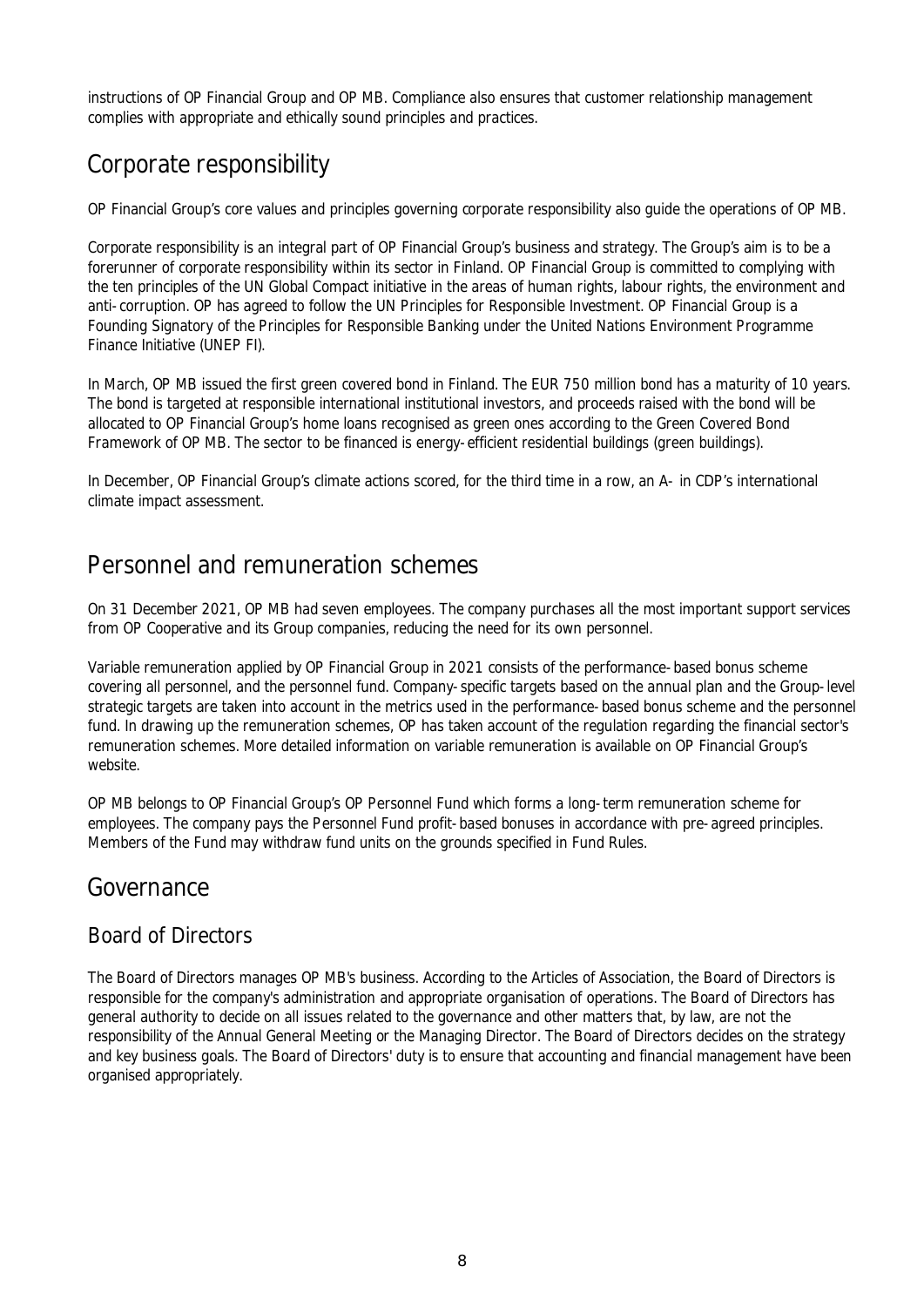Board of Directors:

| Chair          | Vesa Aho       | Chief Financial Officer, OP Cooperative until 28 February 2022 |
|----------------|----------------|----------------------------------------------------------------|
| Chair          | Mikko Timonen  | Chief Financial Officer, OP Cooperative from 1 March 2022      |
| <b>Members</b> | Kaisu Christie | Head of Retail Customer Financing and Housin-related Services, |
|                |                | OP Cooperative                                                 |
|                | Lauri Iloniemi | Head of Group Reasury and Asset and Liability Management,      |
|                |                | OP Corporate Bank plc                                          |

According to the Articles of Association, OP MB's Board of Directors comprises a minimum of three and a maximum of eight members. Currently, the Board has three members. Board members are elected for a period of one year. Their term begins upon closing of the Annual General Meeting that elected them and ends upon closing of the Annual General Meeting that elects the new Board. A Board member must resign after they reach the age of 65 at the latest. The Board of Directors has a quorum when more than half of its members are present. The Board of Directors held nine meetings in the year under review.

# Managing Director

OP MB's Managing Director must advance the company's interests carefully and manage the bank's daily operations according to laws and the guidelines and regulations issued by the Board of Directors. The Managing Director may take measures which, considering the extent and nature of the company's operations, are unusual or far-reaching in nature only if duly authorised by the Board of Directors, or if the Board of Director's decision cannot be awaited without causing material harm to the company's operations. It is the statutory duty of the Managing Director to ensure that the company's accounting is in compliance with the applicable law and that the bank's treasury is managed in a reliable manner.

OP MB's Managing Director is Sanna Eriksson. The deputy Managing Director is Tuomas Ruotsalainen, Senior Covered Bonds Manager at OP MB.

OP MB's Corporate Governance Statement is available at www.op.fi.

### Audit

OP MB's Annual General Meeting of 22 March 2021 elected KPMG Oy Ab, a firm of authorised public accountants, as the company's auditor with Tiia Kataja, Authorised Public Accountant, acting as the chief auditor.

OP Cooperative's Internal Audit is in charge of the company's internal audit.

# Events after the balance sheet date

OP Financial Group has decided to apply an RWA floor – based on the standardised approach – in the second quarter of 2022. This is due to enhanced regulatory requirements and discussions with the European Central Bank (ECB) on the application of the Internal Ratings Based Approach (IRBA).

The floor will be applied within OP Financial Group in the second quarter of 2022. After application of the floor, OP Mortgage Bank's CET1 ratio will be an estimated 30%. Application of the floor is a temporary capital measure which will not affect OP Mortgage Bank's good risk position. The impact of the floor will be eliminated in stages over the coming years, as the ECB approves the Group's development measures regarding the Internal Ratings Based Approach. Application of the floor will have no material impact on OP Financial Group's bond issuance plan for 2022.

# **Outlook**

It is expected that OP MB's capital adequacy will remain strong, risk exposure favourable and the overall quality of the loan portfolio good. This will make it possible to issue new covered bonds in 2022 as well.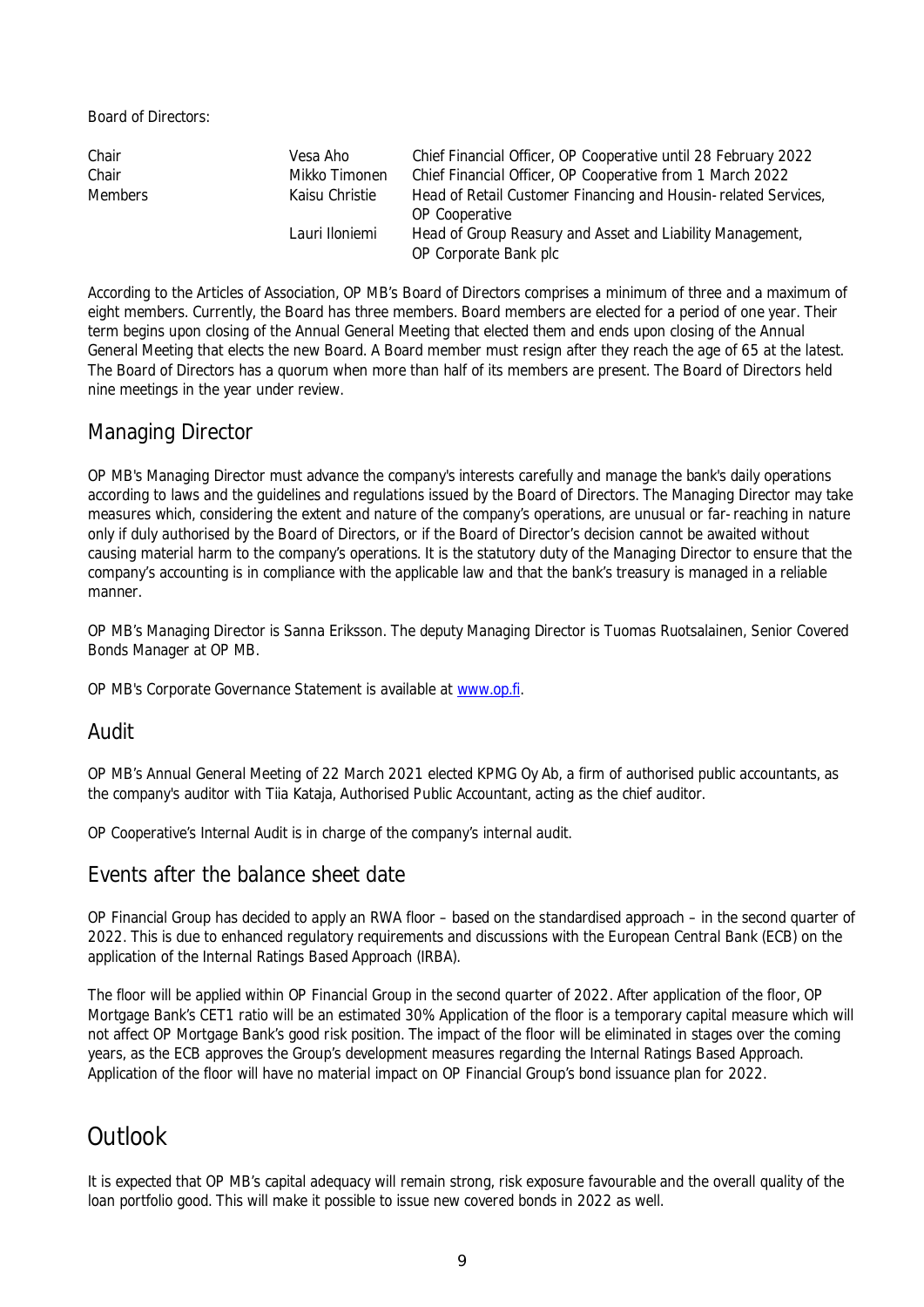# Proposal by the Board of Directors for profit distribution

OP Mortgage Bank's equity capital on 31 December 2021

| + Share capital                              | 60.000.000.00  |
|----------------------------------------------|----------------|
| + Reserve for invested non-restricted equity | 245,000,000,00 |
| + Profit for the financial year              | 5.363.655.10   |
| + Retained earnings                          | 59.713.331.85  |
| Total                                        | 370,076,986.95 |
| ____________________________________         |                |

Distributable funds totalled EUR 310,076,986.95.

As shown in the financial statements of 31 December 2021, the company's distributable funds, which include EUR 5,363,655.10 in profit for the financial year, totalled EUR 65,076,986.95. The company's distributable funds totalled EUR 310,076,986.95.

The Board of Directors proposes that a dividend of EUR 70.02 per share be distributed, totalling EUR 5,362,971.84, and that following dividend distribution, the remaining amount of EUR 683.26 be recognised in retained earnings. Following dividend distribution, the company's distributable earnings total EUR 59,714,015.11 and its distributable funds total EUR 304,714,015.11.

The company's financial position has not undergone any material changes since the end of the financial year 2021. The company's liquidity is good and will not be jeopardised by the proposed profit distribution, in the Board of Directors' view.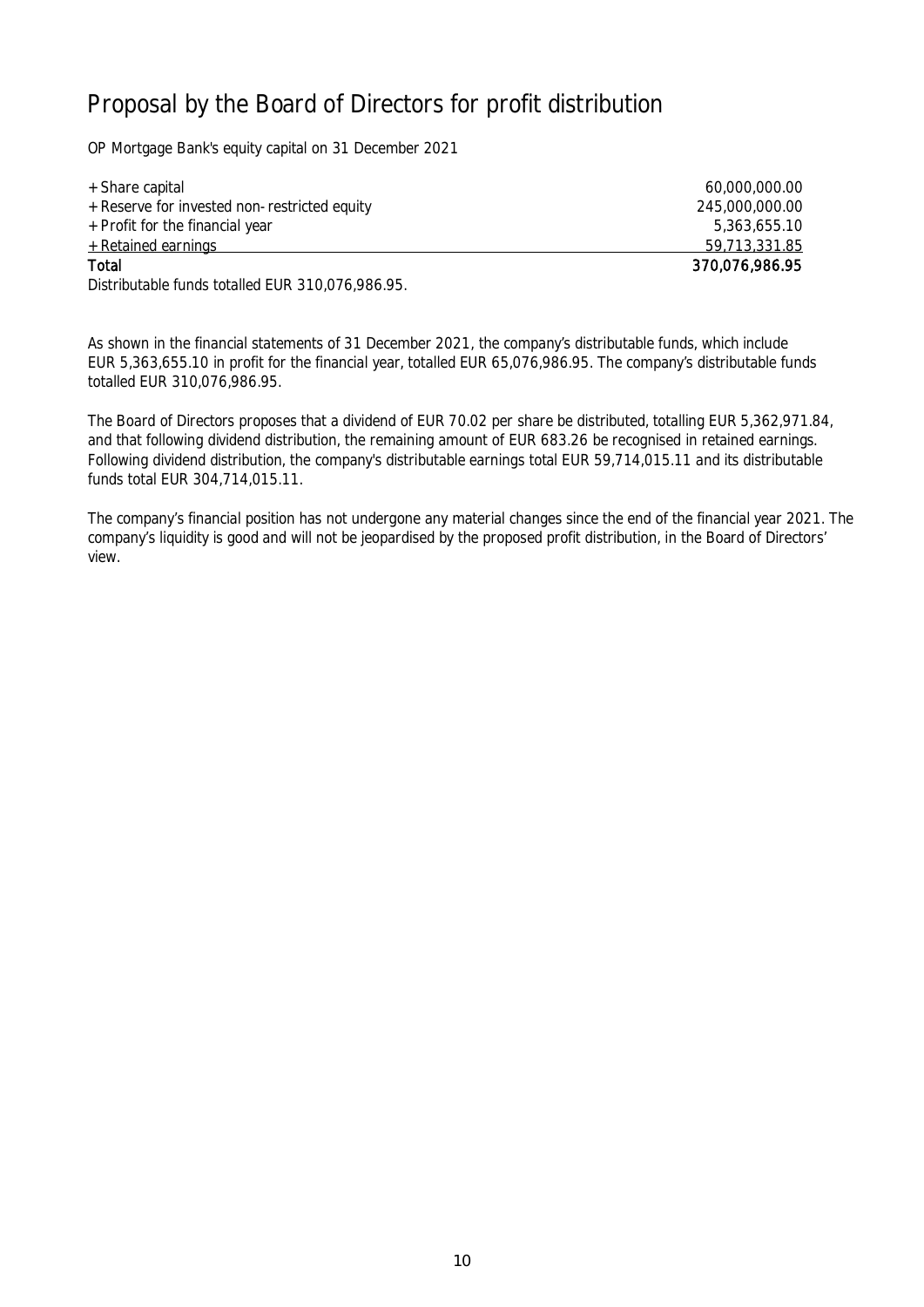#### INCOME STATEMENT

| <b>EUR</b>                       | <b>Note</b> | 2021             | 2020             |
|----------------------------------|-------------|------------------|------------------|
| Net interest income              |             | 42,075,223.01    | 48.469.674.58    |
| Net commissions and fees         | 4           | $-25.803.527.38$ | $-32.410.957.49$ |
| Net investment income            |             | 1.138.44         | 1,400.00         |
| Other operating income           |             | 848.17           | 829.74           |
| <b>Total income</b>              |             | 16.273.682.24    | 16.060.946.83    |
| Personnel costs                  | 5           | 487.232.30       | 467,485.53       |
| Other operating expenses         | 6           | 8.591.380.11     | 5,971,860.26     |
| Total expenses                   |             | 9.078.612.41     | 6.439,345.79     |
| Impairment losses on receivables |             | $-490.832.71$    | $-1.646.311.26$  |
| Earnings before tax              |             | 6.704.237.12     | 7,975,289.78     |
| Income tax                       | 8           | 1.340.582.02     | 1.594.123.67     |
| Profit for the financial year    |             | 5.363.655.10     | 6.381.166.11     |

#### STATEMENT OF COMPREHENSIVE INCOME

| <b>EUR</b>                                                                       | 2021         | 2020         |
|----------------------------------------------------------------------------------|--------------|--------------|
| Profit for the financial year                                                    | 5.363.655.10 | 6.381.166.11 |
| Items that will not be reclassified to profit or loss                            |              |              |
| Gains/(losses) arising from remeasurement of defined benefit plans               | 1.760.00     | $-16.821.00$ |
| Income tax on gains/(losses) arising from remeasurement of defined benefit plans | $-352.00$    | 3.364.20     |
| Total comprehensive income for the financial year                                | 5,365,063.10 | 6.367.709.31 |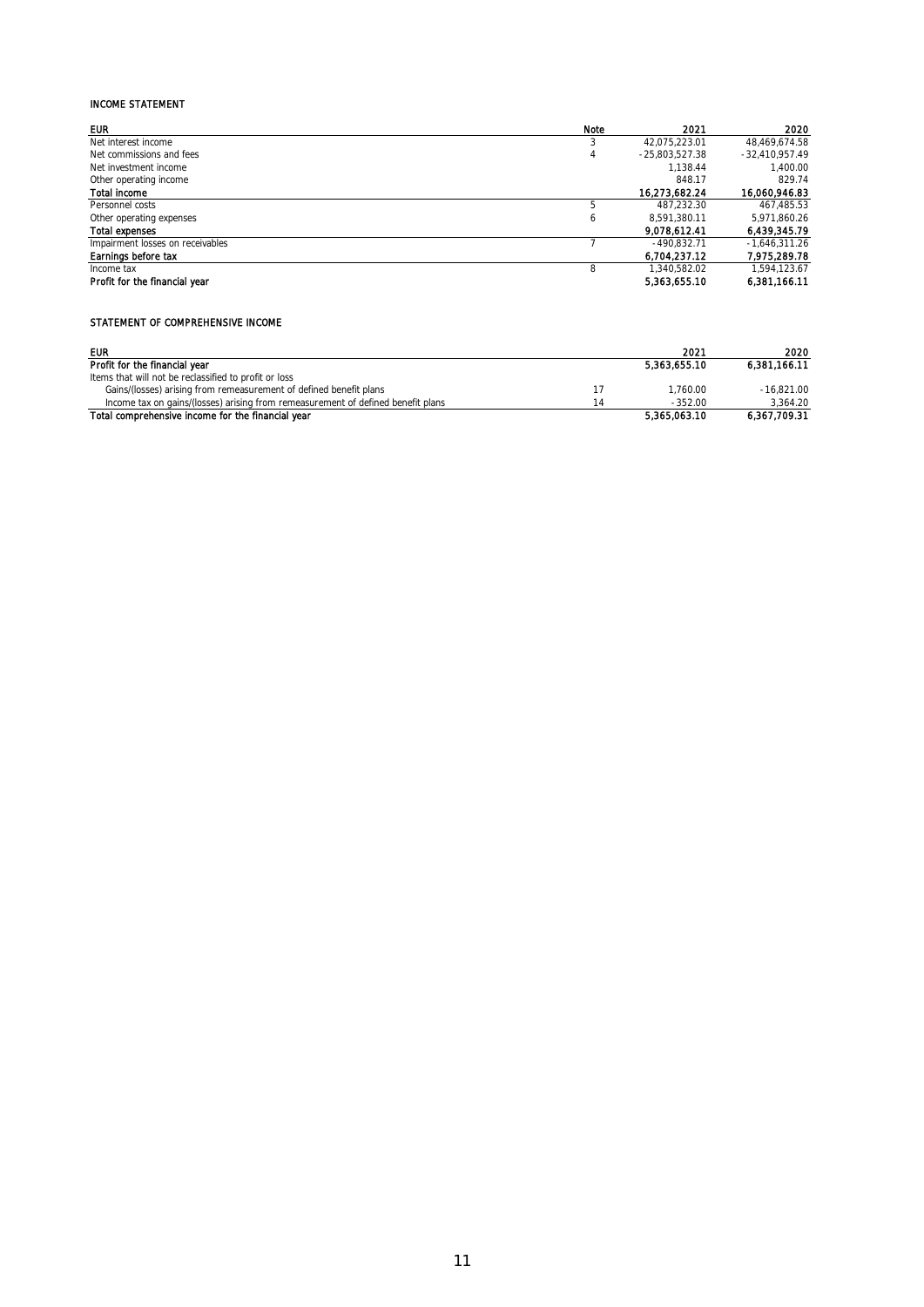#### BALANCE SHEET

| <b>EUR</b>                            | <b>Note</b> | 31 Dec 20201      | 31 Dec 2020       |
|---------------------------------------|-------------|-------------------|-------------------|
| Receivables from credit institutions  | 9           | 14.814.634.687.68 | 11.008.826.679.52 |
| Derivative contracts                  | 10          | 170.199.655.59    | 431.801.099.80    |
| Receivables from customers            | 11          | 3.584.444.587.19  | 4.536.258.872.98  |
| Investments assets                    | 12          | 40.000.00         | 40.000.00         |
| Other assets                          | 13          | 31.241.430.01     | 28.621.909.98     |
| Tax assets                            | 14          | 0.00              | 802.794.72        |
| <b>Total assets</b>                   |             | 18,600,560,360.47 | 16.006.351.357.00 |
| Liabilities to financial institutions | 15          | 1.570.000.000.00  | 1.500.000.000.00  |
| Derivative contracts                  | 10          | 52.965.536.44     | 14.907.515.27     |
| Debt securities issued to the public  | 16          | 16.579.276.014.86 | 14,095,016,636.02 |
| Other liabilities                     | 17          | 27.893.172.13     | 25.266.686.27     |
| <b>Tax liabilities</b>                | 14          | 348.650.09        | 67.716.07         |
| <b>Total liabilities</b>              |             | 18,230,483,373,52 | 15.635.258.553.63 |
|                                       |             |                   |                   |

#### Shareholders' equity Shareholders' interest

| Total liabilities and shareholders' equity |    | 18.600.560.360.47 | 16.006.351.357.00 |
|--------------------------------------------|----|-------------------|-------------------|
| <b>Total equity</b>                        | 18 | 370.076.986.95    | 371.092.803.37    |
| Retained earnings                          |    | 65.076.986.95     | 66.092.803.37     |
| Reserve for invested unrestricted equity   |    | 245.000.000.00    | 245.000.000.00    |
| Share capital                              |    | 60.000.000.00     | 60.000.000.00     |
|                                            |    |                   |                   |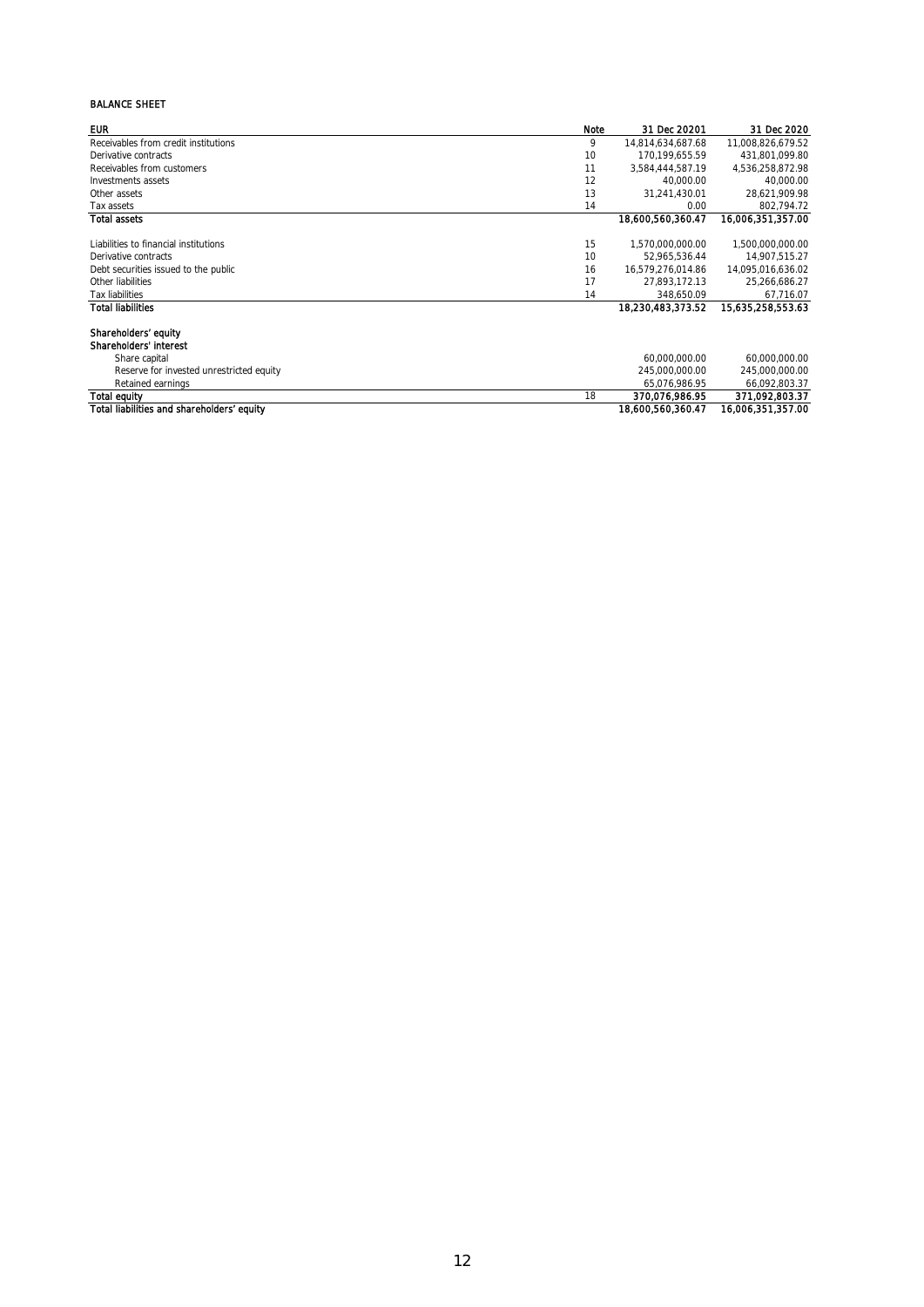#### CASH FLOW STATEMENT

| <b>TEUR</b>                                           | 2021         | 2020         |
|-------------------------------------------------------|--------------|--------------|
| Cash flow from operating activities                   |              |              |
| Profit for the financial year                         | 5,364        | 6,381        |
| Adjustments to profit for the financial year          | $-14.640$    | 9.302        |
| Increase (-) or decrease (+) in operating assets      | $-2.976.898$ | $-993,478$   |
| Receivables from credit institutions                  | $-3.918.101$ | $-2.088.262$ |
| Receivables from customers                            | 943.822      | 1,091,801    |
| Other assets                                          | $-2,620$     | 2,983        |
| Increase (+) or decrease (-) in operating liabilities | 72,628       | $-1,044,611$ |
| Liabilities to credit institutions                    | 70,000       | $-1,016,000$ |
| Derivative contracts                                  | 12.913       | $-29.541$    |
| Provisions and other liabilities                      | $-10,285$    | 930          |
| Income tax paid                                       | $-257$       | $-1,483$     |
| Dividends received                                    |              |              |
| A. Net cash from operating activities                 | $-2.913.803$ | $-2.023.888$ |
| Cash flow from investing activities                   |              |              |
| B. Net cash used in investing activities              |              |              |
| Cash flow from financing activities                   |              |              |
| Increases in debt securities issued to the public     | 3,807,890    | 3,081,772    |
| Decreases in debt securities issued to the public     | $-1.000.000$ | $-1.270.000$ |
| Dividends paid and interest on cooperative capital    | $-6.381$     | $-11.891$    |
| C. Net cash used in financing activities              | 2,801,509    | 1,799,881    |
| Net change in cash and cash equivalents (A+B+C+D)     | -112,293     | -224,007     |
| Cash and cash equivalents at year-start               | 214.695      | 438.702      |
| Cash and cash equivalents at year-end                 | 102,402      | 214.695      |

Notes to cash flows are presented in Note. 21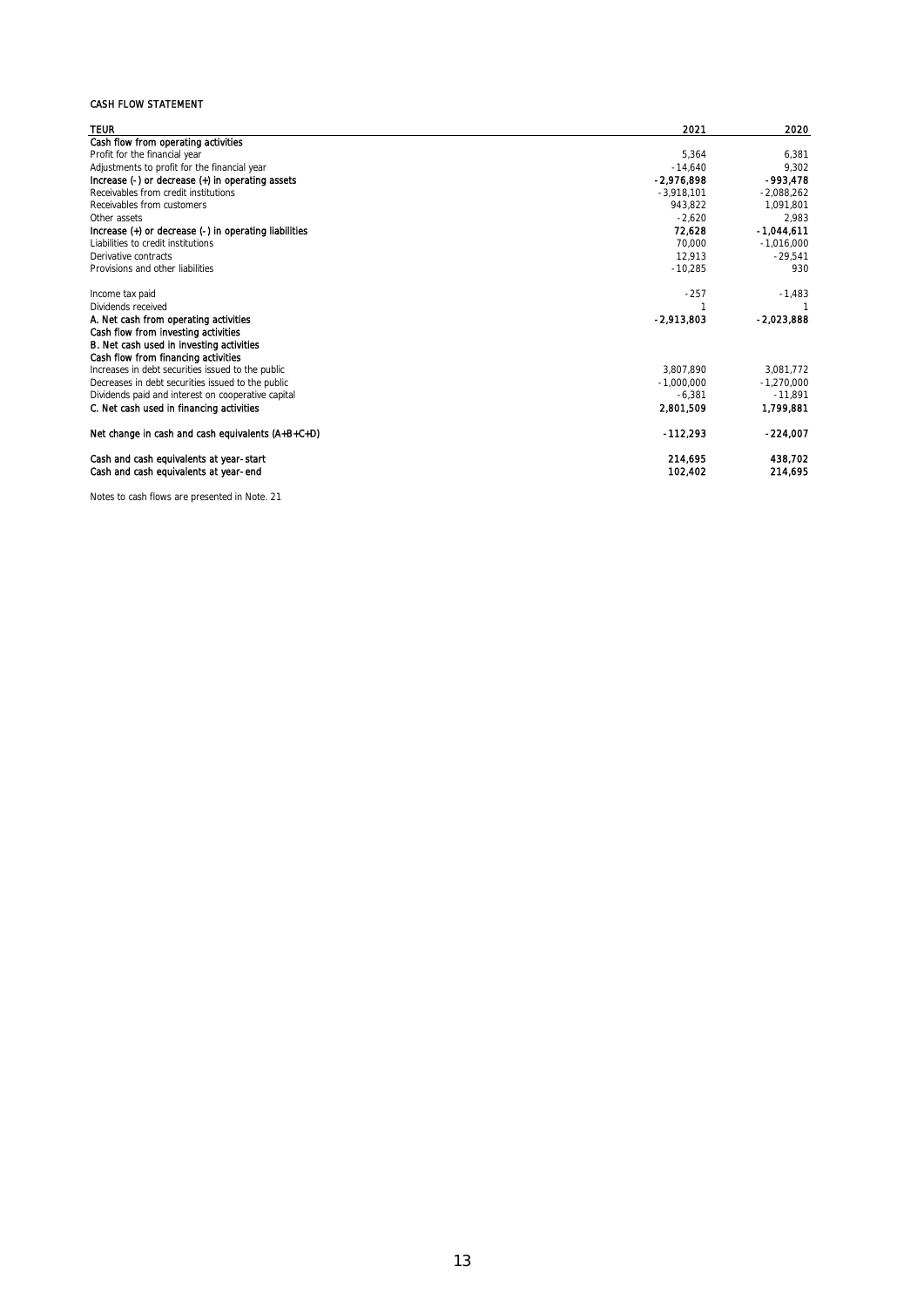#### STATEMENT OF CHANGES IN EQUITY

|                                           |      |        | Reserve for                       |                          |           |
|-------------------------------------------|------|--------|-----------------------------------|--------------------------|-----------|
|                                           |      |        | invested                          |                          |           |
| <b>TEUR</b>                               | Note |        | Share capital unrestricted equity | <b>Retained earnings</b> | Total     |
| Shareholders' equity on 1 January 2021    | 18   | 60.000 | 245,000                           | 66.093                   | 371,093   |
| Profit for the financial year             |      |        |                                   | 5.364                    | 5.364     |
| Other comprehensive income for the period |      |        |                                   |                          |           |
| Other changes                             |      |        |                                   | $-6.381$                 | $-6,381$  |
| Shareholders' equity on 31 December 2021  |      | 60.000 | 245.000                           | 65,077                   | 370,077   |
| Shareholders' equity on 1 January 2020    | 18   | 60,000 | 245,000                           | 71,616                   | 376,616   |
| Profit for the financial year             |      |        |                                   | 6.381                    | 6.381     |
| Other comprehensive income for the period |      |        |                                   | $-13$                    | $-13$     |
| Other changes                             |      |        |                                   | $-11.891$                | $-11,891$ |
| Shareholders' equity on 31 December 2020  |      | 60,000 | 245,000                           | 66,093                   | 371,093   |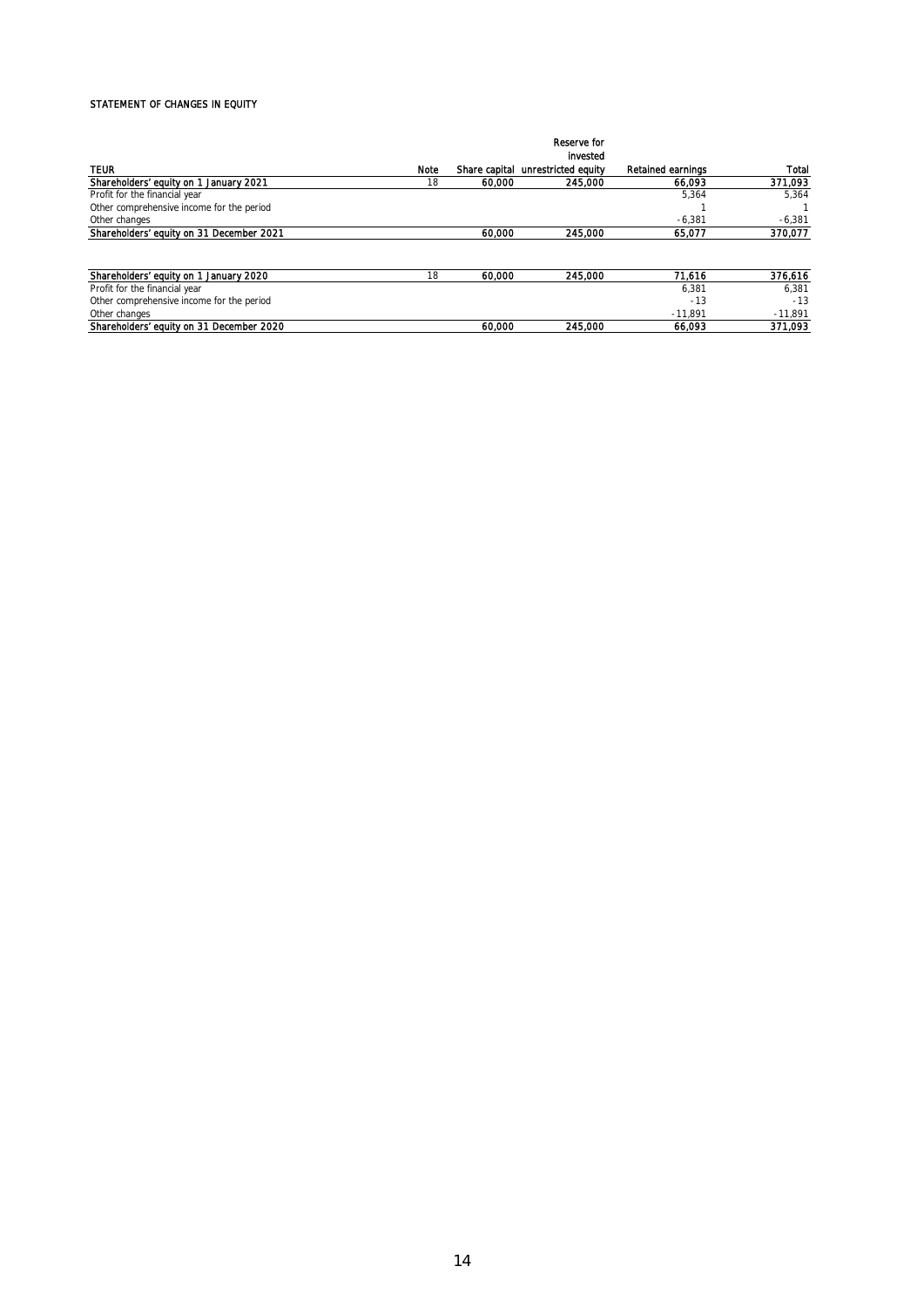### NOTES TO THE FINANCIAL STATEMENTS

#### Table of contents for the notes to the financial statements

1. Accounting policies

### 2. Risk management principles

### Notes to the income statement

- 3. Net interest income
- 4. Net commissions and fees
- 5. Personnel costs
- 6. Other operating expenses
- 7. Impairment losses on receivables
- 8. Income tax

### Notes to assets

- 9. Receivables from credit institutions
- 10. Derivative contracts
- 11. Receivables from customers
- 12. Investment assets
- 13. Other assets
- 14. Tax assets and tax liabilities

### Notes to liabilities and equity capital

- 15. Liabilities to credit institutions
- 16. Debt securities issued to the public
- 17. Other liabilities

# 18. Shareholders' equity

# Other notes to the balance sheet

- 19. Classification of financial assets and liabilities
- 20. Financial instruments classification, grouped by valuation technique

#### Other notes

- 21. Notes to the cash flow statement
- 22. Related party transactions
- 23. Events after the balance sheet date
- 24. Structure of funding
- 25. Maturity distribution of financial assets and liabilities by residual term to maturity
- 26. Funding risk
- 27. Maturity of financial assets and liabilities by due date or repricing
- 28. Interest rate risk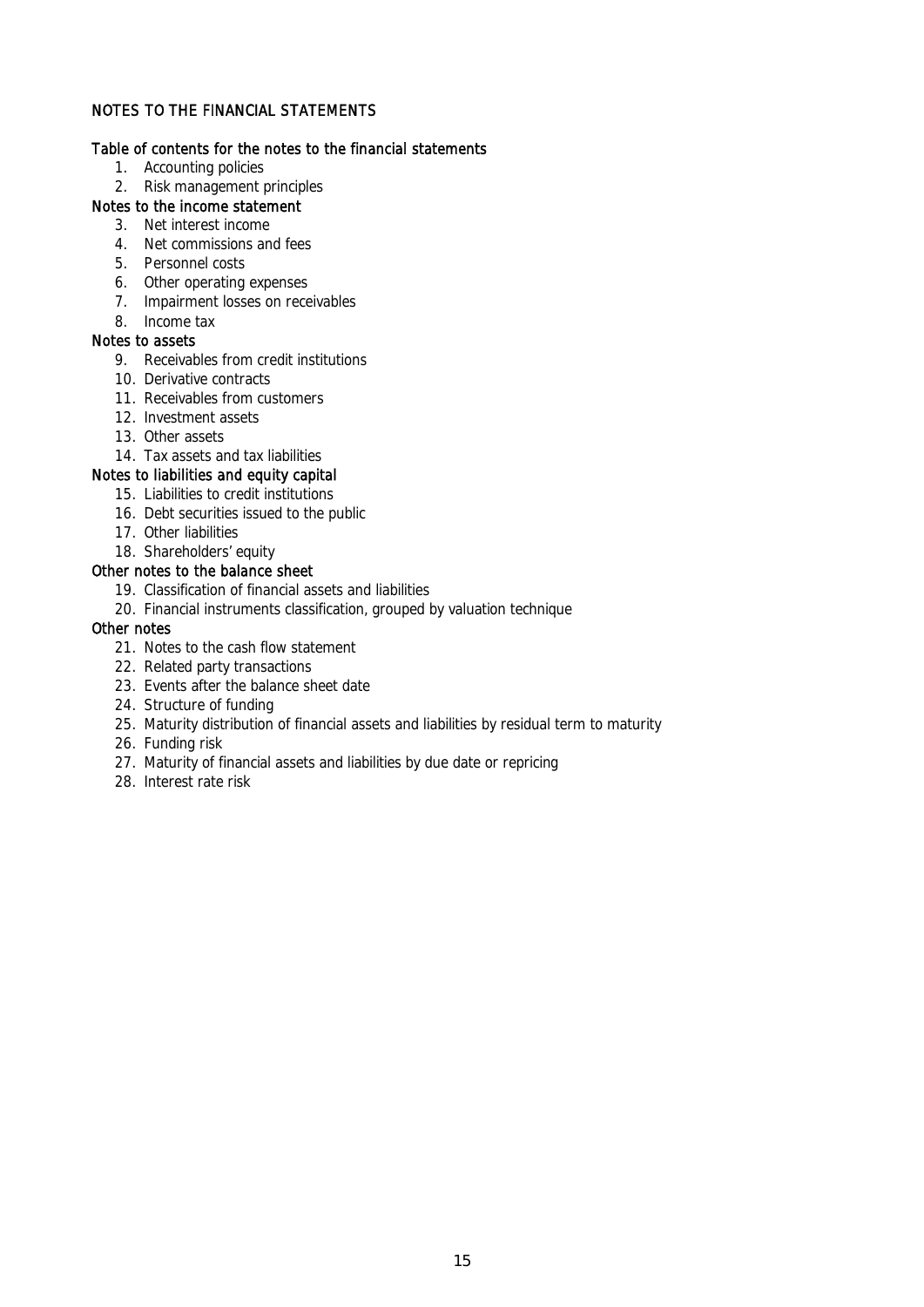### APPENDIX 1. Accounting policies

OP Mortgage Bank (OP MB) is a credit institution engaged in mortgage banking in Finland.

The company is part of an amalgamation of cooperative banks (OP Financial Group). Ultimately, OP Cooperative and its member credit institutions are liable for each other's debts and commitments. OP Cooperative acts as the entire OP Financial Group's strategic owner institution and as a central cooperative in charge of Group control and supervision.

OP MB is domiciled in Helsinki and the address of its registered office is Gebhardinaukio 1, FI-00510 Helsinki.

A copy of OP MB's financial statements is available at www.op.fi or the company's office at Gebhardinaukio 1, FI-00510 Helsinki.

OP MB belongs to OP Financial Group, and OP MB's accounts are included in its consolidated financial statements. A copy of OP Financial Group's consolidated financial statements is available at www.op.fi or the Group's office at Gebhardinaukio 1, FI-00510 Helsinki.

The Board of Directors of OP MB approved the financial statements bulletin for issue on 9 February 2022, and the Board of Directors approved the financial statements on 1 March 2022.

### BASIS OF PREPARATION

OP MB's financial statements have been prepared in accordance with the International Financial Reporting Standards (IFRS), applying IASs, IFRSs and SIC and IFRIC interpretations effective on 31 December 2021. The International Financial Reporting Standards refer to standards and their interpretations adopted in accordance with Regulation (EU) No. 1606/2002 of the European Parliament and of the Council. OP MB's notes also conform to the requirements of Finnish accounting and company legislation that complement IFRS regulations.

In 2021, OP MB adopted the following standards and interpretations:

 On 1 January 2021, OP MB adopted a document entitled Interest Rate Benchmark Reform (Phase 2) that will amend IFRS 9, IAS 39 and IFRS 7, IFRS 4 and IFRS 16. These amendments are a continuation of the Interest Rate Benchmark Reform document (Phase 1) adopted in 2020. The amendments to Phase 2 brought two practical reliefs and they are applied from the date when the benchmark rate has changed. The first one applies to financial instruments carried at amortised cost so that changing contractual cash flows due to the Interest Rate Benchmark Reform is treated by updating the effective interest rate, in which case the change does not cause a direct profit or loss. This amendment will have no significant effect on OP MB because the majority of receivables and liabilities are linked to the Euribor, which is still used as a reference interest rate. Libor-linked liabilities and receivables are only small in number. The other amendment applies to hedge accounting which is not discontinued although the reference interest rate changes during the hedging relationship but the risk to be hedged and related cash flows are redetermined when the reference rate changes. Similarly, hedging documentation will be changed in respect of the hedged risk and the hedging instrument. The resulting change in valuation is presented as part of hedge effectiveness. This change will have no significant effect on OP MB, because hedges are mostly linked to the Euribor.

OP MB's financial statements were prepared at historical cost with the exception of derivative contracts and hedged items in fair value hedging.

The figures in the income statement and the balance sheet are presented in euros and cents; other figures in the financial statements are presented in thousands of euros.

In order to ensure uniformity in the accounting policies of entities within OP Financial Group, OP Cooperative is obliged to issue guidelines on the preparation of financial statements to its member credit institutions. According to the Act on Cooperative Banks and Other Cooperative Institutions and the Act on the Amalgamation of Deposit Banks, the Board of Directors of OP Cooperative must confirm any applicable accounting policies for which no IFRS directions are available.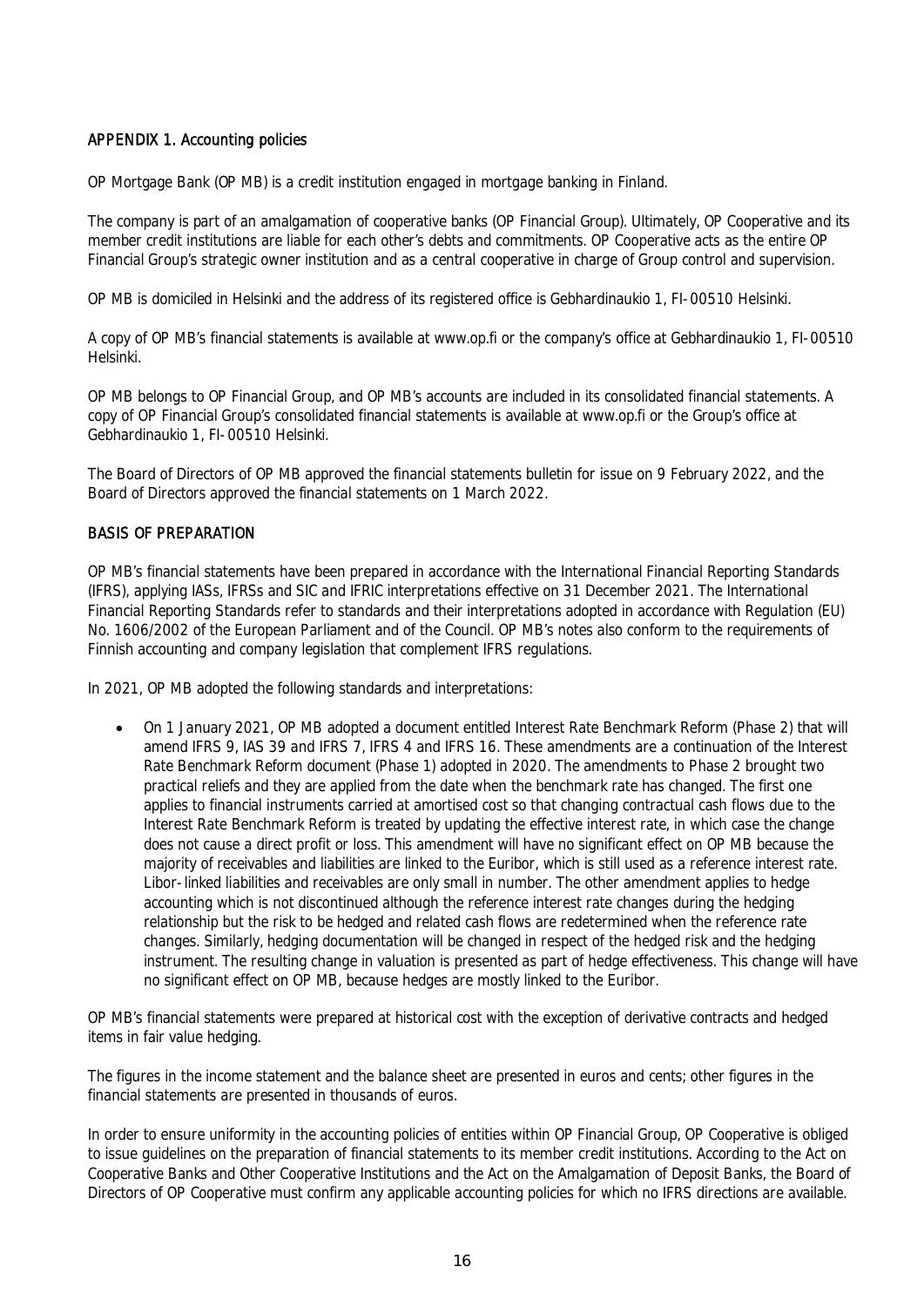### CRITICAL ACCOUNTING ESTIMATES AND JUDGEMENTS

The preparation of financial statements requires making estimates and assumptions about the future and the actual results may differ from these estimates and assumptions. It also requires the management to exercise its judgement in the process of applying the accounting policies.

The determination of the measurement models for expected credit losses (ECL) involves several factors requiring management judgement, such as:

- Selection of appropriate ECL models so that they describe the expected credit losses on the contract portfolio as well as possible
- Different assumptions and expert assessments made in the models
- Selection of the estimation methods of the parameters for the ECL models
- Determination of model risk associated with the quality of the available modelling data and other data
- Proper grouping of contracts into different segments so that their ECL can be calculated using an appropriate model
- Selection of macroeconomic factors in such a way that their changes correlate with the contracts' probability of default
- Forecasting future macroeconomic scenarios and their probabilities.
- Extra provisions based on management judgement related to a certain industry due to Covid-19, for example
- Reductions in collateral value made on the basis of the geographical location of collateral based on management judgement

Management judgement has also been used in the assessment of a significant increase in credit risk, such as in:

- The expert assessment used in the assessment of change in relative credit risk associated with private customers to ensure a true number of contracts that move to stage 2 before moving to stage 3 (so-called default capture rate)
- The selection of the absolute threshold that is based on historical default behaviour and OP MB's credit risk process
- The determination of the length of a period during which the customer must prove proper payment behaviour so that the impairment stage 3 can improve to stage 2 or 1.

The actual measurement of ECL figures is performed using the ECL models without management judgement, except if a large corporate exposure in stage 3 is involved, in which case the ECL is calculated using the cash flow based ECL method based on expert assessment.

Management overlays directly to the ECL figures (post-model adjustments) are intended only for temporary use until an unpredictable event caused by the overlay provision or circumstance could have been taken into account in the ECL models.

The existing ECL models do not take account of the Environmental, Social and Governance (ESG) risks as a separate component. (Note 11. Receivables from customers)

### COVID-19 PANDEMIC

EU member states implemented a range of financial support measures in 2020 to counter the significant economic effects of the coronavirus pandemic (COVID-19). Finland's financial support measures related to lending involve raising Finnvera's financing authorisation to EUR 12 billion. Consequently, businesses can apply for working capital backed up by a guarantee from Finnvera to get through the coronavirus crisis. Finnvera's guarantees affect the LDG component in ECL measurement, thus reducing the ECL amount.

OP MB has independently provided its private customers with the opportunity to get a 12-month repayment holiday on their home loans. With respect to corporate customers, changes in repayment schedules are always evaluated on a case-by-case basis. In addition, extensive use has been made of guarantees provided by Finnvera. In loan modifications, forborne loans and customers in default are identified according to the normal set of instructions. During the Covid-19 crisis, most of the repayment holidays have been granted to private customers and to SME customers. The high number of 12-month repayment holidays granted in spring 2020 came to an end in 2021.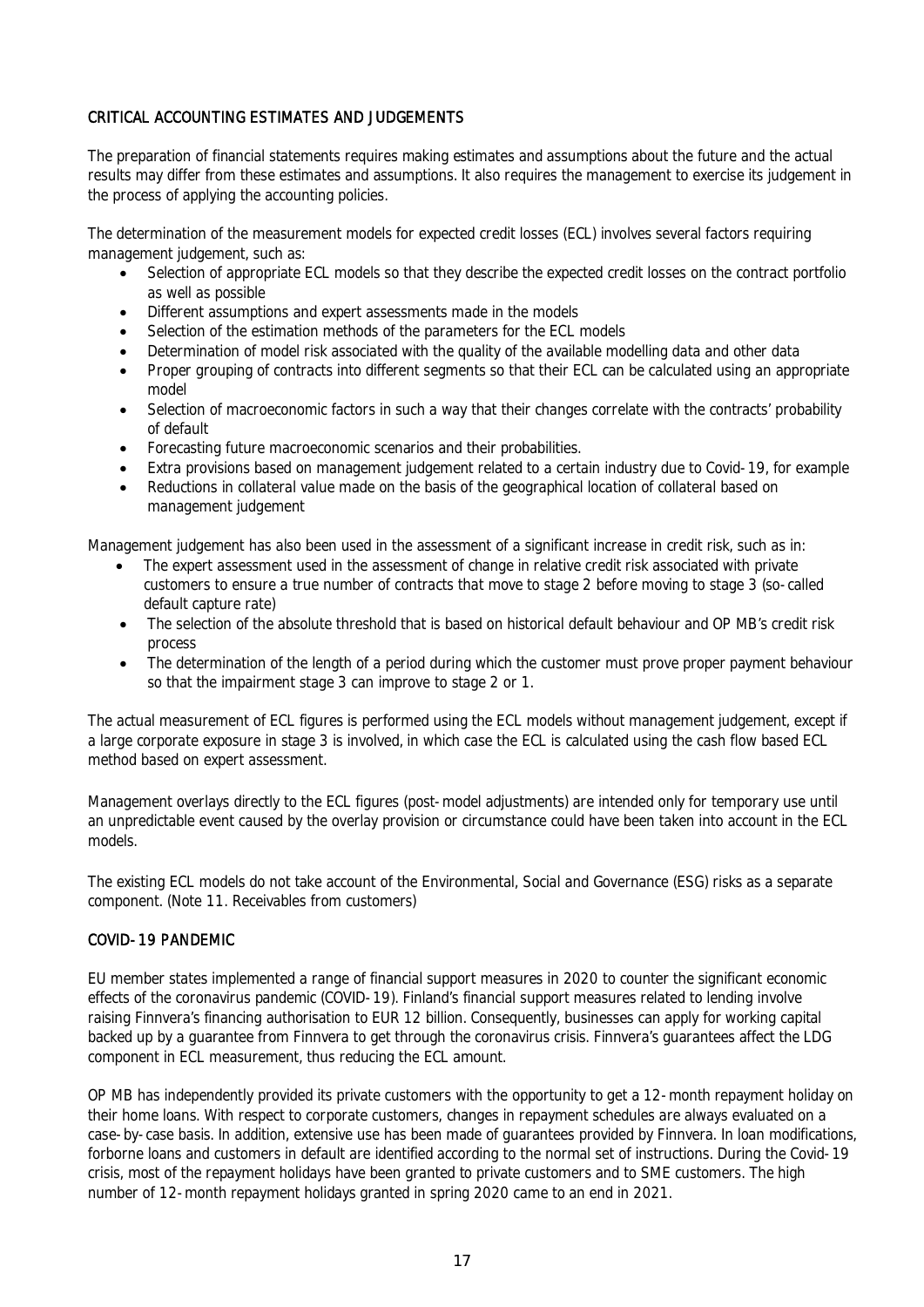In ECL measurement, macroeconomic factors are updated on a quarterly basis. The ECL is measured as the weighted average under three scenarios. Scenario weights have been at normal level, or downside 20%, baseline 60% and upside 20%. The update of the macroeconomic forecasts had no significant effect on the ECL. Uncertainty still exists related to the economic development caused by the Covid-19 crisis.

### SUMMARY OF PRESENTATION OF INCOME STATEMENT ITEMS

|                          | Received and paid interest on fixed-income instruments, the recognised difference<br>between the nominal value and acquisition value, interest on interest-rate derivatives |
|--------------------------|-----------------------------------------------------------------------------------------------------------------------------------------------------------------------------|
|                          | and fair value change in fair value hedging, interest expense on issued debt securities.                                                                                    |
| Net interest income      | Note 3.                                                                                                                                                                     |
|                          | Commission income from lending, commission expenses from lending and loan                                                                                                   |
|                          | management fees to OP cooperative banks, and commission expenses from issued debt                                                                                           |
| Net commissions and fees | certificates. Note 4.                                                                                                                                                       |
| Personnel costs          | Wages and salaries, pension costs, social expenses. Note 5.                                                                                                                 |
|                          | Office expenses, ICT costs, other administrative expenses, charges of financial                                                                                             |
| Other operating expenses | authorities and auditors, rents and other expenses. Note 6.                                                                                                                 |
| Impairment loss on       | Expected credit losses from customers and final credit losses and their reversals. Note                                                                                     |
| receivables              |                                                                                                                                                                             |

### REVENUE RECOGNITION

#### Interest income and expenses

Interest income and expenses for interest-bearing assets and liabilities are recognised using the effective interest method. More detailed information on the effective interest method can be found in these accounting policies under Amortised cost. Interest on receivables with non-settled, due payments is also recognised as revenue. The difference between the receivable's acquisition cost and its nominal value is recognised as interest income and that between the amount received and nominal value of the liability in interest expenses. The difference between the nominal value and the acquisition cost of fixed-rate bonds is recognised as interest income or expenses over the residual term to maturity.

#### Net commissions and fees

Fees that are not an integral part of the effective interest rate of a financial instrument are accounted for in accordance with IFRS 15 Revenue from Contracts with Customers. Fees and commissions under IFRS 15 are recognised as revenue when a service's agreed performance obligations are transferred to the customer and the key criterion is transfer of control. Commissions and fees are recognised to the amount to which an entity expects to be entitled in exchange of transferring promised services to a customer. Commission expenses are recognised in net commissions and fees on an accrual basis.

Commissions and fees consist of commissions from lending to private customers. Their performance obligations are fulfilled over time. The amount of consideration for the services is the list price or a contractually stated price. OP MB charges its customers the fees on a monthly basis according to the contract terms.

OP MB refunds a share of the return (as agreed in the fee model) on any loan it manages to the OP cooperative bank that granted the loan to the customer. Commission expenses consist mainly of the payment to OP cooperative banks of commissions charged from lending and fees for loan management, and of commission expenses relating to the issuance of bonds.

#### FINANCIAL INSTRUMENTS

#### Fair value determination

Fair value is the price that would be received to sell an asset or paid to transfer a liability in an orderly transaction between market participants on the measurement date.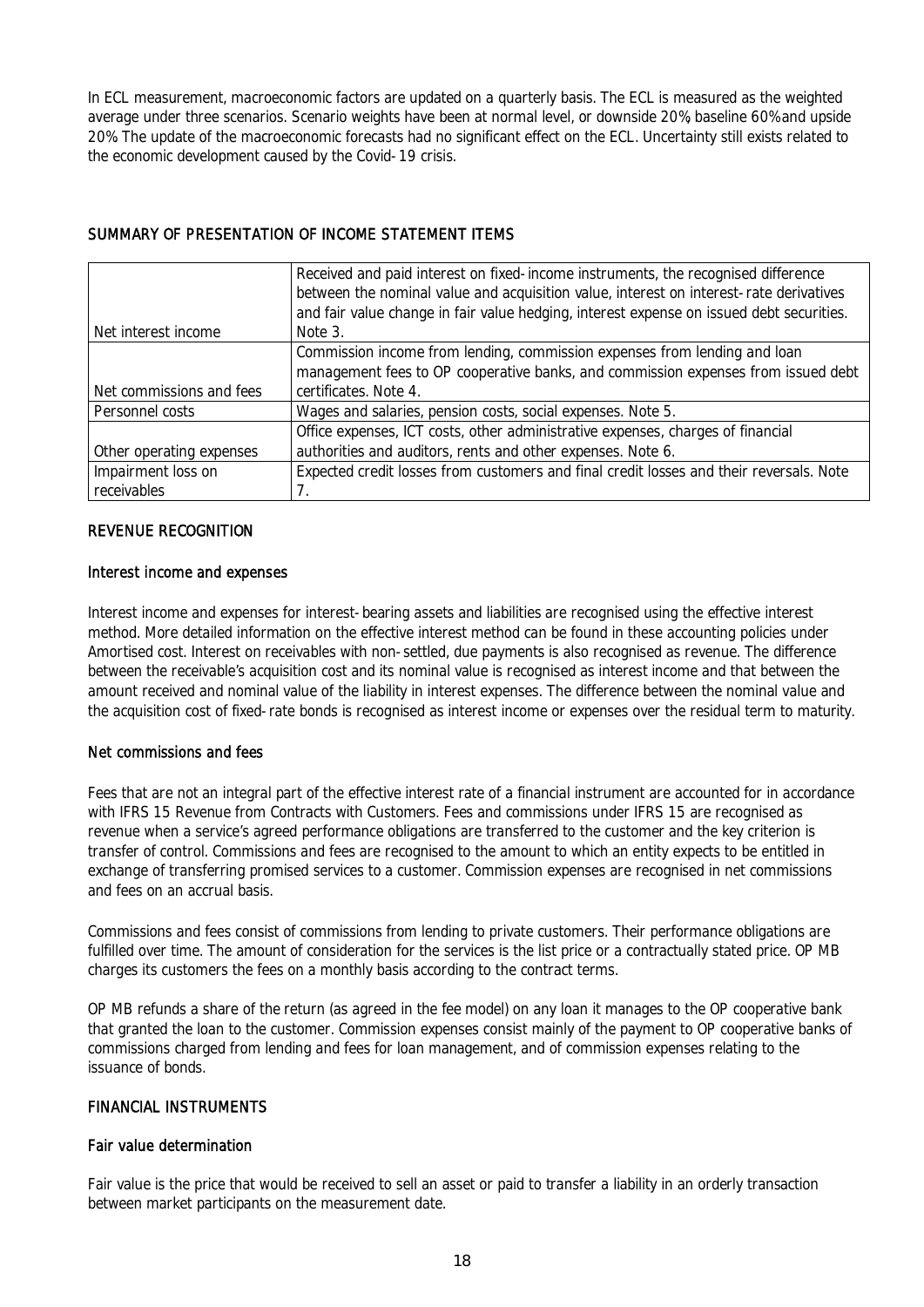The fair value of financial instruments is determined using either prices quoted in an active market or the company's own valuation techniques where no active market exists. Markets are deemed to be active if price quotes are easily and regularly available and reflect real and regularly occurring market transactions on an arm's length basis. The current bid price is used as the quoted market price of financial assets.

If the market has a commonly used valuation technique applied to a financial instrument to which the fair value is not directly available, the fair value is based on a commonly used valuation technique and market quotations of the inputs used by the technique.

If the valuation technique is not a commonly used technique in the market, a valuation model created for the instrument in question will be used to determine the fair value. Valuation models are based on widely used measurement techniques, incorporating all factors that market participants would consider in setting a price, and are consistent with accepted economic methodologies for pricing financial instruments.

The valuation techniques used include prices of market transactions, the discounted cash flow method and reference to the current fair value of another instrument that is substantially the same. The valuation techniques take account of estimated credit risk, applicable discount rates, the possibility of early repayment and other factors affecting the reliable measurement of the fair value of financial instruments.

The fair values of financial instruments are categorised into three hierarchy levels, depending on the inputs used in valuation techniques:

- Quoted prices (unadjusted) in active markets for identical assets or liabilities (Level 1)
- Inputs other than quoted prices included within Level 1 that are observable for the asset or liability, either directly (i.e. as prices) or indirectly (i.e. derived from prices) (Level 2)
- Inputs for the asset or liability that are not based on observable market data (Level 3)

If the inputs used to measure fair value are categorised into different levels of the fair value hierarchy, the fair value measurement is categorised in its entirety at the same level as the lowest level input that is significant to the entire measurement. The significance of inputs has been assessed on the basis of the fair value measurement in its entirety. (Note 20. Financial instruments classification, grouped by valuation technique)

### Financial assets and liabilities

### *Amortised cost*

Amortised cost is the amount at which the financial asset or financial liability is measured at initial recognition minus the principal repayments, plus or minus the cumulative amortisation using the effective interest method of any difference between that initial amount and the maturity amount and, for financial assets, adjusted for any loss allowance.

The effective interest method uses the rate that exactly discounts estimated future cash payments or receipts through the expected life of the financial asset or financial liability to the gross carrying amount of a financial asset or to the amortised cost of a financial liability. When calculating the effective interest rate, OP MB estimates the expected cash flows by considering all the contractual terms of the financial instrument excluding the expected credit losses (ECL). The calculation includes all fees and points paid or received between parties to the contract that are an integral part of the effective interest rate, transaction costs, and all other premiums or discounts. Fees that are an integral part of the rate of a financial instrument include office and origination fees related to loan drawdown and they are amortised over the expected life of the financial instrument or a shorter period if that is appropriate. Fees that are not an integral part of the effective interest rate of a financial instrument are accounted for in accordance with IFRS 15. These include fees charged for servicing a loan, for example.

Loans are entered in OP MB's balance sheet if they have been granted directly from its balance sheet or if an OP cooperative bank has sold the loans to OP MB at market price, with the credit risk, interest rate risk and funding risk having transferred to OP MB with the sale. These loans are presented in the balance sheet under 'Receivables from customers'. (Note 11. Receivables from customers)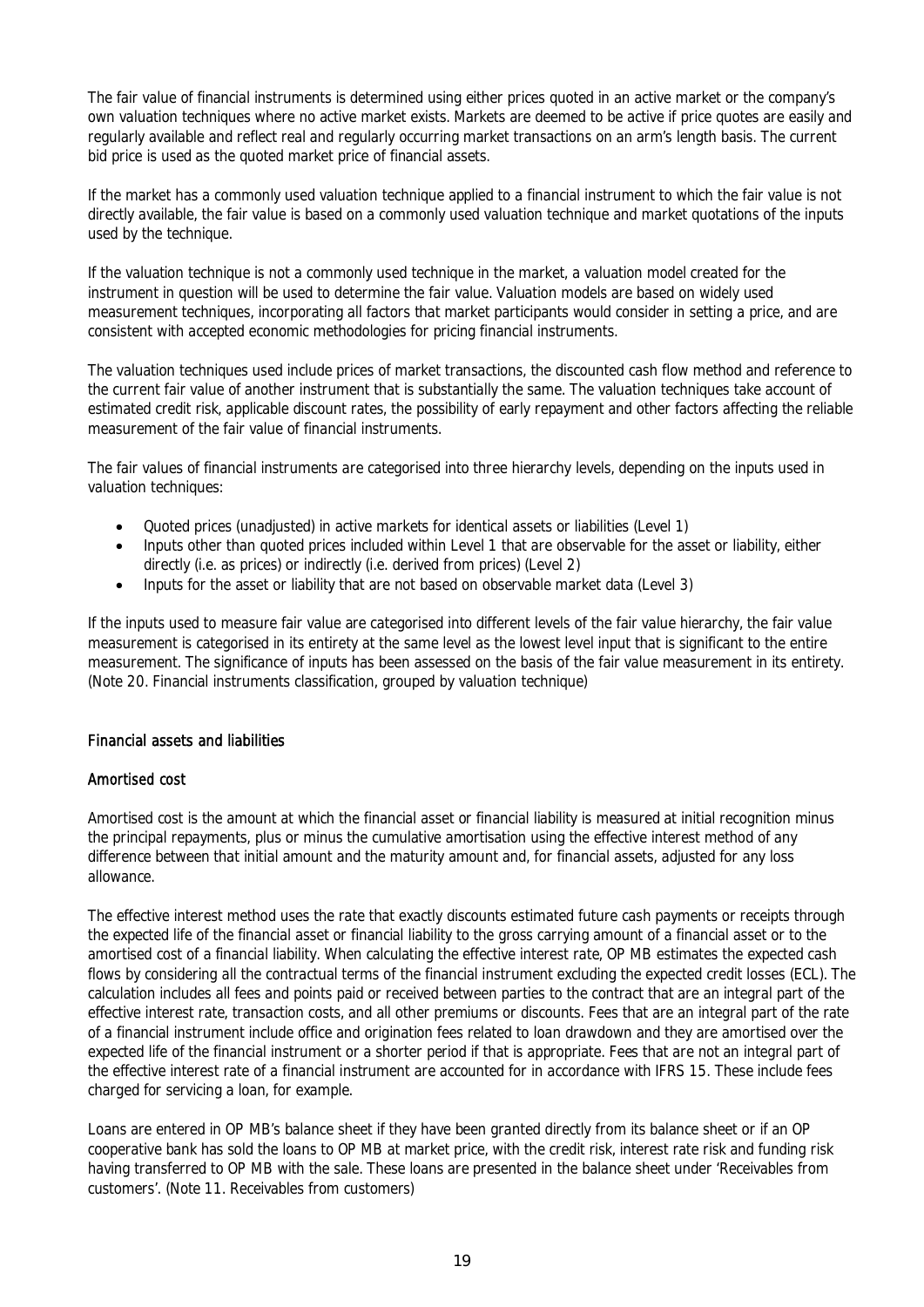The loan is not transferred to OP MB's balance sheet in the intermediary loan model referred to in the Act on Mortgage Credit Banks (688/2010), whereby OP MB issues mortgage-backed bonds and uses the funds obtained to make an intermediary loan to OP cooperative banks, presented under 'Receivables from credit institutions' in the balance sheet. In the intermediary loan model, an OP cooperative bank's mortgage-backed loan's credit risk, interest rate risk or funding risk are not transferred to OP MB but are entered as collateral of the bond issued by OP MB.

#### *Interest revenue*

Interest revenue has been calculated by applying the effective interest rate to the gross carrying amount of a financial asset except for:

- a) purchased or originated credit-impaired financial assets. For those financial assets, OP Corporate Bank applies the credit-adjusted effective interest rate to the amortised cost of the financial asset from initial recognition
- b) financial assets that are not purchased or originated credit-impaired financial assets but subsequently have become credit-impaired financial assets (or that are in stage 3). For those financial assets, OP MB applies the effective interest rate to the amortised cost of the financial asset (i.e. to the net carrying amount after the deduction of the expected credit loss).

#### *Initial recognition and measurement*

At initial recognition, OP MB measures a financial asset or financial liability at its fair value plus or minus, in the case of a financial asset or financial liability not at fair value through profit or loss, transaction costs that are incremental and directly attributable to the acquisition or issue of the financial asset or financial liability. Immediately after initial recognition, an expected credit loss allowance of a financial asset will be recognised if the financial asset is measured at amortised cost or at fair value through other comprehensive income. This results in accounting loss recognition for newly originated or newly purchased financial assets in the income statement.

#### *Classification and subsequent measurement of financial assets*

OP MB classifies financial assets into the following categories:

- Fair value through profit or loss (FVTPL)
- Fair value through other comprehensive income (FVOCI)
- **Amortised cost.**

#### *Loans*

The classification of loans and notes and bonds depend on the following factors:

- a) OP MB's business model for managing the financial assets
- b) The contractual cash flow characteristics of the financial asset.

On the basis of these factors, OP MB classifies loans into the following three measurement categories:

- 1) Financial assets measured at amortised cost are held within a business model whose objective is to hold financial assets in order to collect contractual cash flows that are solely payments of principal and interest on the principal amount outstanding. The financial asset's carrying amount is adjusted by any allowance for expected credit losses and interest revenue is recognised in interest revenue using the effective interest method.
- 2) Financial assets recognised at fair value through other comprehensive income are held within a business model whose objective is achieved by both collecting contractual cash flows and selling financial assets. In addition, the contractual terms of the financial asset specify cash flows occurring on specific dates which are solely payments of principal and interest on the principal amount outstanding. Changes in the fair value are recognised in the fair value reserve. Impairment gains or losses and foreign exchange gains or losses are recognised in profit or loss. When a financial asset is derecognised, the cumulative profit or loss in the fair value reserve is reclassified from equity to profit or loss in net investment income as a reclassification adjustment. Interest calculated using the effective interest method is recognised in interest income.
- 3) Financial assets measured at fair value through profit or loss are held for trading or if the financial asset does not meet the criteria for amortised cost or FVOCI. Gains and losses are recognised in net investment income.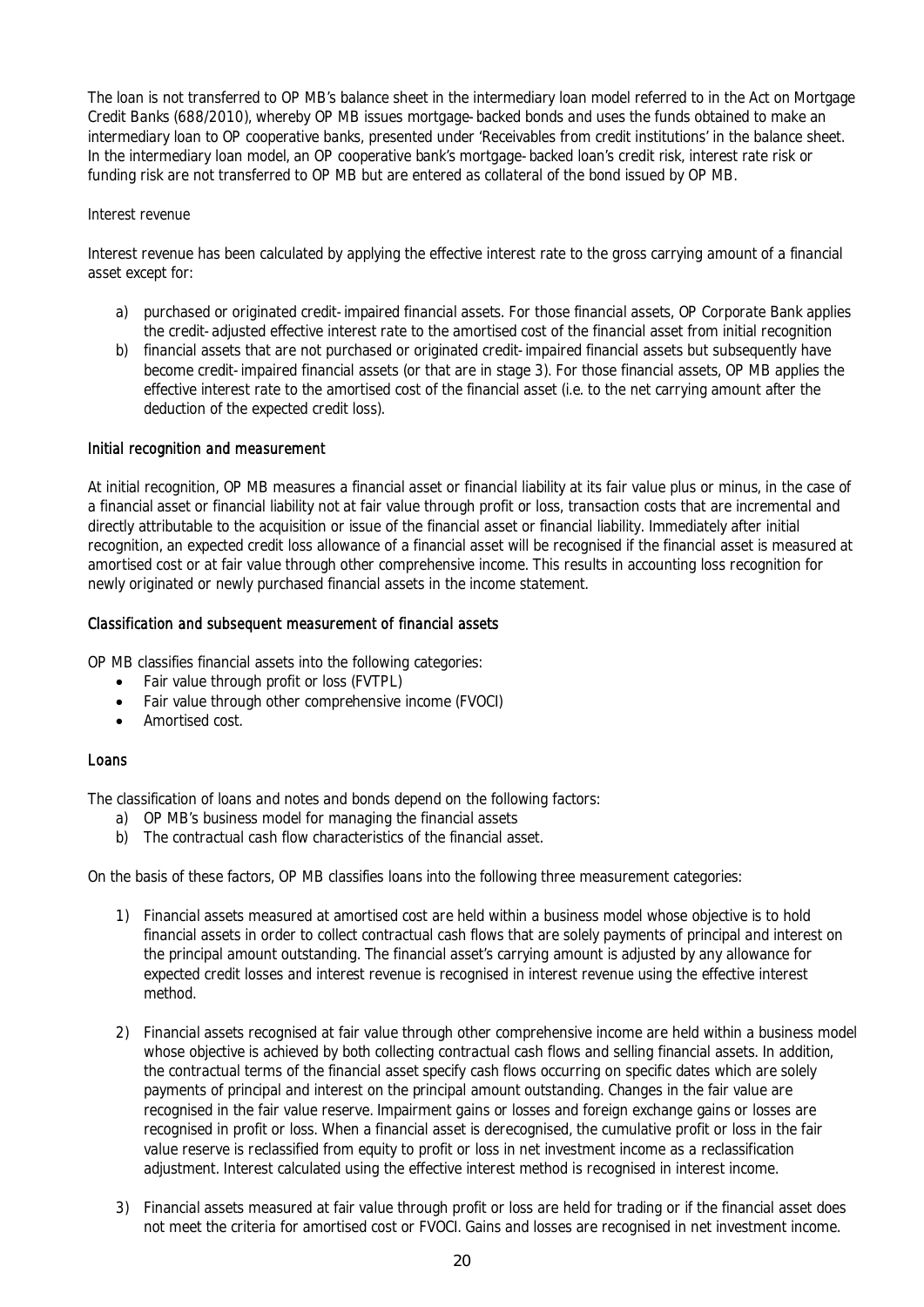#### *Business model*

A business model refers to how OP MB manages its financial assets in order to generate cash flows. OP MB's business model determines whether cash flows will result solely from collecting contractual cash flows or from collecting contractual cash flows and cash flows and by selling a financial asset, or whether the purpose is held for trading. Financial assets within the trading business model are measured through profit or loss. When assessing the business model, OP MB takes account of future measures to achieve the objective of the business model. The assessment includes previous experience in collecting cash flows, how the performance of the business model and the financial assets held within that business model are evaluated and reported to the entity's key management personnel, how risks are managed and how managers of the business are compensated. For example, OP MB holds home loans and intermediary loans it has granted to collect contractual cash flows.

#### *Cash flow characteristics*

When OP MB's business model is other than trading, OP MB assesses whether contractual cash flows are consistent with a basic lending arrangement. In the basic lending arrangement, contractual cash flows are solely payments or principal and interest on the principal amount outstanding (SPPI) where consideration for the time value of money, credit risk, lending risks and profit margin are typically the most significant elements of interest. The majority of OP MB's financial assets correspond to basic lending arrangements.

All loans to private customers granted by OP MB contain the option for early repayment. The terms and conditions are, however, consistent with the basic lending arrangement because the prepayment amount substantially represents the contractual par amount and accrued (but unpaid) contractual interest, which may include reasonable additional compensation for the early termination of the contract.

When contractual cash flows are exposed, for example, to change in stock prices or a borrower's financial result, this is no basic lending arrangement and such financial assets are measured at fair value through profit or loss. These are typically various mutual fund investments which do not fulfil the definition of equity in the issuer's financial statements under IAS 32.

Embedded derivatives included in financial assets are not separated from the host contract but they are considered in the overall assessment of contractual cash flows.

If OP Financial Group has to change its business model for managing financial assets, it may have to reclassify financial assets. The reclassification must be applied prospectively from the reclassification date. Such changes are expected to be very infrequent.

#### *Equity instruments*

Equity instruments are instruments that evidence a residual interest in the assets of a company after deducting all of its liabilities. These are typically stock investments.

Equity instruments are subsequently measured at fair value through profit or loss, except when OP MB has made an irrevocable election at initial recognition for particular investments in equity instruments that would otherwise be measured at fair value through profit or loss to present subsequent changes in fair value in other comprehensive income. These investments comprise OP MB's strategic investments in OP Cooperative's cooperative capital, the nominal value of which corresponds to their fair value. No capital gains or losses are realised from these investments. The interest on cooperative capital is recognised in net investment income. OP Cooperative's Cooperative Meeting confirms the amount of interest payable on an annual basis.

#### *Modification of contractual cash flows*

Modifications in the contractual payment terms are made as a normal measure related to the management of customer relationship but also in situations where the customer's repayment capacity has deteriorated. The modification to the loan due to the customer's deteriorated repayment capacity is recognised as forbearance which typically means a moratorium for a limited time. Generally, in these cases, the contractual cash flows of a loan are renegotiated or otherwise modified and the renegotiation or modification does not result in the derecognition of that loan. In such a case, OP Financial Group recalculates the gross carrying amount of the loan and recognises a profit or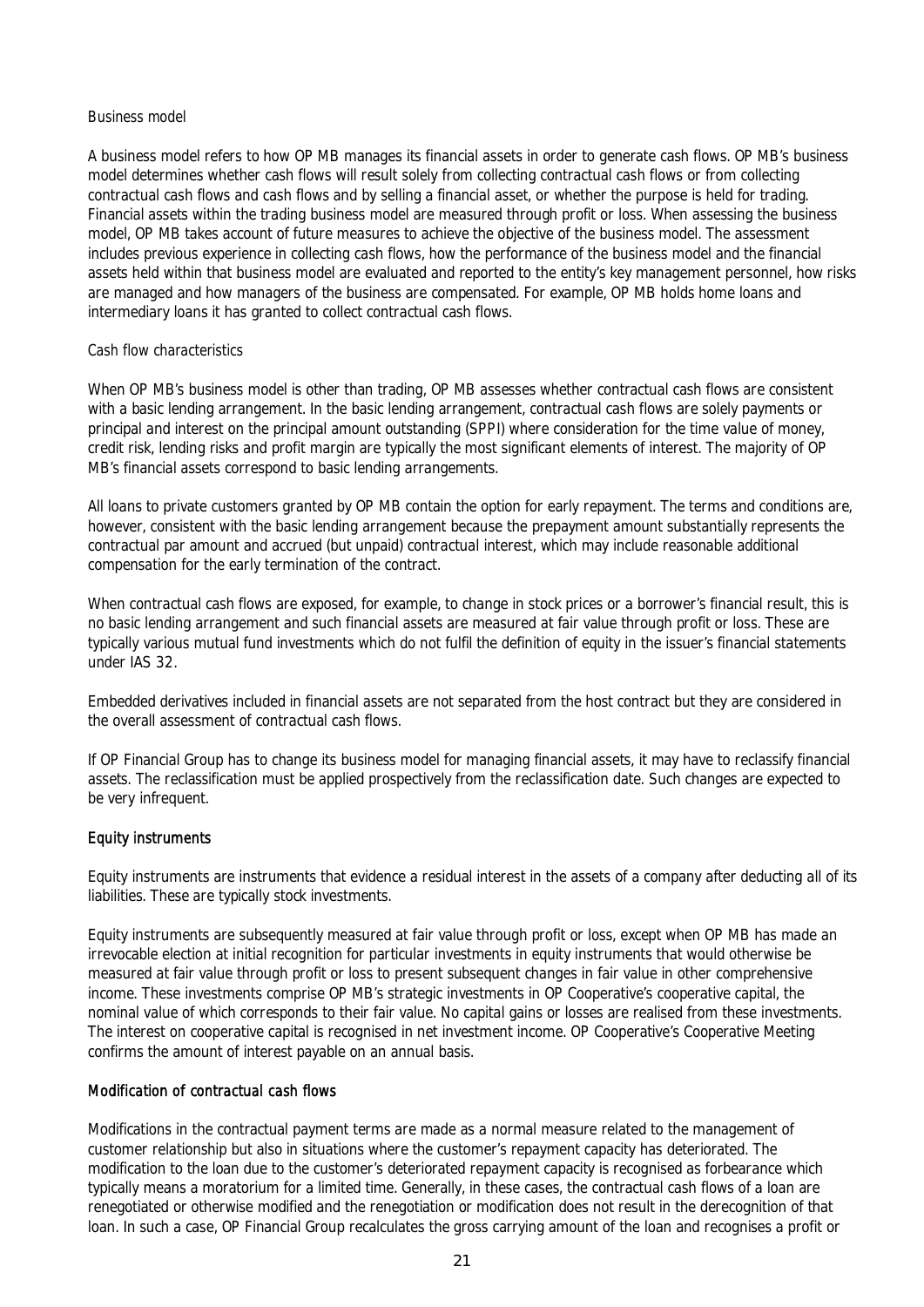loss on the modification in net interest income in the income statement. Payment modifications are subject to regular monitoring and reporting to the management as an indicator anticipating customers' solvency.

If modifications to the loan terms are significant or the loan is renegotiated, OP MB derecognises the original loan and recognises the modified new loan in the balance sheet. The date of renegotiation is consequently considered to be the date of initial recognition for the impairment calculation purposes. This typically means measuring the loss allowance at an amount equal to 12-month expected credit losses. OP MB uses internal rating to classify reasons for modifications and severity classes to monitor whether there has been evidence that the new loan recognised has deemed to be credit-impaired at initial recognition. Accordingly, it is recognised as an originated credit-impaired financial asset. This might occur, for example, in a situation in which there was a substantial modification of a distressed asset.

Otherwise, OP MB derecognises financial assets when the contractual rights to the cash flows from the financial asset expire or it transfers the financial asset to another party and the transfer qualifies for derecognition.

#### *Impairment*

Expected credit losses are calculated on all balance sheet items amortised at cost and those recognised at fair value through other comprehensive income (FVOCI) (instruments other than equity instruments) and on off-balance-sheet loan commitments and financial guarantee contracts. Expected credit losses are recognised at each reporting date, reflecting:

- a) an unbiased and probability-weighted amount that is determined by evaluating a range of possible outcomes
- b) the time value of money and
- c) reasonable and supportable information that is available without undue cost or effort at the reporting date about past events, current conditions and forecasts of future economic conditions.

### *Classification of contracts into three impairment stages*

Contracts are classified into three stages. The different stages reflect credit deterioration since initial recognition.

- Stage 1: contracts whose credit risk has not increased significantly since initial recognition and for which a 12 month ECL is calculated.
- Stage 2: contracts whose credit risk has increased significantly since initial recognition and for which a lifetime ECL is calculated.
- Stage 3: non-performing contracts in 2021 (defaulted contracts in 2020) for which a lifetime ECL is also calculated.

#### *Definition of default*

In the IFRS 9 based calculation, OP MB applies the same definition of default as in internal credit risk models (IRB). The central cooperative consolidated assesses default using OP Financial Group's internal rating system based on payment behaviour. For personal customers, the definition of default is applied on a contract-by-contract basis whereas corporate customers are reviewed in terms of a group of connected clients. The customer is classified as a customer in default when the customer's repayment is considered unlikely, for example when the customer has registered payment default or it has been granted a forbearance in which the present value of the loan decreases by more than 1 per cent. Default extends to all credit obligations of an obligor in default among personal customers when a significant proportion (20%) of personal customer exposures are defaulted. In addition, the contract is defaulted when a payment related to a financial asset is over 90 days past due, at the latest.

The customer's default ends when it no longer meets the criteria for the definition of default and the subsequent probation period of 6–12 months has ended.

The definition of default is based on Article 178 of Regulation (EU) No 575/2013 (CRR) of the European Parliament and of the Council and on the European Banking Authority's (EBA) guidelines on the application of the definition of default (EBA/GL/2016/07 and EBA/RTS/2016/06).

#### *Definition of non-performing exposure*

The definition of non-performing exposure includes the probation periods of non-performing forborne exposures, in addition to the exposures based on the definition of default used previously before they can be reclassified as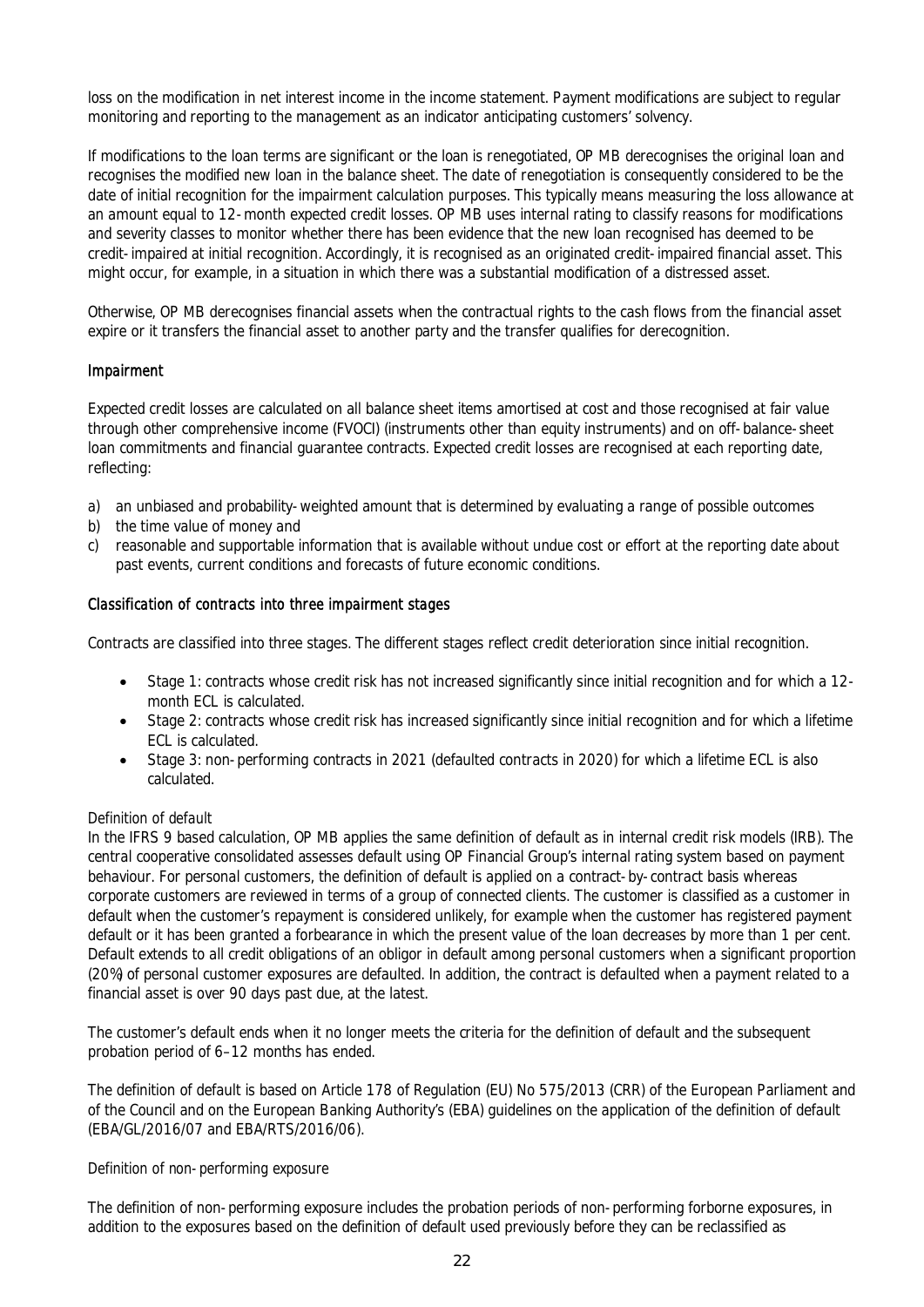performing. On 31 December 2021, OP MB adopted non-performing exposure as the criterion for stage 3 impairment classification, in place of defaulted exposure. Comparatives have not been restated.

In addition, originated credit-impaired contracts are always within the scope of the lifetime expected credit loss (POCI).

*Significant increase in credit risk*

The expected credit losses will be calculated for each contract for 12 months or lifetime, depending on whether the instrument's credit risk on the reporting date has increased significantly since initial recognition. Both qualitative and quantitative criteria will be used to assess for each contract whether the credit risk has increased significantly. Forbearance is regarded as a qualitative criterion. Other qualitative factors will consist of various credit risk indicators (e.g. breach of covenants) that will be taken into account in credit rating models or in the assessment of the payment behaviour class.

OP MB has included relative and absolute thresholds for the determination of significant quantitative increases in credit risk considering all relevant and supportable information.

A quantitative change is assessed based on the relative change in lifetime PD figures (PD curve). The original lifetime PD curve is calculated on the origination date of the loan taking account of macroeconomic factors. Next, the acceptable natural range of variation is determined for the limits within which the credit risk is not considered to increase significantly during the remaining maturity of the loan. This yields a so-called threshold value curve. On each reporting date, the current lifetime PD curve is compared to the threshold value curve. If the threshold value is exceeded, the credit risk has increased significantly and a credit loss (calculated for the entire remaining maturity of the loan) is recognised. In addition to this limit of the relative change, a further requirement is that a borrower grade has deteriorated since initial recognition so that shifting to the lifetime ECL calculation does not occur only on the basis of the passage of time. In addition, an absolute threshold is used for the weakest rating grades (E+, E, E-, 9.0, 9.5 and 10.0).

In addition to the aforementioned criteria, credit risk of a financial asset has increased significantly since initial recognition when contractual payments are more than 30 days past due or forbearance has been on the loan.

OP MB monitors regularly how effectively the abovementioned criteria perceive a significant increase in credit risk before contractual payments have been over 30 days past due and that the contracts do not generally move from impairment stage 1 directly to impairment stage 3, and performs the required calibrations to the calculation method of the relative change.

#### *Measurement methods*

Expected credit losses are mainly measured on a system basis, using the PD/LGD method on a contract-specific basis for all private customer exposures.

### *PD/LGD method*

Expected credit losses are measured using modelled risk parameters with the formula probability of default (PD) x loss given default (LGD) x exposure at default (EAD) for majority of portfolios per contract and they reflect expectations of future credit losses at the reporting date. PD describes probability of default according to the definition of default. The probability of default applied to OP Financial Group's internal loans is zero due to the joint and several liability. LGD describes the share of an asset if a borrower defaults. It is affected, for example, by the quantity and type of collateral securities and various financial guarantees. EAD describes the exposure amount at default, including exposure in the balance sheet (capital and accrued interest) and expected use of off-balance-sheet items at default.

The ECL calculation is based on three different scenarios. Risk parameters PD, LGD and EAD are calculated for yearly time buckets in each scenario. Yearly ECL figures are discounted to the reporting date and a probability-weighted ECL is calculated from the figures of different scenarios. The contract's effective interest or its estimate is used as the discount factor. The contract's maximum residual term to maturity is limited to 30 years in the calculation.

The lifetime probability of default (lifetime PD) models for a contract have been prepared separately for personal customers and corporate customers. The PD models are substantially affected by the contract's credit rating, loan age (personal customers) as well as the model's sub-segment, which is determined for corporate customers on the basis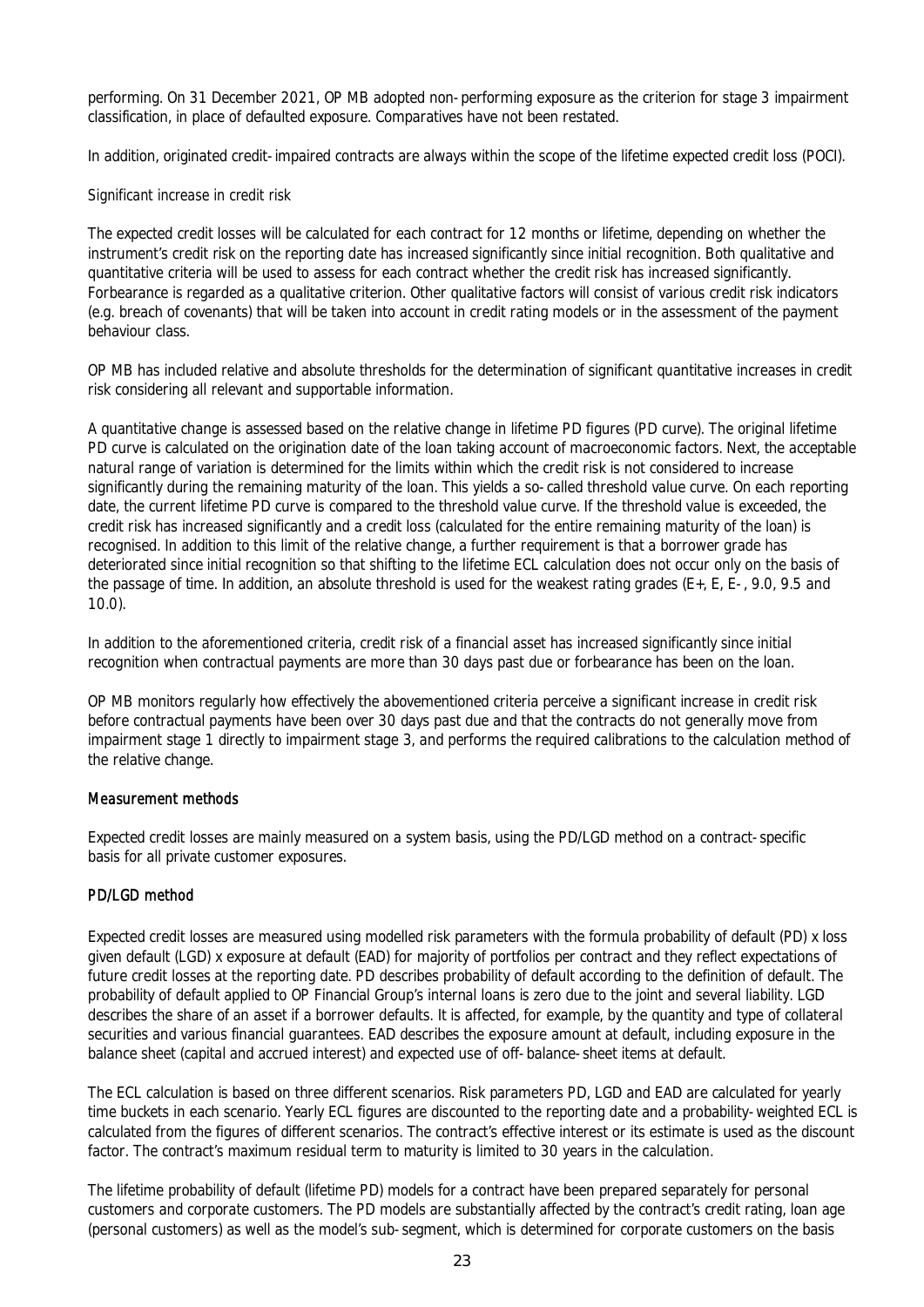the rating model and for personal customers on the basis of the product type. In addition, PD estimates are dependent on macroeconomic factors and their forecasts in each scenario. In the lifetime PD model for personal customers, the macroeconomic factors have been divided by segment and a GDP change and the 12-month Euribor rate are used, for example, in home loans, where the effects of GDP and inflation have been deducted. The variables in revolving credit facilities include change in GDP and the real 3-month Euribor rate (change, for example, in GDP and the 12-month Euribor in home loans and change in the unemployment rate and the 12-month Euribor in revolving credit facilities in 2021). Comparatives have not been changed.

The lifetime LGD consists of the following three components: 1) cure rate, 2) collateral return and 3) non-collateral return. The values of the components depend fundamentally on a product type, industry (companies), collateral type and the time how long the contract has been in default. The estimates for the non-collateral return and the cure rate for impairment stage 3 time-dependent so that they will decrease if the period of default or debt collection increases.

The macroeconomic factors and their forecasts affect the first two components.

The lifetime exposure at default (lifetime EAD) for a contract is based on contractual cash flows, utilisation rate, prepayment rate and maturity model, depending on the product type.

#### *Determining the period of a contract*

The period of a contract for promissory notes is a contractual maturity that takes account of repayments under the payment terms. The prepayment model applies to secured promissory notes (excl. default). It does not reduce the contractual maturity but is taken into account as part of the contract's EAD.

Revolving credit facilities (such as credit cards) are contracts valid until further notice and an expected maturity has been modelled for them. The modelled maturity depends on the product type and rating grade, averaging some 15 years.

#### *Forward-looking information*

The calculation model includes forward-looking information and macroeconomic scenarios. OP Financial Group's economists update macroeconomic scenarios on a quarterly basis and the scenarios are the same as those otherwise used by OP MB in its financial planning. Macroeconomic scenarios spam 2–3 years of the baseline economic scenarios. After that, the scenario converges towards an economic balance in the long term. In the long-term balance, GDP and some of other variables are calculated using production function methodology. Alternative scenarios around the baseline are defined using the autoregressive model where the paths of each variable with desired probabilities are solved from the joint probability distribution of variables. The probability distribution of the variables is based on economic shocks observed in history and on correlations between the variables. The forecast errors in OP's economic forecast are also taken into account in defining alternative scenarios. Three scenarios are used: baseline, upside and downside. The macroeconomic factors used are GDP growth rate, unemployment rate, investment growth rate, inflation rate, change in income level, 12-month Euribor rate and real 3-month Euribor. In addition, the house price index is used in LGD models.

Preparing macroeconomic forecasts and projecting them into the future up to 30 years involves a large amount of uncertainty, which is why actual results may differ significantly from the forecasts. OP MB has analysed that the relationship of the change in the components of risk parameters and macroeconomic factors used in the ECL calculation is not linear. Accordingly, the macroeconomic forecasts represent OP MB's best view of potential scenarios and outcomes.

#### *Recognition of expected credit losses*

OP MB mainly recognises a loss allowance for expected credit losses on a loan at carrying amount in a separate account. For loan commitments and financial guarantee contracts, the loss allowance is recognised as a provision. For products that include both a loan (i.e. financial asset) and an undrawn commitment (i.e. loan commitment) component and OP MB cannot separately identify the expected credit losses on the loan commitment component from those on the financial asset component, the expected credit losses on the loan commitment are recognised together with the loss allowance for the financial asset.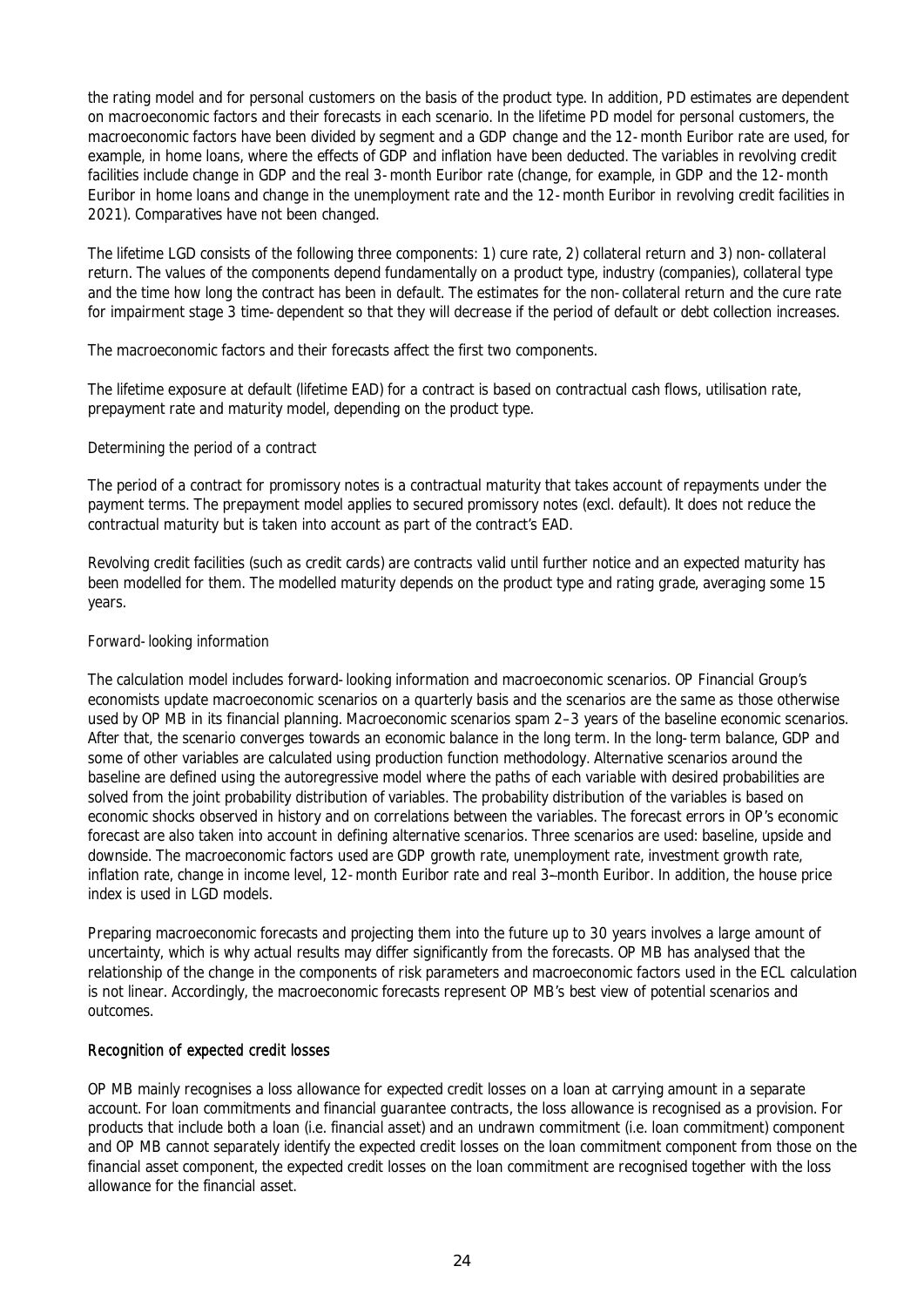#### *Write-off*

A write-off constitutes a derecognition event. When OP MB has no reasonable expectations of recovering a financial asset in its entirety or a portion thereof, it directly reduces the gross carrying amount of the financial asset.

A loan is derecognised when collateral securities have been realised or debt rescheduling has come to an end or when collection measures have ended. Payments received after the derecognition are recognised as an adjustment to impairment losses on receivables.

#### Cash and cash equivalents

Cash and cash equivalents consist of cash and receivables from credit institutions repayable on demand.

#### Classification and subsequent measurement of financial liabilities

Financial liabilities include liabilities to credit institutions, debt securities issued to the public and other financial liabilities.

Financial liabilities are classified at amortised cost using the effective interest method, except for derivative liabilities measured at fair value through profit or loss.

Upon initial recognition, OP MB has not designated financial liabilities as measured at fair value through profit or loss.

OP MB derecognises a financial liability (or a part of a financial liability) when it is extinguished – i.e. when the obligation specified in the contract is discharged or cancelled or expires.

### Netting

Financial assets and liabilities are offset in the balance sheet if OP MB currently has a legally enforceable right of set-off in the normal course of business and in the event of default, insolvency or bankruptcy, and intends to settle the asset and liability on a net basis.

#### Derivative contracts

Derivative contracts are classified as hedging contracts and derivative contracts held for trading. OP MB uses derivatives only for hedging purposes. Derivatives are measured at fair value at all times. OP MB has prepared methods and internal principles used for hedge accounting, whereby a financial instrument can be defined as a hedging instrument. (Note 10. Derivative contracts)

In accordance with the hedging principles, OP MB can hedge against interest rate risk by applying fair value hedge or cash flow hedge. Fair value hedging refers to hedging against changes in the fair value of the hedged asset, and cash flow hedging to hedging against changes in future cash flows.

#### Hedge accounting

Hedge accounting is used to verify that changes in the fair value of a hedging instrument or cash flows fully or partially offset the corresponding changes of a hedged item.

The relationship between hedging and hedged instruments is formally documented. The documentation contains information on risk management principles, hedging strategy and the methods used to demonstrate hedge effectiveness. Hedge effectiveness is tested at the inception of the hedge and in subsequent periods by comparing respective changes in the fair value or cash flows of the hedging and hedged instrument. The hedge is considered effective if the change in the fair value of the hedging instrument or in cash flows offsets the change in the fair value of the hedged contract or portfolio or in cash flows within a range of 80–125%.

#### Fair value hedges

Fair value hedging against interest rate risk involves long-term fixed-rate debt instruments (OP MB's own issues), individual loan portfolios, as well as individual loans. Interest rate swaps are used as a hedging instrument.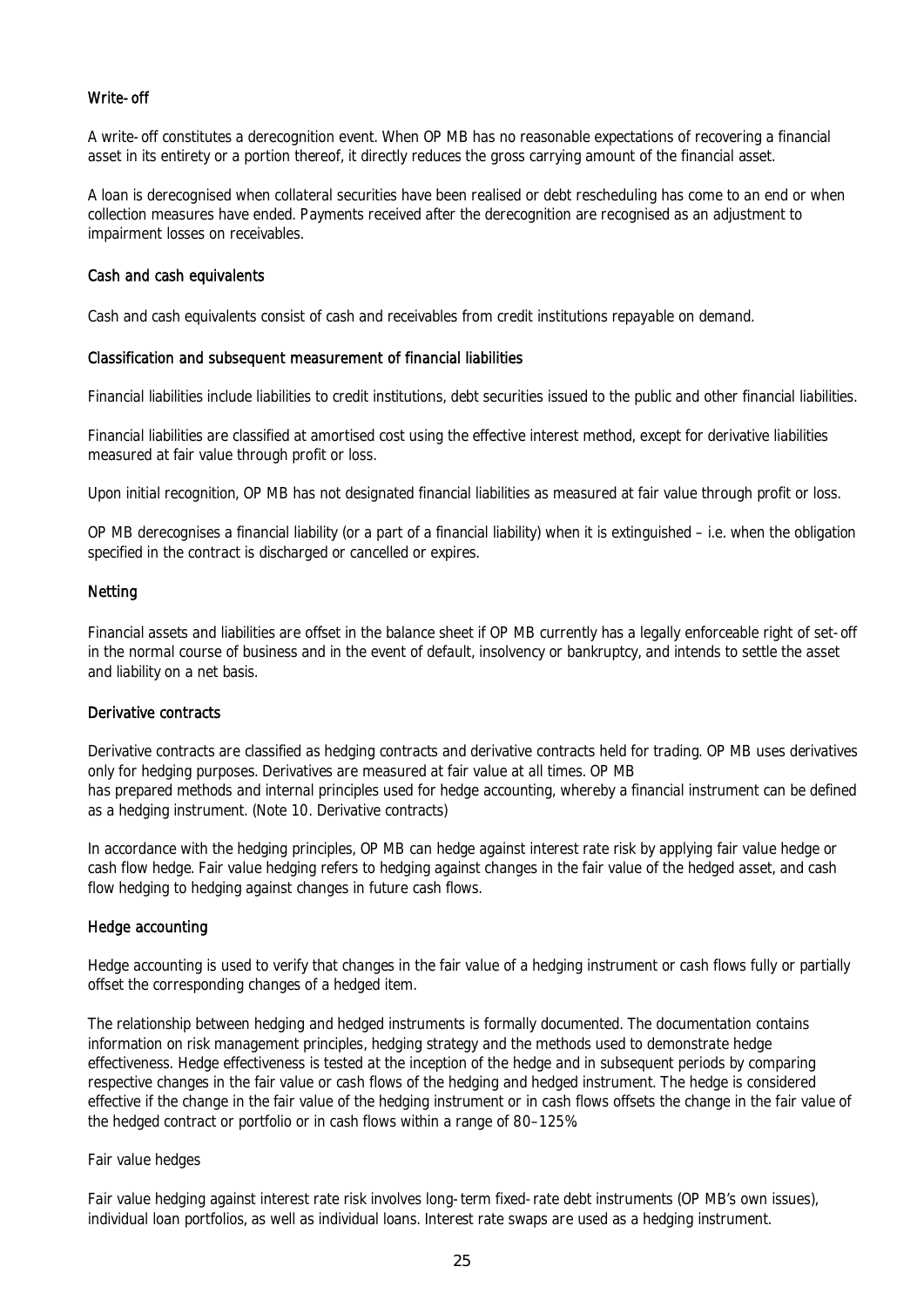For derivative contracts which are documented as fair value hedges and which provide effective hedges, the changes in the fair value are recognised in the income statement. Hedged assets and liabilities are also measured at fair value during the period for which the hedge is designated, and any fair value changes are recognised through profit or loss.

In fair value hedge accounting, changes in the fair value of the hedged item and hedging instrument are recorded in the income statement under net interest income.

The calculation principles of the Euribor changed during 2019. In July 2019, the Financial Services and Markets Authority (FSMA) of Belgium granted authorisation related to the Euribor by virtue of the European Union Benchmark Regulation. This made it possible for the market participants to continue using the Euribor after 1 January 2020, covering both the existing and new contracts. OP MB expects that the Euribor will remain a reference interest rate in the future too and does not expect to change the risk to be hedged to a second reference rate. For these reasons, OP MB does not consider that the reference rate change would directly affect fair value hedges where the Euribor is the reference rate.

### EMPLOYEE BENEFITS

#### Pension benefits

Statutory pension cover for OP MB employees is arranged by Ilmarinen Mutual Pension Insurance Company. The supplementary pension plan has been arranged through OP Bank Group Pension Foundation.

Pension plans managed by Ilmarinen Mutual Pension Insurance Company are defined contribution plans in respect of funded disability and old-age pension benefits. All of the plans managed by OP Bank Group Pension Foundation are defined benefit plans.

Expenses arising from pension plans are recognised under "Personnel costs" in the income statement. Contributions under defined contribution plans are charged to expenses for the financial year to which they relate. No other payment obligations are included in defined contribution plans. Curtailing the defined benefit pension plan or fulfilling or changing the related obligation is recognised through profit or loss at the time of occurrence.

Defined benefit plans in OP Bank Group Pension Foundation are funded through payments based on actuarial calculations.

The liability recognised in the balance sheet in respect of the defined benefit plan is the present value of the defined benefit obligation on the balance sheet date less the fair value of the plan assets of OP Bank Group Pension Foundation and acceptable insurance.

Defined benefit obligations are calculated separately for each plan using the projected unit credit method. Pension costs are charged to expenses over the employees' expected working lives on the basis of calculations performed by authorised actuaries. The discount rate for the present value of the defined benefit obligation is determined on the basis of the market return on high-grade corporate bonds on the closing date of the reporting period.

Items resulting from remeasurements of the net defined benefit liability are recognised in other comprehensive income in the period they occur. Remeasurements of the net defined benefit liability recognised in other comprehensive income will not be reclassified to income statement in later financial periods. (Note 17. Other liabilities)

#### Short-term employee benefits

OP MB has a short-term and long-term remuneration scheme in place. Those included in the scheme may receive bonuses either in cash only or as a combination of cash and a reference instrument decided by OP Cooperative's Board of Directors. Bonuses will be paid for work performed during the performance year. The maximum estimated amount under the remuneration scheme is calculated on the grant date and the amount charged to expenses is recognised in personnel costs and deferred expenses over the vesting period.

The amount of compensation corresponding to the objectives reached is reviewed quarterly. Any effects resulting from reviewing the original estimates are recognised in personnel costs in the income statement, and the corresponding adjustment is made in accrued expenses and deferred income.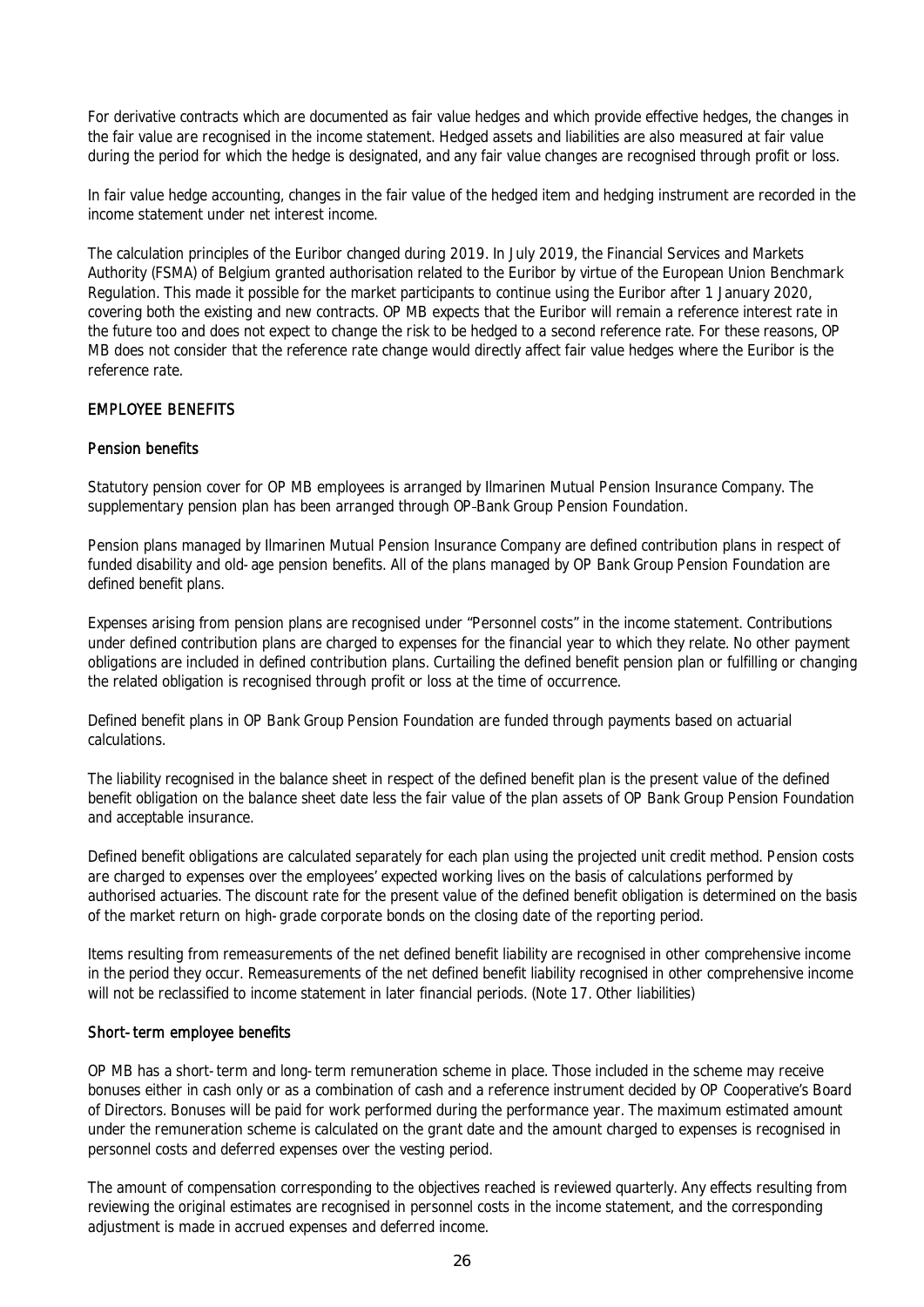OP MB belongs to OP Financial Group's OP Personnel Fund into which bonuses are paid on the basis of pre-agreed principles, depending on the achievement of OP Financial Group's targets. Bonuses transferred to the Fund are recognised under "Wages and salaries" in the income statement. The counterpart is recognised under "Deferred expenses" in the balance sheet until disbursed to beneficiaries. (Note 5. Personnel costs)

### INCOME TAX

Income tax expense shown in the income statement includes current tax, based on the taxable income of the financial year and income tax for prior financial years and deferred tax expense or income. Taxes are recognised in the profit and loss except when they are directly linked to items entered in equity or other items in other comprehensive income. In such a case, the tax is recognised in the items in question. The current income tax charge is calculated on the basis of the tax laws enacted or substantively enacted at the balance sheet date.

Deferred tax liabilities are recognised for temporary taxable differences between the carrying amount of assets and liabilities and their tax base. Deferred tax assets are calculated on tax-deductible temporary differences between the carrying amount and taxable value included in the financial statements, and on losses confirmed for tax purposes. Deferred tax assets are recognised to the extent that it is probable that taxable profits will be available against which deductible temporary differences can be utilised.

OP MB offsets deferred tax assets and liabilities. Deferred tax assets and liabilities are measured at the tax rate that is expected to apply to the period when the asset is realised or the liability is settled, based on tax rates enacted or substantively enacted by the balance sheet date. (Note 14. Tax assets and tax liabilities)

### SEGMENT REPORTING

OP MB is responsible for OP Financial Group's funding for the part of covered bond issuance. OP MB either underwrites intermediary loans on OP Financial Group member cooperative banks' balance sheets or buys the home loans in security for bonds. Since all of OP MB's operations are covered by a single segment, the company does not prepare segment reporting.

#### NEW STANDARDS AND INTERPRETATIONS

The IASB (International Accounting Standards Board) has issued future IFRS amendments. Amendments to IAS 37, IFRS 16 and IFRS 3 took effect on 1 January 2022. The amendments will not have any major effect on OP MB's financial statements.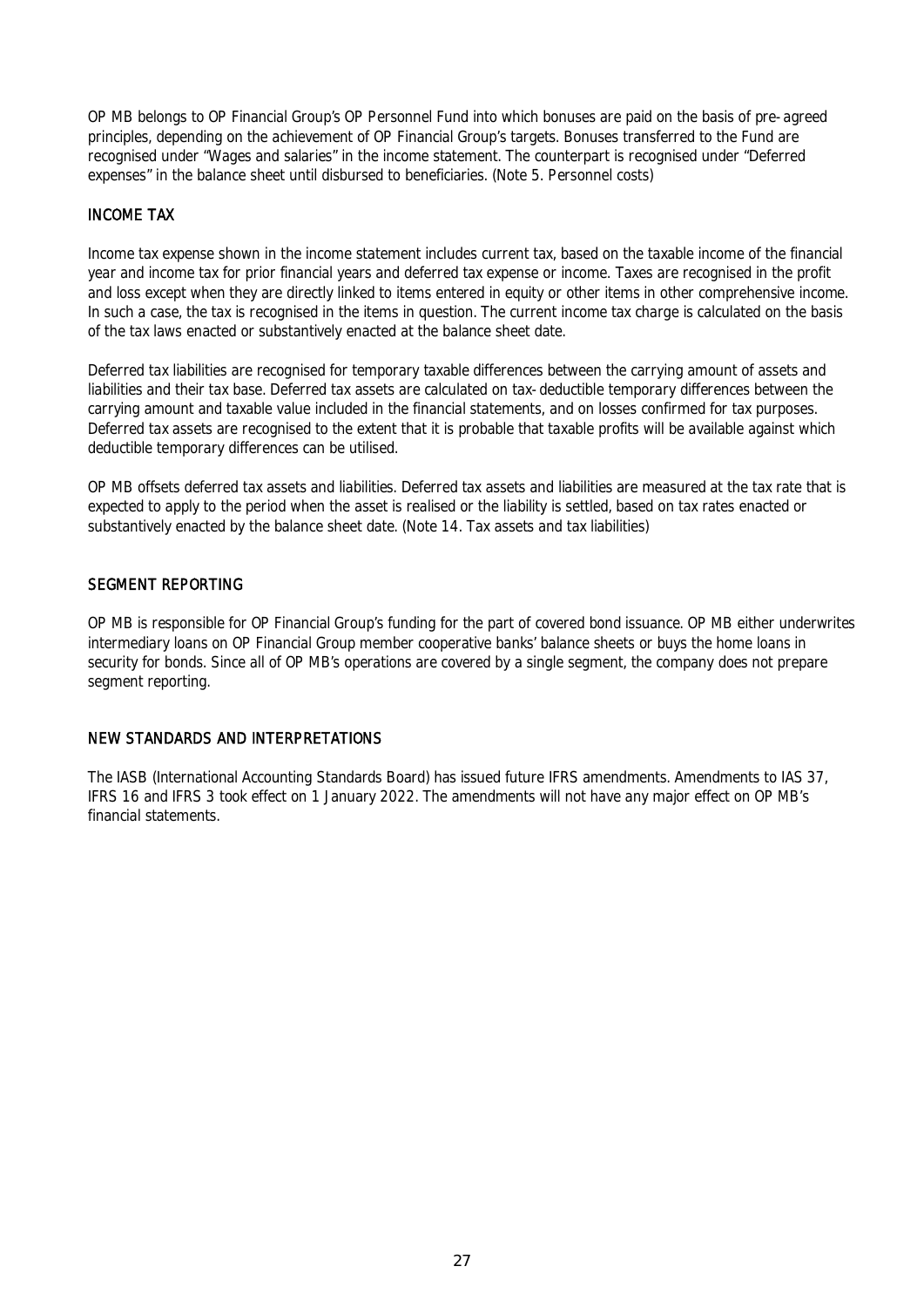#### OP Mortgage Bank's risk management principles

1 Overview of OP Mortgage Bank's (OP MB's) significant risks

OP MB's independent Risk Management function forms part of OP Financial Group's centralised Risk Management in organisational terms.

Because of the characteristics of OP Financial Group's business and industry, risks have two fundamental principles differing from each other: OP Financial Group may earn revenue through risks (earnings risks) or risks may be a consequence of something (consequential risks).

OP Financial Group's risk management and compliance are based on the principle of three lines of defence. The first line of defence comprises business lines, the second line of defence comprises risk management and compliance functions independent of the business lines/divisions and the third line of defence comprises Internal Audit. Each line of defence has its own role in performing the risk management process efficiently.

At OP Financial Group, the first line and the second line of defence in risk management cooperate on an ongoing basis. This is to ensure that all expertise needed to develop and manage operations is in use. The lines of defence build the risk management process together where the special features of OP Financial Group's business are taken into consideration. Responsibilities of the first and second lines of defence have been clearly divided.

- The business units fulfil OP Financial Group's strategy, are responsible for planning their own operations and their efficient and effective implementation and for their internal control. Only the unit concerned makes business decisions and is responsible for the quality of its customer service, its business continuity as well as its earnings and risks.
- The second line of defence prepares a risk management framework within the limits of which the first line of defence implements risk-taking and risk management related to daily business. The second line of defence supports the first line of defence by consulting them especially in matters that are part of their own expertise. The second line of defence also oversees compliance with the risk management framework and carries out an independent analysis related to the balance between earnings, risks and capital and liquidity acting as buffers as well as ensuring business continuity during incidents too.
- Internal Audit that is independent of other lines of defence acts as the third line of defence.
- 2 OP MB's significant risks sources and management
- 2.1 Definitions and sources of significant risks

Below is a summarised description of the definitions and sources of OP MB's significant risks.

| Credit risks    | Credit risk refers to the risk that a contracting party to a financial instrument is<br>unable to fulfil their contractual repayment obligations and thereby causes a fi-<br>nancial loss to the other party.                                                                                                                                                                                                                                                                                                                                                |
|-----------------|--------------------------------------------------------------------------------------------------------------------------------------------------------------------------------------------------------------------------------------------------------------------------------------------------------------------------------------------------------------------------------------------------------------------------------------------------------------------------------------------------------------------------------------------------------------|
| Liquidity risks | Liquidity risk arises from the imbalance between the timing and amounts cash<br>flows related to granting and obtaining financing, insufficient collateral needed<br>to obtain financing and the temporal and counterparty- and instrument-spe-<br>cific concentration. This may lead to weaker liquidity for OP MB if it has not<br>engaged in sufficient liquidity planning.<br>Liquidity risk also involves market liquidity risk, which means a risk of failing to<br>execute market transactions within a desired time and/or at an estimated<br>price. |
|                 |                                                                                                                                                                                                                                                                                                                                                                                                                                                                                                                                                              |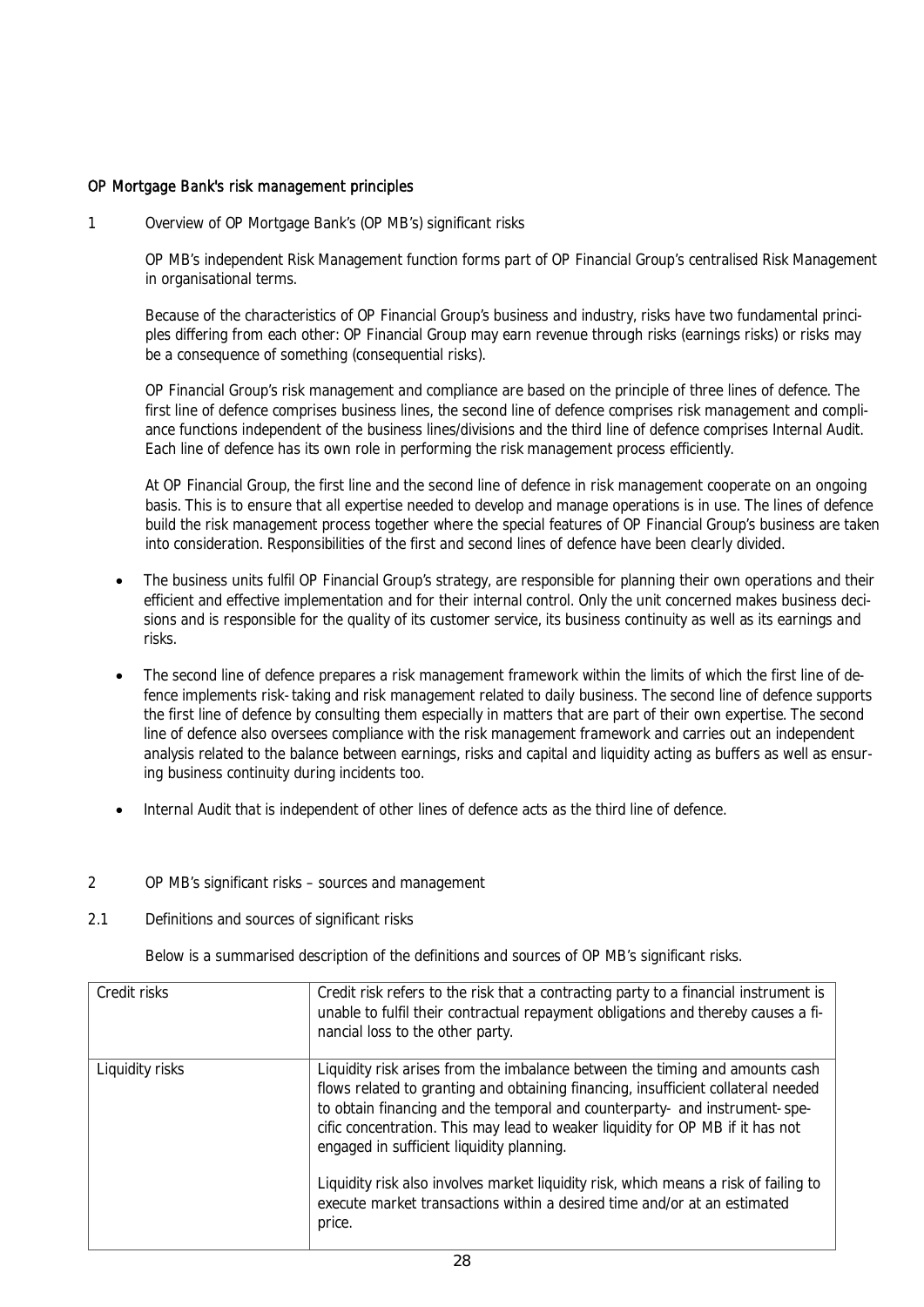| Market risks                             | Market risk refers to an unfavourable change related to the value of a contract<br>or contract revenue due to price changes observed in the financial market.                                                                                                                                                                                                                                                                                                                                                     |
|------------------------------------------|-------------------------------------------------------------------------------------------------------------------------------------------------------------------------------------------------------------------------------------------------------------------------------------------------------------------------------------------------------------------------------------------------------------------------------------------------------------------------------------------------------------------|
| Counterparty risks                       | Counterparty risk refers to the risk of the contracting party not fulfilling its fi-<br>nancial obligations.                                                                                                                                                                                                                                                                                                                                                                                                      |
| Operational risks                        | Operational risk is caused by all business operations and may result from in-<br>sufficient or incorrect practices, processes, systems or external factors. OP Fi-<br>nancial Group's operational risks also include ICT and security risks.<br>The data capital risk included in operational risks means potential losses, loss<br>of reputation or deterioration of operations caused by uncertainty in decision-<br>making, management and reporting related to data and the information de-<br>rived from it. |
| Compliance risks                         | Risks caused by non-compliance with external regulation, internal policies, ap-<br>propriate procedures or ethical principles governing customer relationships.                                                                                                                                                                                                                                                                                                                                                   |
| Model risks                              | Model risk refers to potential losses or loss of reputation caused by decisions<br>made on the basis of the results of models due to errors made in the develop-<br>ment, implementation or use of models. The model means a method used to<br>translate the source data based on mathematics, statistics and expert assess-<br>ments into data guiding business decisions or quantitative data related to fi-<br>nancial position or risk exposure.                                                              |
| Reputational risks                       | Risk of the loss of reputation or trust caused by negative publicity or materiali-<br>sation of a risk.                                                                                                                                                                                                                                                                                                                                                                                                           |
| Concentration risks                      | Risks that may arise due to a business having an excess concentration of risk<br>in individual customers, products, lines of business, maturity periods or geo-<br>graphical areas. Concentration risk can also arise due to a concentration of<br>service providers or processes.                                                                                                                                                                                                                                |
| Risks associated with future<br>business | Risk associated with the conditions and volumes on which similar or entirely<br>new agreements are based. The underlying factor behind this may lie in inade-<br>quate reaction and inflexibility for change when changes occur in the business<br>and competitive environment or in the values of customers or in technology.<br>The key means of managing the risks of future business lie in management<br>decisions.                                                                                          |

Counterparty risks and risks associated with future business are not dealt with as a specific whole because risks associated with future business may emerge in the form of various significant risks and counterparty risks emerge as part of various risk types.

Customer behaviour risk may materialise in several risk types (the impact of a change in customer behaviour affecting matters such as the value of insurance contracts, volume of deposits or early repayments of contracts).

Residual risk is the risk which cannot be eliminated or which the entity is unwilling to eliminate. Residual risk can be considered synonymous with risk. As such, residual risk is not an equivalent concept to the significant risks described above. Instead, residual risk can be considered to apply to any of the significant risks described above.

Drivers of change in the business environment

General changes in the business environment, such as climate change (ESG = environmental, social and governance) affect the needs and preferences of customers and society. Together with factors such as scientific and technological innovations may affect demand and supply in the financial sector, which, for its part, will govern the terms and conditions of the new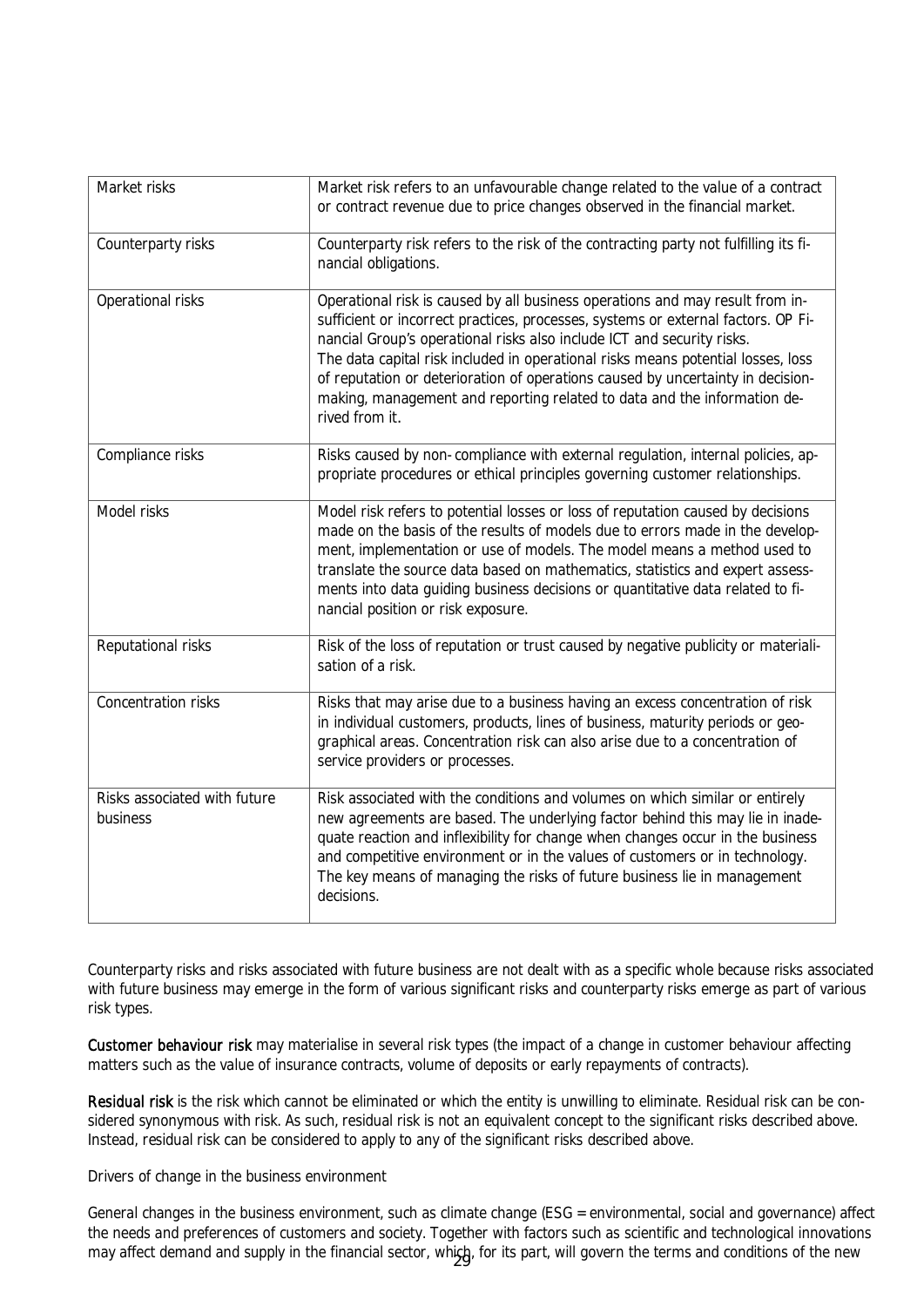agreements made by OP Financial Group. OP Financial Group reviews external drivers of change to understand the preconditions for the customer's future success. Ensuring such future success is crucial for the Group's future success.

The drivers of change in the business environment as such are not risks but they are channelled into financial risks in the banking and insurance business through various impact chains. In addition to the external drivers of change providing opportunities, they can jeopardise the conditions to operate in some industries. For example, where climate change may contribute to agriculture in Finland and its competitiveness, it may weaken profitability in some industries as a result of change in customer behaviour, lower collateral values in some areas, and a higher-than-predicted increase in regulation-related costs. The abovementioned effects on a credit institution are directly or indirectly reflected in matters such as credit, liquidity, and reputational and operational risks.

What is essential is to assess the long-term effect of change in the external business environment. The trend may lead to a change in customer behaviour, which affects demand and the product range. The long-term drivers of change in the business environment may be a threat to business continuity (e.g. the price and availability of funding). The effects of the one and the same driver of change may at the same time be very local and global trends. The effects may provide opportunities on the one hand but can limit the conditions to operate on the other hand.

At customer level, risks are managed by providing customers with advice and monitoring how customer relationship develops. Pricing is based on risks. The ESG projects and/or investments to be financed must be financially sustainable. Attending to the customers' future success ensures that the Group's business remains profitable in the long term too and that the risk buffers for operations are sufficient for capital and liquidity. The aim of providing advice is to generate added value that shows in the better financial standing and wellbeing of the customer.

#### 2.2 Banking risks

#### 2.2.1 Credit risks

OP MB has no independent customer business or a service network of its own. Its loan portfolio consists of mortgage loans placed as collateral for bonds, which OP MB has bought from OP Financial Group member cooperative banks, and of loans they granted to their customers on behalf of OP MB before 1 March 2016. OP MB ceased to buy loans from OP cooperative banks after IFRS 9 entered into force, and new purchases of this kind are only possible sporadically or during crises. Framework agreements between OP MB and the OP cooperative banks specify obligations and rights related to the utilisation of OP MB's financing, and credit risk management. OP cooperative banks take care of credit decisions, customer relationships and loan management at local level in accordance with instructions issued by OP Financial Group and OP MB.

OP Financial Group manages its credit risk through the Group-level guidelines and principles and quantitative risk limits. These are specified in Banking risk-taking policy lines, limits and control limits, qualitative and quantitative targets as well principles governing customer selection, collateral and covenants. Quantitative and qualitative target levels balance out the business targets and moderate risk appetite. Limits and control limits set a maximum for risk-taking. These help to ensure the sufficient diversification of the loan portfolio while avoiding the emergence of too large risk concentrations.

Credit risk management is based on careful customer selection, active customer relationship management, good knowledge of customers, strong professional skills and comprehensive documentation. The day-to-day credit process and its effectiveness play a key role in the management of credit risks. The Group also manages credit risk through the selection of the range of products and product terms and conditions. Risk associated with new lending is managed through well thoughtout customer selections and the avoidance of risk concentrations. In addition, OP MB makes use of techniques for reducing credit risks (collateral and guarantees). It also makes active use of covenants. Managing risk associated with the loan portfolio is based on good customer relationship management and the proactive and consistent management of problem situations.

The customer's sufficient repayment capacity is a prerequisite for all lending. Creating a group of connected clients properly provide a foundation for credit risk management. Without a clear picture of which parties constitute the group, what the structure of the group is like and what its repayment capacity comprises, it is not possible to get a true picture of the group and understand the risk what lending to the group involves. Each business unit identifies the group of connected clients and their interdependencies, and describes them in OP Financial Group's systems according to the related instructions.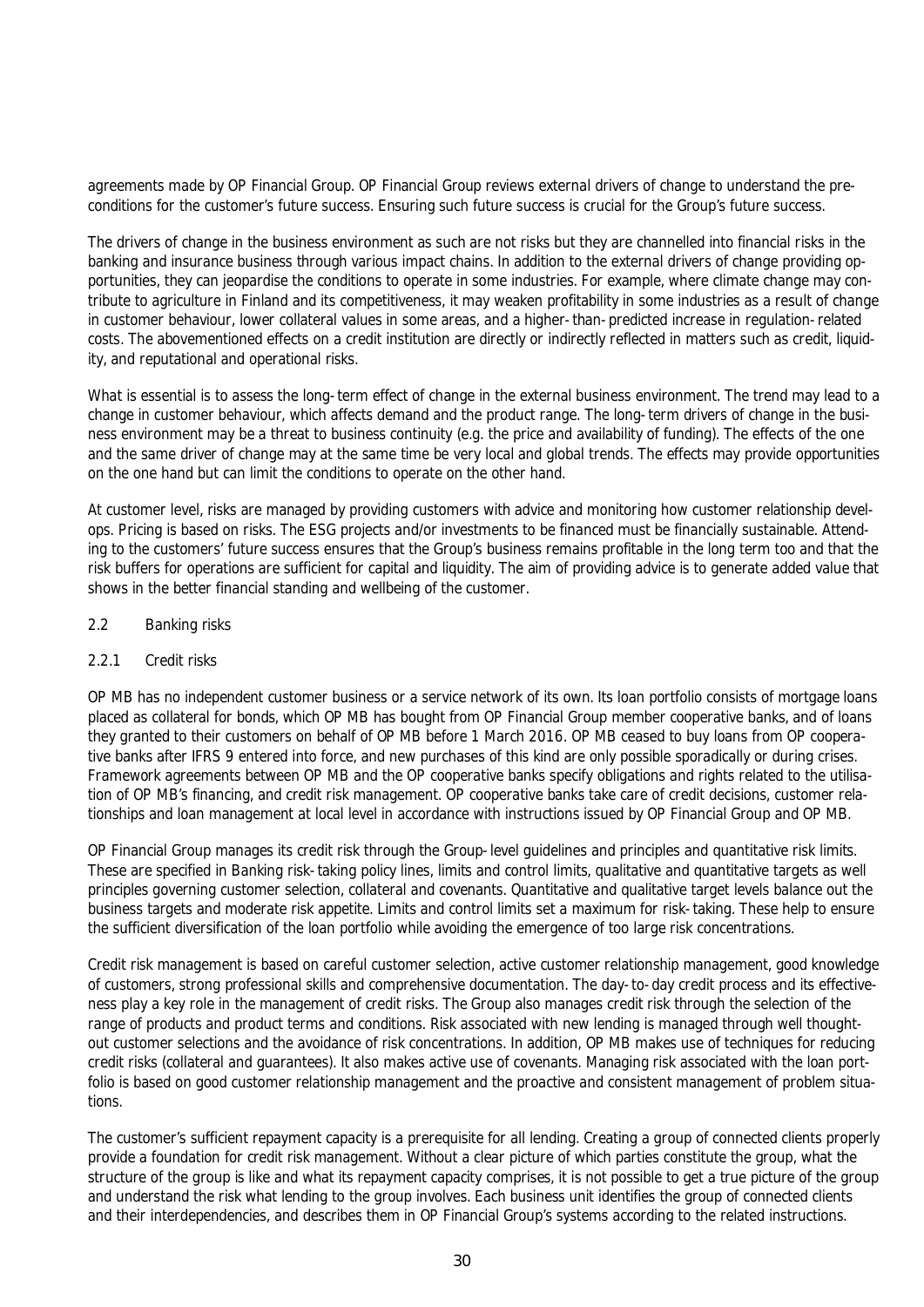Sufficient up-to-date information must be gathered on any customers that cause a credit risk, to enable the assessment of their creditworthiness. Creditworthiness comes from the customer's willingness to pay and repayment capacity. They both affect the customer's rating grade. Sufficient and correct basic information is used to ensure that the customer can be rated with a correct credit rating model and that the borrower grade gives a true picture of the customer's creditworthiness risk. Each business unit ensures that its customers' borrower grades are constantly valid and up to date and, if necessary, updates the grade if the customer's situation changes. This is how the loan portfolio of the bank concerned and the entire OP Financial Group can be monitored on a real-time basis.

Collateral management is based on an independent collateral assessment, the validity of pledges and the fact that the collateral can be realised so that we can continuously maintain a realistic view of the hard collateral securities that secure receivables. The values of assets pledged in security of receivables must give a true and real-time picture of the collateral position related to the entire loan portfolio as well as individual customers. When valuing illiquid collateral securities, it is necessary to consider the financial standing of the collateral asset owner. The weaker is the asset owner's financial standing, the bigger should be the weight of the realisation value in estimating the collateral asset.

Financing decision-making is based on the principle of segregation under which the person preparing financing may not make the financing decision alone. Considering that financing decisions are about risk-taking decisions, those making the decisions must be aware of all information relevant to decision-making. All credit risk decisions are made on a businessspecific basis. Decision-making is guided by OP Financial Group's Risk Appetite Statement (RAS) and the target risk exposure specified in the risk policy. Decisions that deviate from the target risk status specified in the risk policy must be explained on a broader basis. The central cooperative's Risk Management assesses compliance of the most significant financing projects with the risk policy and reports to the management of OP Financial Group and the management of Group banking entities a situational picture of compliance with the risk policy.

The bank's senior management and management body monitor closely the bank's credit risk exposure. The bank's management is responsible for keeping the members of the management body informed in the event that the bank's operational risk-taking deviates from the risk policy approved by the management body, in order for the Board of Directors, as its role requires, to monitor the trend in the bank's risk exposure and, if necessary, issue instructions to the management at operational level concerning risk-taking.

From the bank's perspective, credit risk materialises in a situation where the customer becomes insolvent and cannot fulfil their credit obligations without the bank taking measures, such as realising collateral. It is therefore important that customers whose repayment capacity has weakened or a significant threat is posed to their repayment capacity are promptly identified in both the financing process and the customer relationship management process.

Customers that are most significant to the bank and whose risk of default has increased clearly or another significant threat is related to their repayment capacity must be placed under special control. For these customers, the bank must prepare an action plan on what measures should be taken to resolve the customer' situation from the bank's perspective and to minimise the risk the bank may be exposed if materialised. Monitoring and documenting potential customers in default or actual customer in default are more intensive and extensive than among less risky customers, so that the bank is actively aware of changes in the customer's situation and can immediately react to the changed situation.

#### Measuring credit risk

OP Financial Group measures credit risk using the ratio of economic capital requirement for credit risk to exposures at default (EAD), the ratio of non-performing receivables to exposures, and the ratio of expected credit losses (ECL) to exposures at default EAD. Limits have been set for these metrics in the risk policy. In addition, loan portfolio concentrations are monitored by customer, industry and country. The Group also measures the growth differential of the loan portfolio and credit risk economic capital to ensure balance between growth and risk-taking. Limits deriving from Group-level limits have been set for the business segments engaged in banking.

Limits set in the risk policy can be supplemented with qualitative targets set in the operating instructions of each segment that may be segment- or entity-specific. Targets may be set for the entire loan portfolio or separately to personal or corporate customer financing. Furthermore, it is possible set targets measuring the quality of the credit risk process.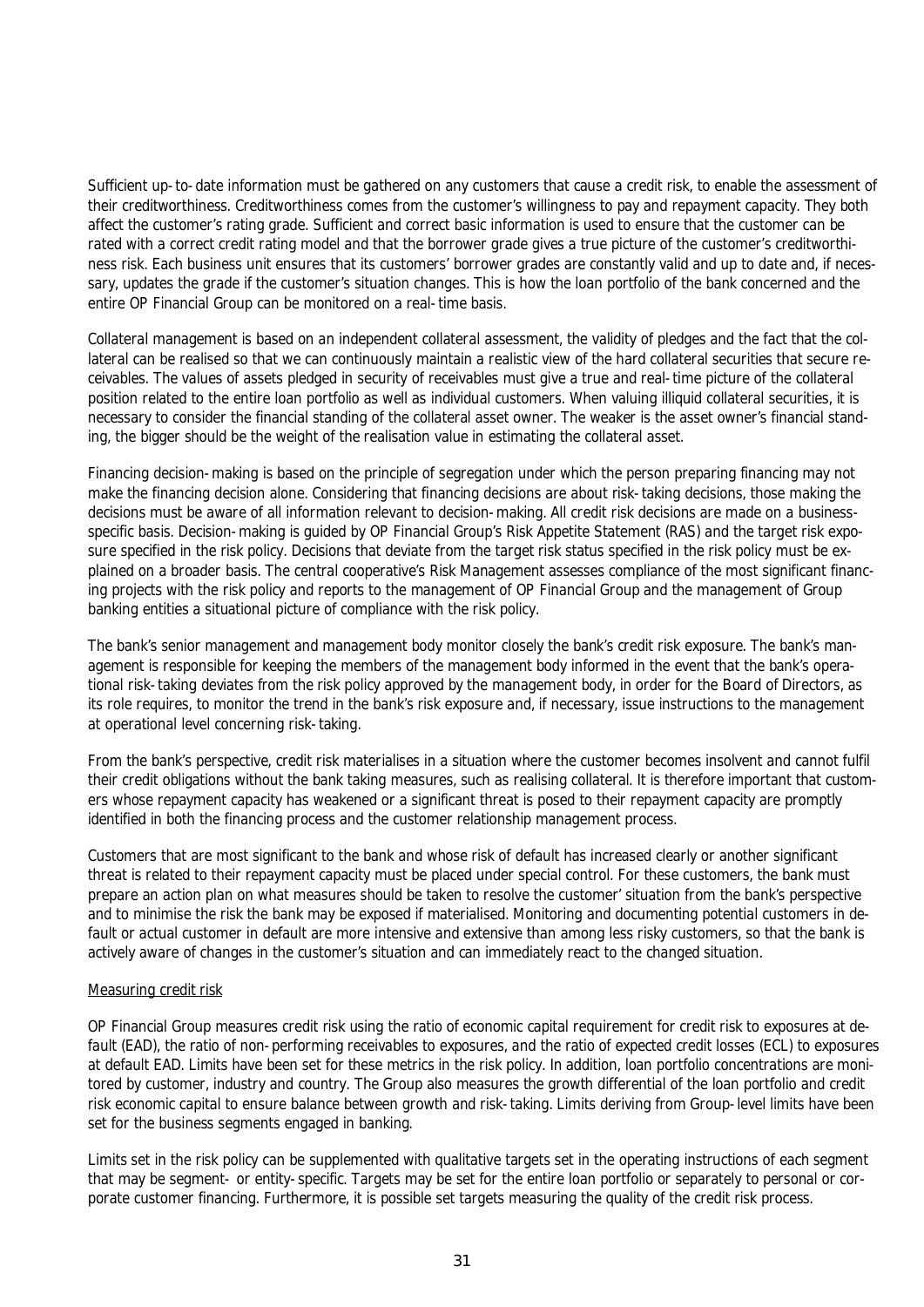In order to ensure sufficient diversification of the loan portfolio and efficient capital allocation, customer segmentation is used to manage the loan portfolio. Customer segments have been defined to ensure that receivables in each individual segment are homogenous in terms of credit risk to enable a coordinated risk policy. By utilising segmentation and the breakdown by rating grade, the loan portfolio target status is presented in the risk policy, which is not binding on the business unit concerned but the business unit should control credit risk-taking in such a way that the target state will be achieved.

OP Financial Group utilises internal credit risk models in risk assessment. In addition to the models used for assessing probability of default (PD), the Group uses models for predicting loss given default (LGD) and exposure at default (EAD) to measure credit risk. Exposure at Default (EAD) refers to the estimated amount of the bank's receivable from the customer at default. Off-balance-sheet exposures at default are determined on the basis of the conversion factor (CF). Loss Given Default (LGD) is an estimate of a financial loss incurred by the bank, as a share of EAD, if the customer defaults. Procedures based on model risk management are applied to the models used in credit risk assessment.

### OP Financial Group's internal credit rating system

'Rating' refers to the use of models, methods, processes, supervision, data collection and IT systems that support credit risk management, credit risk assessment, the assignment of exposures to rating grades or pools, and the quantification of default and loss estimates developed for certain types of exposures. OP Financial Group's rating system applies to all Group entities. The Board of Directors of OP Cooperative considers and approves the credit rating principles as part of the Risk Appetite Framework document. From the viewpoint of OP MB, the most significant part of the credit rating system is the rating model for the private customer portfolio.

OP MB uses an internal 16-level scale of A‒F to assess the probability of default for its private customer agreements, with F representing borrowers in default. OP MB assesses monthly all private customer agreements' PD using a loan portfolio rating model. The loan portfolio rating is based on a customer's basic data, payment behaviour and other transaction history data. Average PDs have been calculated for each borrower grade for a period of 12 months.

Risk Management maintains a more detailed description of the internal credit rating system and reports regularly on its effectiveness as part of OP Financial Group's risk analysis and separately to the Risk Management Committee.

#### 2.2.2 Liquidity risks

As OP Financial Group's mortgage bank, OP MB operates in accordance with the Act on Mortgage Credit Banks. The Board of Directors of OP MB sets a quantitative target for the proportion of the mortgage bank to the entire OP Financial Group's credit institution business.

The Banking risk policy defines a funding risk limit for OP MB. OP MB's funding risk consists of loans bought from OP cooperative banks, issued bonds and intermediary loans granted to OP cooperative banks. Furthermore, OP MB finances excess collateral from Group Treasury.

In its annual planning, OP MB assesses the sufficiency of available collateral in the banks' balance sheets in order to implement planned issues. OP cooperative banks' mortgages are used as collateral for covered bonds issued by OP MB. OP MB is responsible for managing the sufficiency of collateral according to the Act on Mortgage Credit Banks and other regulations.

OP MB ensures the management of its daily liquidity and, as part of its annual planning, makes an assessment of the sufficiency of liquidity.

#### Identifying liquidity risks

OP Financial Group's Treasury and other business units plus Risk Management continuously identify and assess risks associated with funding and business and other business environment. In the risk assessment of new products, services, business models, processes and systems, every business unit must take account of liquidity risks, too. At least once a year, Risk Management and business representatives perform a comprehensive liquidity risk assessment to ensure that the capital adequacy assessment process (ILAAP) is appropriate and adequate in relation to the Group's liquidity risks.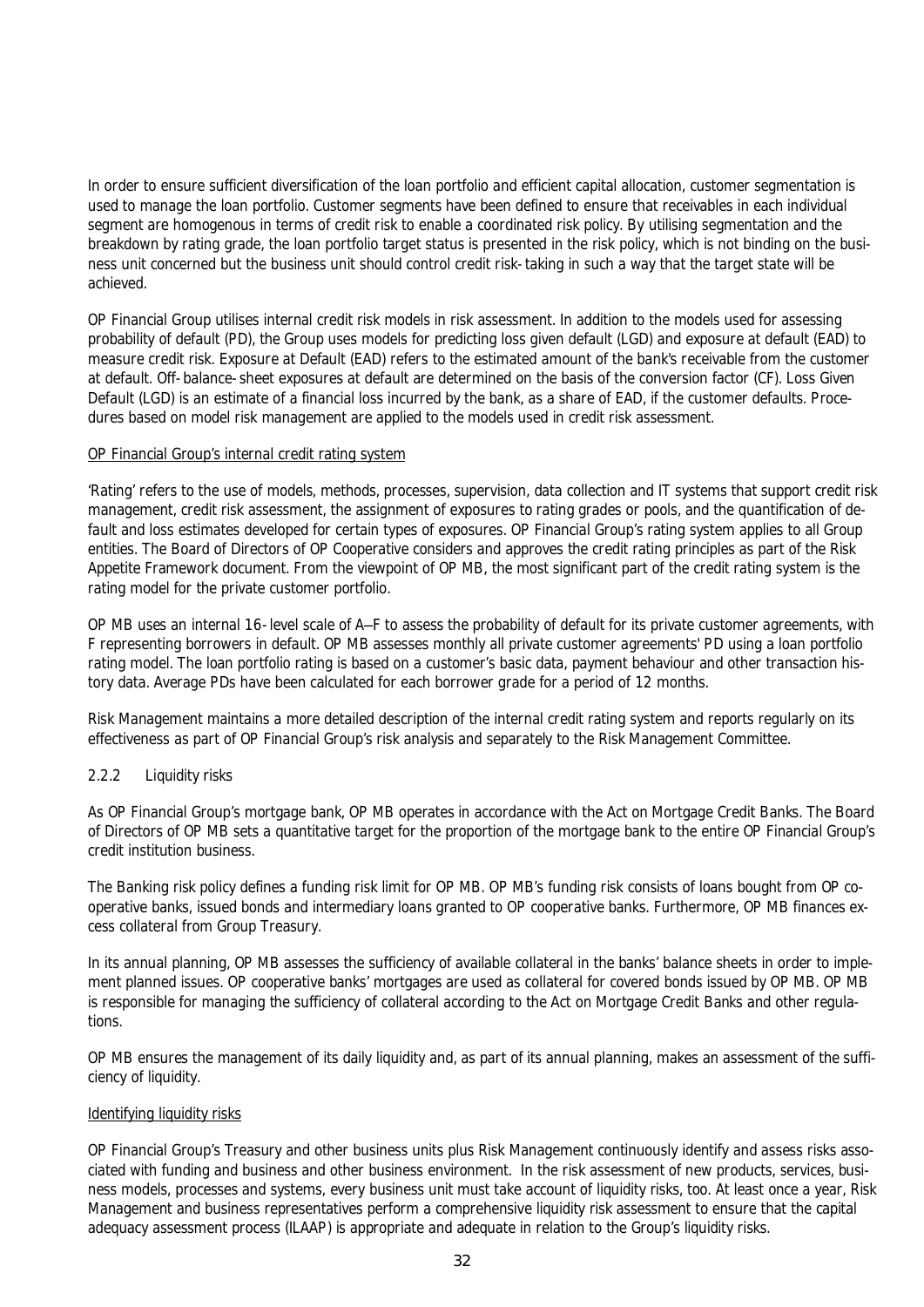OP MB's key source of liquidity risk is banking where inflows and outflows of financing does not take place at the same time. In such a case, the bank is exposed to refinancing risk due mainly to lending with a long maturity and the differences between the maturity of deposit funding dependent on customer behaviour and the illiquidity of receivables. At the same time, the bank is exposed to funding concentration risk as regards the counterparties of deposit and wholesale funding, availability and maturity of finance. Lack of market liquidity may reduce liquid assets held by the bank.

#### Assessment and measurement

OP Financial Group assesses the future cash flows of receivables, liabilities and off-balance-sheet commitments based on the contract maturity date or repayment programme, expert assessments or statistical models based on customer behaviour history.

Structural funding risk is measured on the difference between cash inflows and cash outflows in different maturities. In addition, the Group calculates the regulatory Net Stable Funding Ratio (NSFR) which determines the amount of stable funding sources expected to span over one year in proportion to assets requiring stable funding.

From the perspective of the relevant authority, funding liquidity risk is measured using the Liquidity Coverage Ratio (LCR). The sufficiency of the liquidity requirement in terms of time is assessed though maturing items on the balance sheet, wherein agreements are not renewed but ended at maturity. Based on the economic perspective, OP Central Cooperative Consolidated measures the sufficiency of the liquidity buffer through stress testing.

OP Financial Group measures funding concentration risk by calculating the amount of bond funding with a maturity of 12 months and rolling 3 months. In the time horizon of less than 12 months, the Group measures the total wholesale funding amount, comprising short- and long-term wholesale funding, for 3 months. When it comes to deposit funding, the Group monitors the concentration of the largest deposit volumes. Concentrations by counterparty and instrument are also subject to monitoring.

The Group measures its asset encumbrance by proportioning encumbered assets to the aggregate amount of balance sheet assets and collateral securities.

Risk assessment and measurement methods related to liquidity buffer investments are described as part of market risks.

#### Liquidity stress testing

The adequacy of OP Financial Group's liquidity buffer and buffer items is assessed through various scenarios. OP Financial Group-specific and market-specific scenarios as well as their combination are used as stress scenarios. The scenarios must cover both short- and long-term stress conditions. When measuring member bank-specific structural funding risk, the liquidity requirement based on the regulatory stress scenario is counted as a deposit in Treasury on a bank-specific basis. A reverse stress test is used in connection with the Group's Recovery Plan. Senior management confirms the scenarios to be used, use and reporting of stress test results.

#### Funding plan

In its funding plan, OP Financial Group must take account of its member banks' estimate of the funding need for years to come. The funding plan defines guidelines for wholesale funding for the next few years. Implementation of the plan is monitored regularly and the plan is updated, where needed, during the year. Deposit funding is primarily based on the business strategy and plan. The funding plan specifies the sources of wholesale funding and presents how the Group covers its need for the most important wholesale funding sources in view of the depth of the market and sufficient diversification, as well as defines decision-making powers. The funding plan must also take account of unfavourable scenarios lasting several years and of abrupt changes in key funding items.

#### Non-euro liquidity management

OP Financial Group carries out non-euro funding due to the diversification of funding sources. Since almost all the Group's receivables are in euros, the Group mainly converts its non-euro funding into euros through derivative transactions in connection with an issue.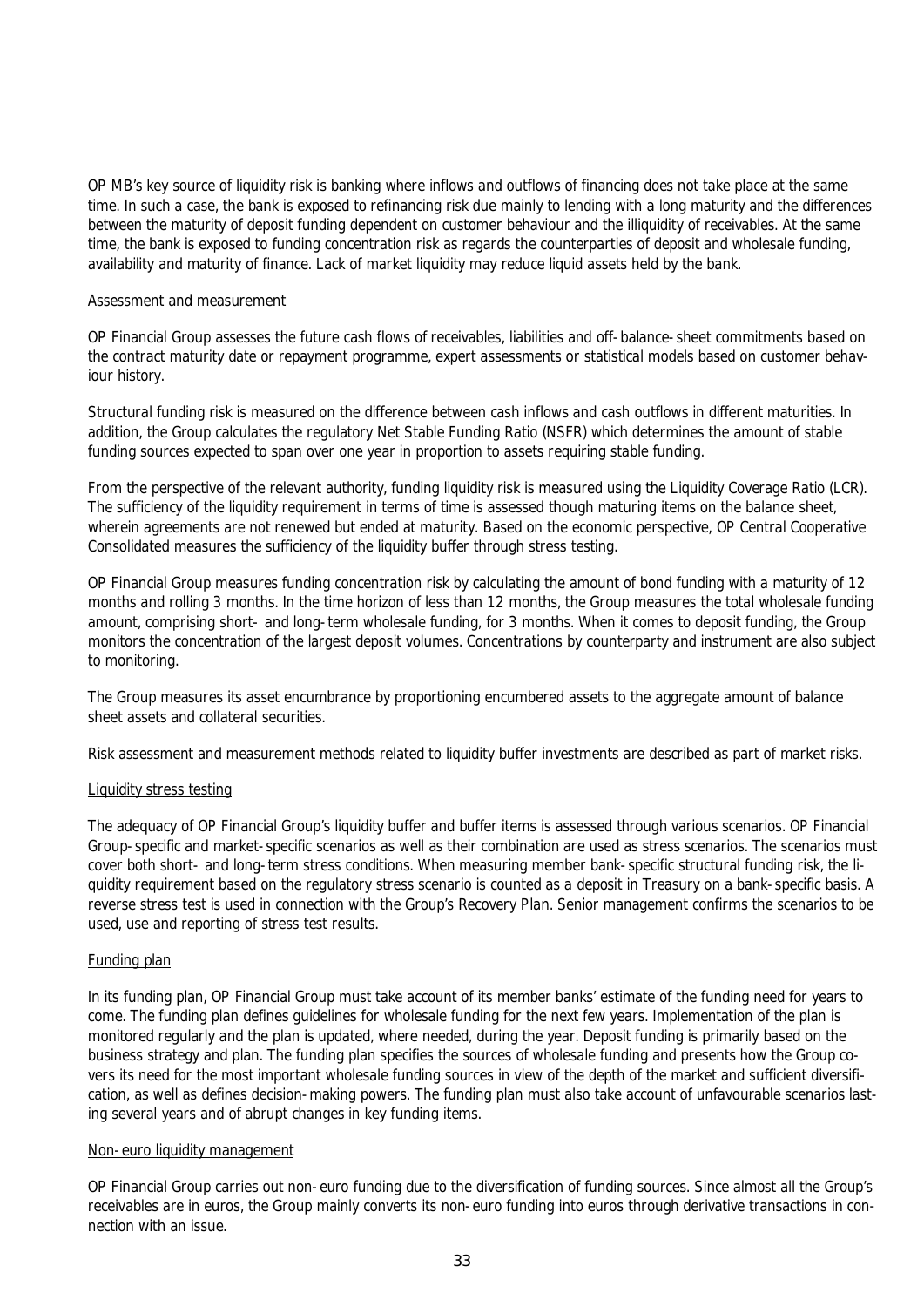According to liquidity regulation, a non-euro currency is significant if non-euro liabilities account for over 5% of the amalgamation's balance sheet total. The Group monitors significant currencies every month when it produces its liquidity report to the supervisor. Foreign currencies account for only a small proportion of the balance sheet and the liquidity risk due to currency availability has been minimised by the operating model.

#### Management of intraday liquidity

OP Financial Group's Treasury monitors intraday funding sources and anticipates and monitors the execution of intraday payments. The Group holds intraday funding sources to the amount that it can make payments due on the banking day.

Based on the liquidity contingency plan, the Group can raise its level of preparedness even if intraday liquidity is disturbed in order to ensure efficient operations in the case of an increased threat of a crisis.

#### Liquidity buffer

From the economic perspective, the liquidity buffer consists of deposits in the Bank of Finland and unencumbered notes and bonds eligible as collateral for central bank refinancing held by OP Corporate Bank. It also includes other notes and bonds marketable on the secondary market and unencumbered corporate loans eligible as collateral for central bank refinancing.

From the normative perspective, OP Financial Group's liquidity buffer consists of the liquidity buffer that fulfils the criteria for liquidity buffer requirement provisions (=LCR buffer).

Group Treasury must draw up an investment plan at least once a year that includes liquidity buffer covered note investments held by Group Treasury. OP Corporate Bank's Board of Directors approves the plan. The investment plan applies the restrictions and objectives set in OP Financial Group's Risk Appetite Statement (RAS) and Risk Policy for market risk, credit risk and funding liquidity risk. The investment plan establishes, to the appropriate extent, a framework for testing the liquidity of notes and bonds.

The Group diversifies investments, for example, by product, counterparty and country, in view of both internal risk appetite and external regulatory requirements.

#### Collateral management and asset encumbrance

Collateral securities in this context mean OP Financial Group's assets that are used as collateral to fulfil liquidity needs either in normal conditions or in stress conditions. Group Treasury monitors collateral on a centralised basis, and is responsible for its use and transfer.

Home loans serving as collateral for covered bonds issued by OP MB constitute the largest source of asset encumbrance in the balance sheet. In addition, central bank operations and derivatives business are mainly other sources of asset encumbrance. From the perspective of preparing for liquidity needs, the Group restricts asset encumbrance through quantitative limits specified in its Risk Policy.

To increase liquidity potential, it is necessary to identify the eligibility of the balance sheet receivables as collateral and create readiness to use receivables as collateral.

#### Securing liquidity in stress conditions

OP Financial Group's liquidity contingency plan establishes a framework that safeguards the Group's ability to meet its payment obligations during a liquidity crisis as well. The plan provides well-defined operational guidelines and operating models for identifying an increased liquidity risk while directing OP Financial Group to timely and appropriate actions to reduce liquidity risk by ensuring efficient organisation and activities in case a threat of crisis is imminent. The contingency plan specifies control and monitoring practices for each liquidity level, which become more rigorous when moving up to the next level.

Furthermore, OP Financial Group's Recovery Plan includes liquidity management recovery measures.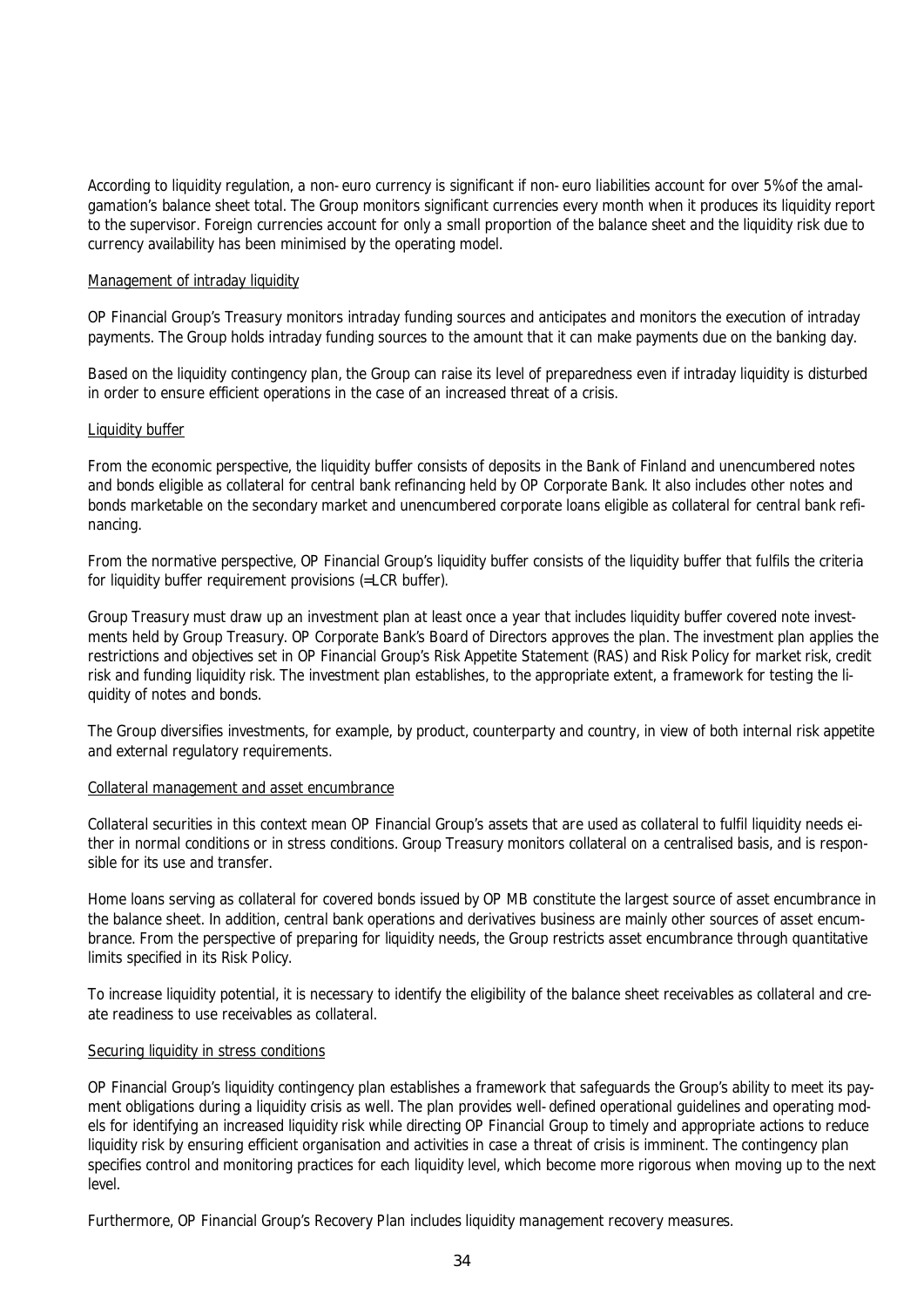#### Liquidity risk reporting

OP Financial Group reports liquidity risks to the central cooperative's management on a regular basis and, with a heightened threshold level of the liquidity status, will adopt weekly or daily progress reporting practices whenever necessary. OP Financial Group companies report liquidity risks to their boards of directors regularly, applying at least the level which has been set for control limits and limits.

As part of OP Financial Group's risk analysis, Risk Management reports quarterly to the Risk Committee, which operates under the central cooperative's Board of Directors, on the implementation of the liquidity strategy and the Banking risk policy lines. The report involves primarily assessing funding changes at amalgamation level relative to the customer business funding need and changes in deposits and wholesale funding and related customer behaviour. Through stress tests, reporting also assesses the short-term and long-term sufficiency of internal liquidity buffers, the funding structure of banking and changes in regulatory requirements.

The functionality of the models utilised in liquidity risk management is ensured as specified in the principles of model risk management described as part of model risks.

#### Liquidity management and control within the amalgamation

Liquidity regulation as such is not applied to the amalgamation's companies but, with the ECB's permission, the central cooperative may give special permission to its member banks to deviate from the liquidity regulation. As the central institution of the amalgamation of cooperative banks, OP Cooperative has granted its member credit institutions special permission, under the Act on the Amalgamation of Deposit Banks, pursuant to which the liquidity requirements set for credit institutions mentioned in Part VI of the EU Capital Requirements Regulation are not applied to the member credit institutions. Liquidity based on the regulation is subject to supervision and reporting at the level of the cooperative banks' amalgamation. The prerequisite for special permission is that the central cooperative gives the amalgamation's companies instructions on risk management needed to secure liquidity and other qualitative requirements, and supervises compliance with these instructions.

The central cooperative senior management is responsible for organising OP Financial Group's centralised liquidity risk management according to the liquidity strategy policy lines. It must ensure that the management and supervision of the amalgamation's liquidity management is at all times in accordance with the extent and quality of business and fulfils regulatory requirements. In the sales control of borrowing and lending, the management pays attention not only to growth and profitability targets but also to liquidity features. Product development related to customer service must also aim to reduce risks associated with the liquidity and funding structure.

OP Financial Group's liquidity and wholesale funding plan and authorisations to raise capital on the financial markets are subject to approval by the Boards of Directors of OP Corporate Bank and OP MB. The central cooperative's senior management approves the Liquidity Contingency Plan which contains the control and supervision procedures of the liquidity status based on various threshold levels as well as funding sources.

As OP Financial Group's treasury, OP Corporate Bank plc is tasked with securing the liquidity of the entire Group and each OP cooperative bank or Group company. The Group puts its entities' liquidity into its Treasury's cheque account with the Bank of Finland. This means that the Group always manages its overall liquidity position through the account on a centralised basis. OP Financial Group's Treasury is in charge of the Group's wholesale funding, manages the Group's short-term liquidity, maintains the liquidity buffer, manages the Group's minimum reserve on a centralised basis and is responsible for managing intraday liquidity risk. On a centralised basis, OP Corporate Bank manages the Group's wholesale funding in the form of debt capital and equity capital, while OP MB manages wholesale funding based on covered bonds.

Based on the decision by the Board of Directors or a body it has authorised, Group Treasury may use the collateral securities in the entire OP Financial Group in a normal circumstance. In a severe liquidity crisis caused by money and capital market disruptions or other events, or in preparing for such a crisis, the central cooperative's Board of Directors, or a body it has authorised, obliges the amalgamation's member banks to either sell loans to OP MB or to place part of their loan portfolio as collateral for the covered bond issued by OP MB through an intermediary loan. The amounts of the loans to be needed are based on the Group-level need and are determined for each bank. The decision may be put into practice based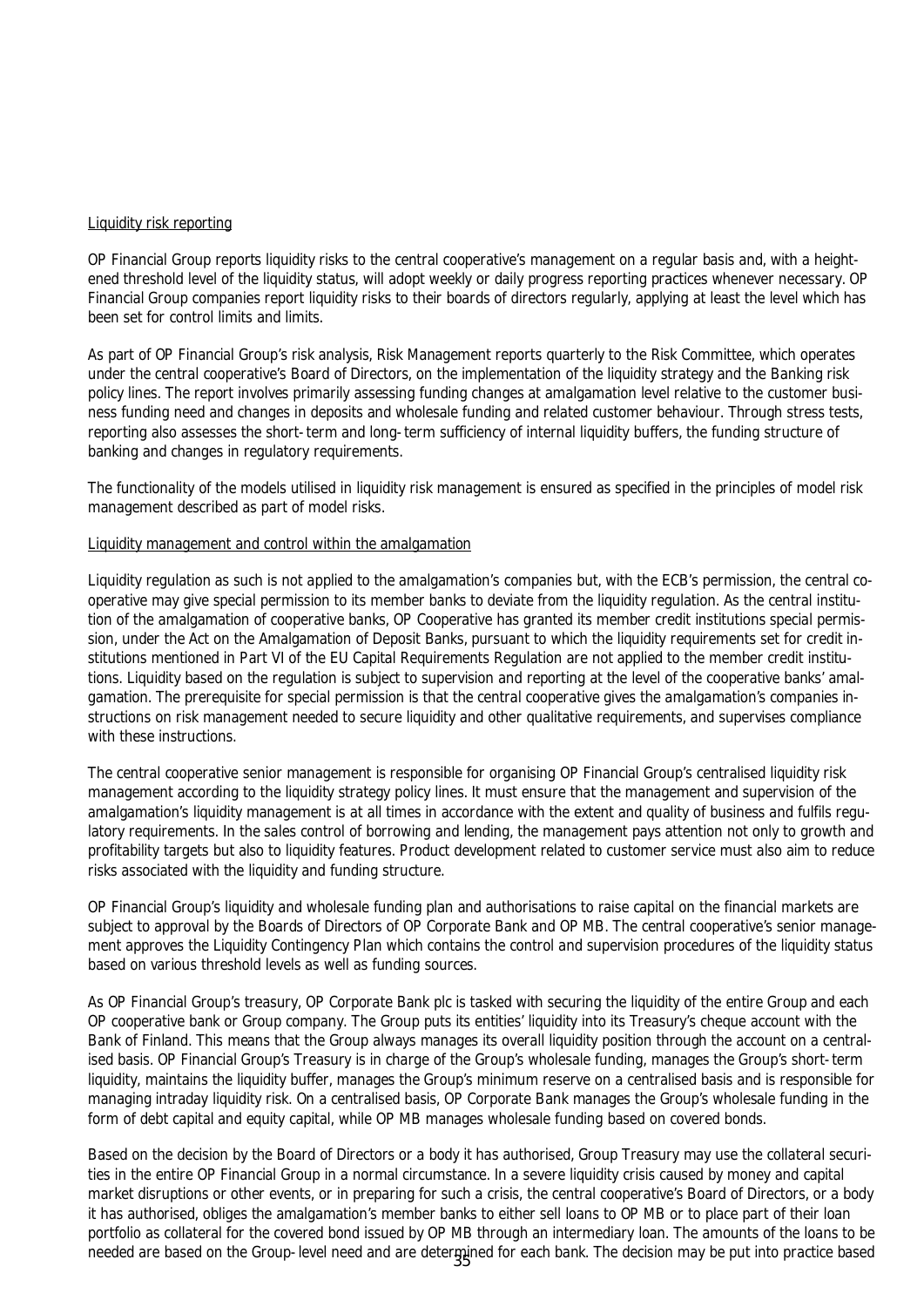on a decision made by the central cooperative's Board of Directors or a body it has authorised. Member banks are committed to immediately executing the measures related to the decision.

The primary funding sources of OP cooperative banks' lending include equity capital, deposit funding and funding for intermediary loans from OP MB. The use of intermediary loans reduces the need for OP Financial Group's senior funding.

If surplus liquidity emerges in an OP cooperative bank's customer business, it will be channelled to investment products provided by the Group's Treasury to support the implementation of the entire OP Financial Group's mission. Investment is not counted among the basic tasks of OP cooperative banks.

#### Allocation of liquidity risk costs within the amalgamation

The costs of wholesale funding and liquidity buffer maintenance are allocated among member banks based on the matching principle adopted by the central cooperative senior management. The costs of liquidity maintenance are allocated through liquidity deposits and the costs of wholesale funding are allocated through the margin added to the base rate of OP Financial Group's loans/deposits, or by using another practice.

The costs of external wholesale funding must be reflected in the pricing of customer business.

#### 2.2.3 Market risks

OP MB's interest rate risk arises from the company's equity capital and differences in the bases of interest rates for lending and funding. OP MB hedges against interest rate risk through derivative contracts entered into with OP Corporate Bank plc. OP MB prepares an interest rate risk management plan on an annual basis. The central cooperative's independent Risk Management produces a monthly risk report for OP MB.

#### Interest Rate Risk in the Banking Book (IRRBB) management strategy

Around a third of OP Financial Group's income is based on net interest income. Consequently, the strategy of the management of the interest rate risk in the banking book forms a key component in ensuring the Group's earnings stability. As part of market risk, the interest rate risk in the banking book has been defined as one of OP Financial Group's significant risks.

The banking book comprises on- and off-balance sheet items of OP Financial Group's banking that have not been determined to be included in items within the trading book. Interest rate risk in the banking book is a structural interest rate risk which emerges due to the nature of a business. The interest rate risk in the banking book is hedged using products offered by Group Treasury. Each member bank must demonstrate adequate knowledge of using derivatives for hedging purposes.

Interest rate risk in the banking book is limited to a level that avoids taking too great a short-term or long-term interest rate risk in relation to each member bank's risk-bearing capacity.

The principles governing the management of the interest rate risk in the banking book establish the conditions for the fulfilment of the new regulatory requirements applying to IRRBB (Interest Rate Risk in the Banking Book). Accordingly:

- Senior management is responsible for arranging the management of interest rate risks in the banking book in OP Financial Group's banking, in accordance with the principles of the interest rate risk management strategy*.*
- The interest rate risk management practices are justified, solid and documented*.*
- Each member bank in the amalgamation bears the interest rate risk in its banking book and is responsible for managing it.
- Optionalities included in assets and liabilities are taken into account in the models used to measure interest rate risk. The functionality of the models is ensured as specified in the principles of the model risk management described as part of model risks.
- Interest rate risk is measured against changes in the level of the yield curve and in stress tests against changes in the yield curve shape.
- The interest income risk metric is used to measure interest income risk, and the present value risk metric to measure interest risk of the on- and off-balance sheet items over their entire term to maturity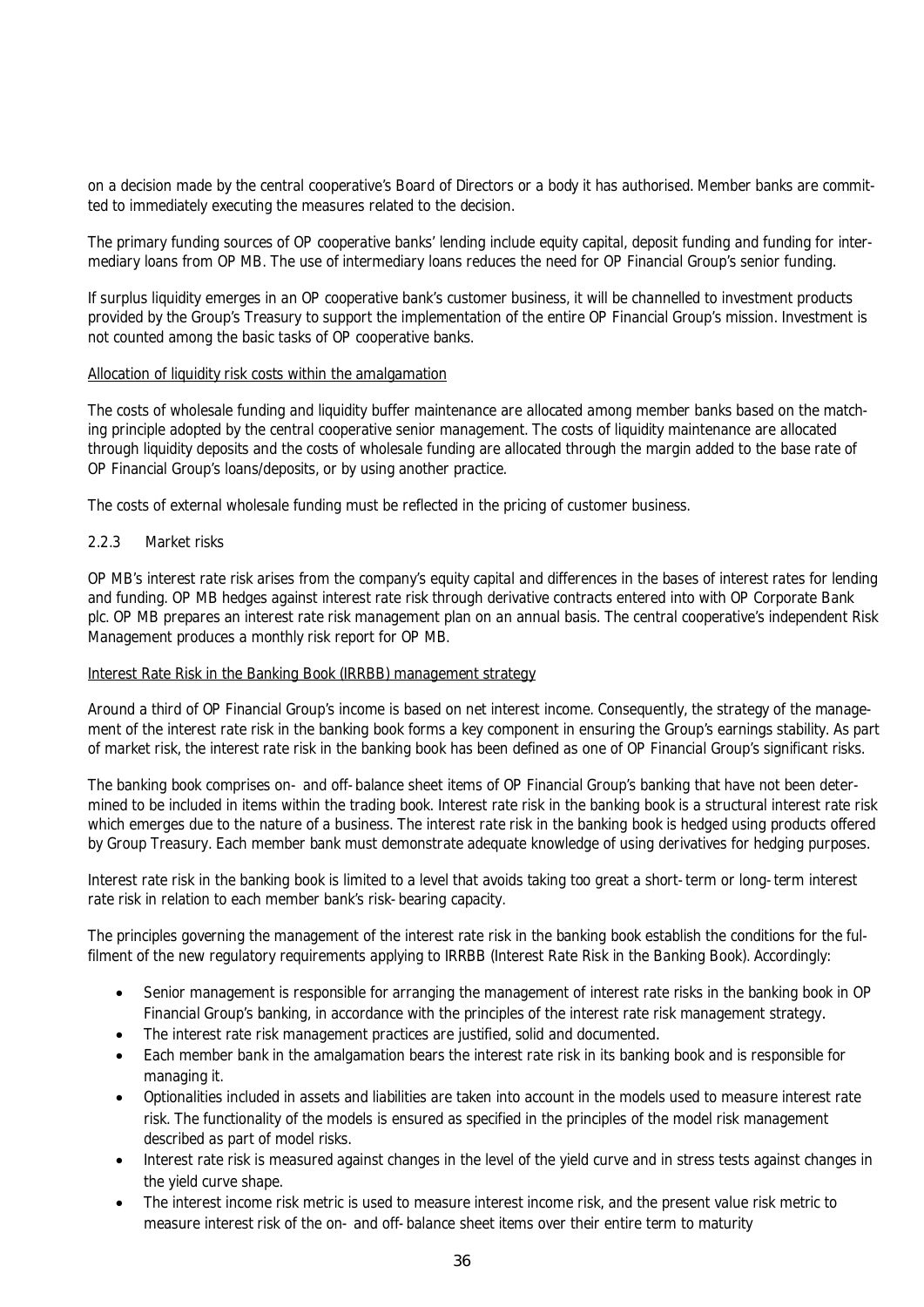- Economic capital is allocated for interest rate risk in the banking book in relation to interest rate risk.
- Stress tests on the interest rate risk are carried out on a regular basis.
- Few fixed-rate loans have been issued at the moment. Because receivables are chiefly based on floating reference interest rates, the bank's earnings do not markedly depend on the difference between long and short-term rates. However, some of the bank's earnings could be based more extensively on the difference between long and shortterm interest rates, while remaining within the current interest rate limits.

Each member bank manages interest rate risk in the banking book within the scope of the risk policy and limits, other guidelines and targets issued by the central cooperative, and the terms and conditions of accounts, deposits and loans. As part of their annual planning, member banks prepare an ALM plan that includes a management plan for their interest rate risk in the banking book.

Using the risk assessment procedure applied to OP Financial Group's new products, services, operating models, processes and systems ensures that the characteristics of interest rate risk management have been understood and described appropriately.

Based on the loan terms and conditions, the minimum reference rate of zero is applied to a considerable number of loans. In technical terms, zero floors are assessed to remain with high probability because there has not been any discussion on abandoning it within the sector and in public. The removal of zero floors would require a legislative amendment defining how customers are compensated for the negative reference interest rate and how it is treated in taxation. Stress tests are used to assess the effects of the removal of zero floors.

Equity capital is considered an item that finances business. Interest on Profit Shares is taken into account in risk calculation, according to customer promise and the contract rate of subordinate loans. Share capital, cooperative capital and retained earnings are all free of interest.

The central cooperative ensures that the interest rate risk transfer reflects in the financial statements of the Group and its major companies in accordance with the nature of business through centralised hedge accounting.

As part of OP Financial Group's risk analysis, Risk Management reports quarterly to the Risk Committee, which operates under the central cooperative's Board of Directors, on the implementation of the Banking risk policy.

#### 2.2.4 Operational risks

#### Management of operational risks at OP MB

Operational risk management at OP MB aims to ensure the efficiency and quality of key business processes and functions, as well as their continuity in abnormal circumstances. Operational risk management is based on continuous risk identification and analyses. Risk identification also takes account of forthcoming and emerging business risks, climate and environmental impacts, security threats and external requirements, and the required risk management methods are planned in a risk-based manner. The purpose of business continuity management is to minimise the financial impact of possible incidents, the duration of an outage and any adverse reputational impacts.

Operational risk management is aimed at ensuring that no unforeseeable financial losses or other harmful consequences occur. Due to the qualitative nature of operational risks, it's not possible to ever fully protect against them, nor to prevent their adverse effects in all cases. Operational risk management does not always aim to eliminate the risk altogether, but it does aim to bring risks down to an acceptable level.

OP Financial Group's management of security risks and security work seeks to foster a culture of security throughout OP Mortgage Bank, develop and maintain the desired security level by emphasising preventive measures, and ensure effective management of threats and incidents. In threatening situations, ensuring personal security is always the primary goal, while protecting property and data remains a secondary goal.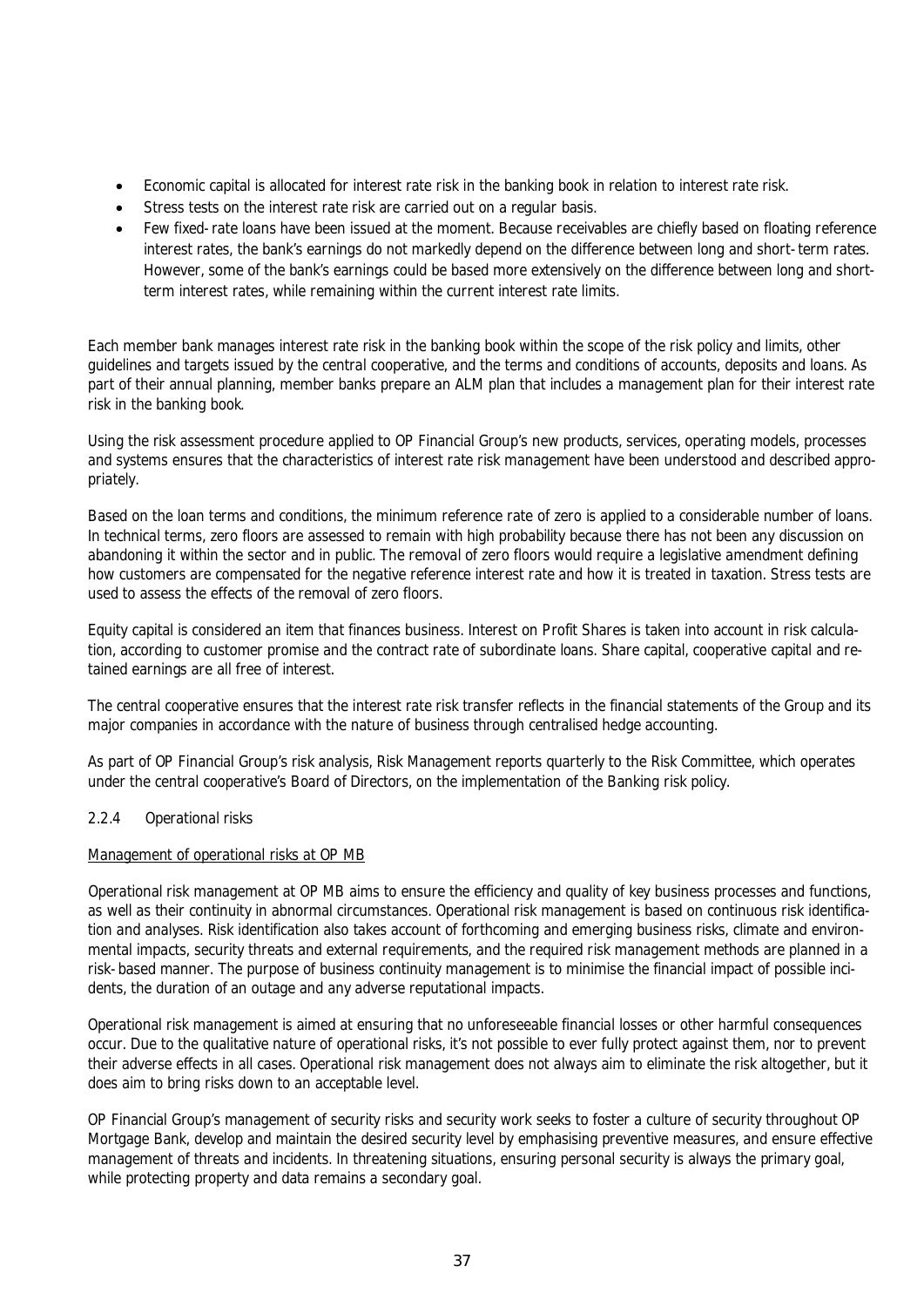The management of ICT risks aims at ensuring the security, availability and quick recovery of data communications and systems that support them during an incident. It is the responsibility of every system owner to see to it that the abovementioned goals are also achieved by external ICT service providers.

The key elements of OP Mortgage Bank's operational risk management include:

- A clear organisational structure and defined responsibilities
- Designation of process owners responsible for the efficiency and quality of processes, and for regulatorily compliance in line with their duties and responsibilities.
- Personnel who must have the required competences and qualifications, and the responsibilities and targets that are set and described clearly and communicated appropriately.
- Permissions and authorisations to access data and ICT systems that are based on work duties and that are limited to the data and ICT systems that the employee needs in performing their duties. The company's management is responsible for access rights management and control. This includes defining how to avoid inadequate segregation of duties.
- Ensuring that information and cyber security are adequate and up to date. This is implemented through monitoring, systematic technical arrangements, daily monitoring measures and targeted information security audits.
- Verifying the accuracy of all data. The company's management and process owners are responsible for the usability, integrity, confidentiality and availability of data with the aid of technical and administrative measures as well as for protecting data from unauthorised access and illegal or accidental information processing.
- Identification and categorisation of data repositories according their criticality, in view of confidentiality, integrity and availability. Responsibility for categorisation and the measures required to protect the data rests with the data repository owner. A data repository is a set of data created for a certain purpose, such as an application with databases or a data set or table created for analytical purposes.

The management and process owners within companies are responsible for identifying and evaluating the risks associated with business processes, services and products and the ICT systems they involve, and for implementing the controls required to achieve an acceptable risk level and ensure process functionality and efficiency. Efforts should be made to automate controls or support them with automation whenever possible.

OP Mortgage Bank enforces the framework and procedures for operational risk management in OP Financial Group. OP Financial Group's operational risk management framework is divided into backward-looking (e.g. operational risk events), current situation based and proactive procedures (risk and control self-assessment, business continuity management, and RCSA regarding new products). The central cooperative's Risk Management is responsible for OP Financial Group's operational risk management framework, its maintenance and development, and issues more detailed instructions on operational risk management procedures followed in OP Financial Group. Risk Management maintains a shared risk library system for identifying operational risks at OP Financial Group – which includes cause, impact, standard risk and control libraries – and which it reviews regularly to ensure that the system is comprehensive and up to date.

OP Financial Group manages the control, responsibilities, supervision and development of security by means of the Corporate Security Principles, which are approved by the Board of Directors of OP Cooperative and which enable coherent Group-wide security work. The principles and derived guidelines constitute the corporate security governance model.

OP Financial Group uses a centralised cyber security governance model to manage, supervise and report on cyber security. The Cyber Security organisation provides more detailed procedures and operating instructions on implementing and ensuring information security within the Group and managing any information security violations detected. Our cyber security operating instructions are policies which guide our activities and which we must comply with in all our work, whether we are developing or procuring new systems and solutions. OP Financial Group's Cyber Security function is in charge of managing any deviations from these instructions, and from the related guidelines.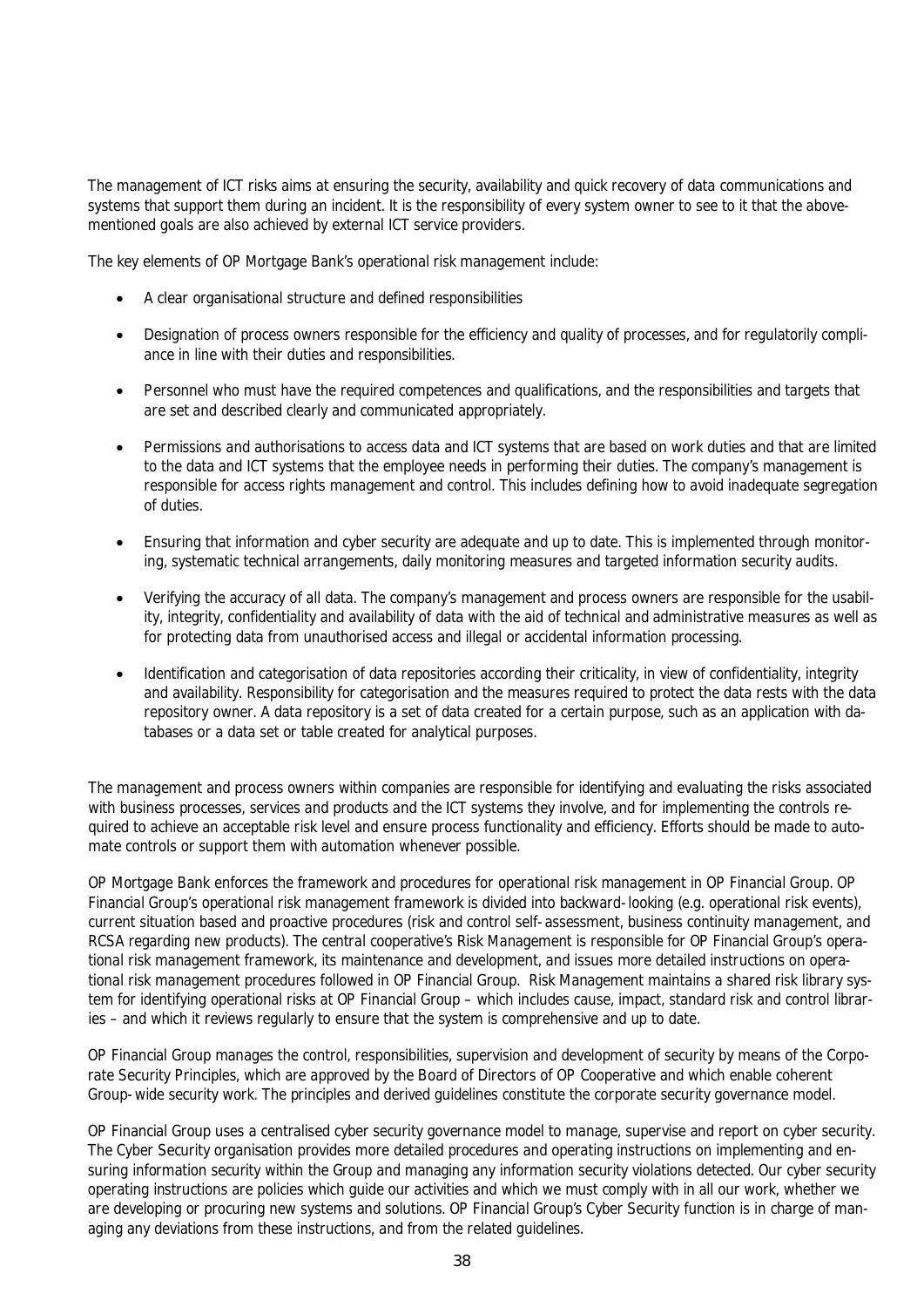#### NOTES TO THE INCOME STATEMENT

| NOTE 3. Net interest income, TEUR         | 2021      | 2020           |
|-------------------------------------------|-----------|----------------|
| Interest income                           |           |                |
| From receivables from credit institutions |           |                |
| Interest                                  | $-47997$  | $-19777$       |
| From receivables from customers           | 18 4 20   | 39 570         |
| From derivative contracts                 |           |                |
| From hedge accounting                     | 2 801     | $-5443$        |
| From liabilities to credit institutions   |           |                |
| Negative interest                         | 699       |                |
| Other interest income                     |           | $\overline{7}$ |
| Total interest income (expense)           | $-26076$  | 14 3 5 7       |
| Interest expenses                         |           |                |
| From liabilities to credit institutions   | $-3599$   | $-2702$        |
| From derivative contracts                 |           |                |
| From hedge accounting                     | 197 882   | $-246300$      |
| From debt securities issued to the public | $-262435$ | 214 888        |
| Other interest expenses                   | C         | 0              |
| Total interest expenses (income)          | $-68$ 151 | $-34$ 113      |
| Net interest income                       | 42 075    | 48 470         |

#### Net income from hedge accounting

Net income from hedging instruments is TEUR -299,659 (140,218) and net income from hedged items is TEUR 299,659 (-140,218).

Net income calculated using the effective interest method totalled TEUR -29,577 (19,793) The negative figures shown in the table are negative interest income/expenses.

| NOTE 4. Net commissions and fees. TEUR                                                                                                                                           | 2021        | 2020        |
|----------------------------------------------------------------------------------------------------------------------------------------------------------------------------------|-------------|-------------|
| <b>Commission income</b>                                                                                                                                                         |             |             |
| From lending                                                                                                                                                                     | 3 4 3 5     | 3 9 4 6     |
| Total                                                                                                                                                                            | 3 4 3 5     | 3 9 4 6     |
| <b>Commission expenses</b>                                                                                                                                                       |             |             |
| From lending to OP cooperative banks                                                                                                                                             | 3 2 8 3     | 3777        |
| Loan management fee to OP cooperative banks                                                                                                                                      | 25 860      | 32 418      |
| Issue of bonds                                                                                                                                                                   | 87          | 154         |
| Other                                                                                                                                                                            | 8           | 7           |
| Total                                                                                                                                                                            | 29 238      | 36 357      |
| Net commissions and fees                                                                                                                                                         | $-25804$    | $-32411$    |
| OP MB refunded OP cooperative banks the amount of the returns of loans managed by OP MB agreed in the fee model.<br>As a result of this, net commissions and fees were negative. |             |             |
| NOTE 5. Personnel costs, TEUR                                                                                                                                                    | 2021        | 2020        |
| Wages and salaries                                                                                                                                                               | 408         | 398         |
| Pension costs                                                                                                                                                                    |             |             |
| Defined contribution plans                                                                                                                                                       | 66          | 61          |
| Defined benefit plans                                                                                                                                                            | $\mathbf 0$ | $\mathbf 0$ |
| Total                                                                                                                                                                            | 66          | 60          |
| Other indirect personnel costs                                                                                                                                                   | 13          | 9           |
| Total personnel costs                                                                                                                                                            | 487         | 467         |

The average number of employees was seven (7) in 2021.

#### Remuneration schemes

OP Financial Group's variable remuneration comprises a performance-based bonus scheme and the personnel fund.

#### Personnel fund

OP Mortgage Bank belongs to OP Financial Group Personnel Fund. Payment of profit-based bonuses to OP Financial Group's Personnel Fund in 2021 was based on the achievement of the following targets: growth differential between OP Financial Group's income and expenses with a weight of 50% and net growth in customers using OP as their main bank and insurer with a weight of 50%. Profit-based bonuses for 2021 transferred to the Personnel Fund account for some 3.0% (2.0%) of the combined salaries and wages earned by the Fund's members.

Bonuses recognised in 2021 totalled 11 thousand euros (7).

#### Performance-based bonus scheme in 2021

Performance metrics of the performance-based bonus scheme in 2021: The performance-based bonus scheme's performance period is one calendar year, and the bonus is paid in cash. Performance-based bonuses are based on targets set for each company, team and person derived from the annual plan, covering all personnel of OP Financial Group. The bonus is determined by the job grade and the maximum bonuses correspond a 1–12-month annual salary.

A factor applies to the bonus created through the achievement of the targets achieved in the central cooperative consolidated companies that is based on the central cooperative consolidated's EBT. Targets shown in the balanced scorecards and derived from annual planning are decided by the business lines/functions.

Determination and payout of performance-based bonuses in 2021:

Bonuses will be paid to their beneficiaries provided that OP Financial Group's CET1 ratio exceeds the CET1 ratio which, if exceeded, no restrictions on profit distribution occur +2% and the LCR exceeds 110% in the financial statements preceding the year of the bonus payout date. Another condition is that the person is in the employ of OP Financial Group until the payout date and an OP Financial Group company or the customer business shows profit shows a profit on the bonus payout date.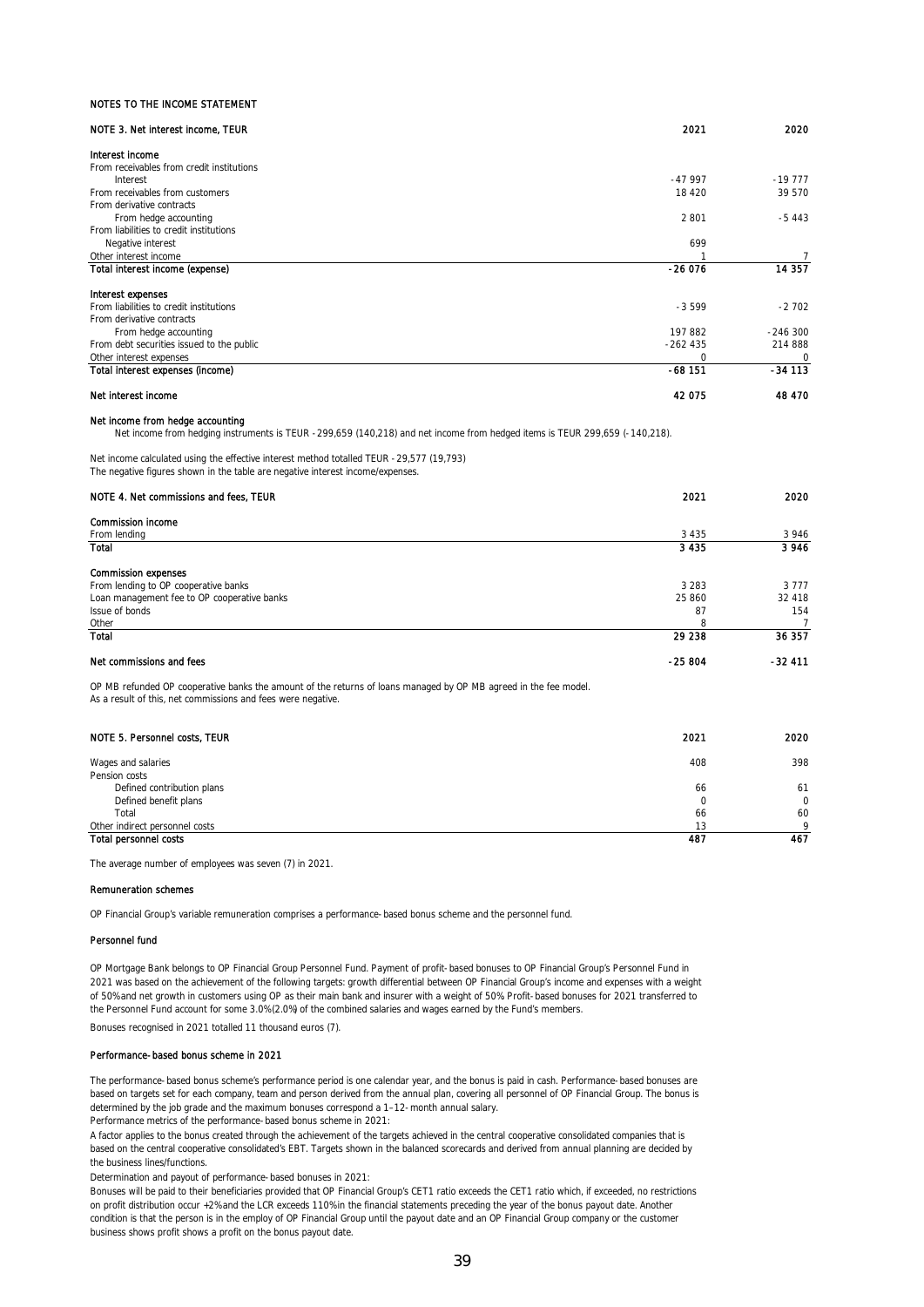Bonuses earned based on the balanced scorecard will be reduced before bonus payout if binding internal guidelines within the Group or task or regulatory requirements have been ignored and risk management elements have been materialised. If an offence or negligence becomes apparent only after the bonus payout, bonus reduction or clawback can also be applied retrospectively.

Expenses for the scheme are recognised from the beginning of the performance period up to the date of payout (vesting period) as personnel costs, and the equivalent liability is recognised under deferred expenses.

OP Cooperative's Board of Directors decides on the terms and conditions of OP Financial Group's performance-based bonus scheme, maximum bonuses based on job grades and a structural framework within which OP Cooperative's Executive Management Team and OP cooperative banks' boards of directors can select the scheme metrics and set related targets.

A liability recognised under the scheme amounted to 43 thousand euros (18) on 31 December 2021.

#### Monitoring of OP Financial Group's remuneration

The Nomination and Remuneration Committee of OP Cooperative annually monitors how paid bonuses are in proportion to OP Financial Group's success vis-à-vis benchmark companies and refunds paid to customers. OP Financial Group also makes internal, Group-level comparisons of remuneration and structures on a regular basis. OP Financial Group monitors the market consistency of its total remuneration on a regular basis using various salary surveys.

#### NOTE 6. Other operating expenses, TEUR 2020 2021 2020 2021 2020 2021 2020 2021 2020 2021

| Rental expenses                   | 6       | 4       |
|-----------------------------------|---------|---------|
| Government charges and audit fees | 596     | 560     |
| Membership fees                   | 584     | 414     |
| Office expenses                   | 813     | 192     |
| ICT costs                         |         |         |
| Production                        | 3 6 0 5 | 2 3 2 7 |
| Development                       | 1 2 2 0 | 1 3 9 3 |
| Telecommunications                |         | 24      |
| Marketing                         |         |         |
| Other administrative expenses     | 156     | 118     |
| Insurance and security costs      | 247     | 169     |
| Experts' costs                    | 301     | 677     |
| Other                             | 60      | 93      |
| Total                             | 8591    | 5972    |

#### Fees paid to auditors by assignment

| Auditing       | ပပ          | 40  |
|----------------|-------------|-----|
| Other services | $\sim$<br>◡ | 64  |
| Total          | o-<br>ິ     | 105 |

Non-audit services provided by KPMG Oy Ab totalled TEUR 32 (63). The corresponding figures for 2020 are shown in brackets.

| NOTE 7. Impairment losses on receivables. TEUR                     | 2021  | 2020  |
|--------------------------------------------------------------------|-------|-------|
| Receivables written down as loan and guarantee losses              | 143   | 121   |
| Recoveries of receivables written down                             | $-18$ | $-3$  |
| Increase in impairment losses on individually assessed receivables | 366   | 1528  |
| Total                                                              | 491   | 1 646 |

Impairment loss on receivables related to loans in OP MB's balance sheet totalled EUR 0.5 million (1.6). A year ago, customers actively applied for repayment holidays on their loans as a result of the Covid-19 crisis. Combined with the changes in macroeconomic parameters applied in the calculation of expected credit losses, this increased the amount of expected credit losses. A year ago, the adoption of the new definition of default also increased the amount of expected credit losses.

Loss allowance is itemised in Note 11.

| NOTE 8. Income tax, TEUR                                                                                         | 2021    | 2020   |
|------------------------------------------------------------------------------------------------------------------|---------|--------|
| Current tax                                                                                                      | 1 3 3 4 | 1587   |
| Deferred tax                                                                                                     | 6       |        |
| Income tax expense on the income statement                                                                       | 1341    | 1594   |
| Corporate income tax rate                                                                                        | 20.0 %  | 20.0 % |
| Reconciliation between tax expense in the income statement and tax expense calculated by the applicable tax rate |         |        |
| Earnings before tax                                                                                              | 6 704   | 7975   |
| Share of the profit according to the tax rate                                                                    | 1 341   | 1595   |
| Other                                                                                                            |         | - 1    |
| Income tax expense on the income statement                                                                       | 1341    | 1594   |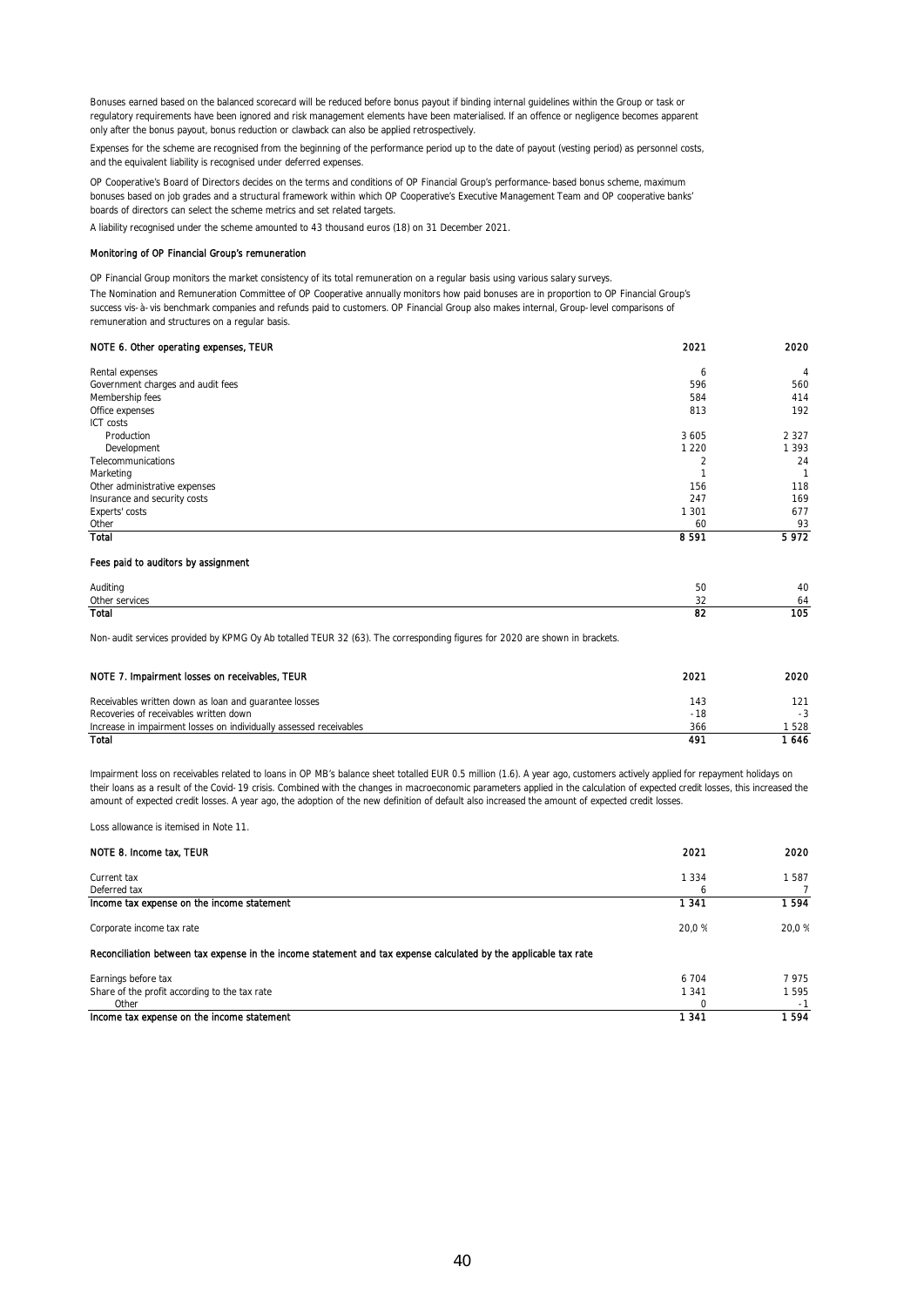| <b>NOTES TO ASSETS</b>                                                 |             |             |
|------------------------------------------------------------------------|-------------|-------------|
| NOTE 9. Receivables from credit institutions. TEUR                     | 31 Dec 2021 | 31 Dec 2020 |
| Receivables from credit institutions                                   |             |             |
| Deposits                                                               |             |             |
| Repayable on demand                                                    | 102 402     | 214 695     |
| Other                                                                  |             |             |
| Other than those repayable on demand                                   | 14 712 233  | 10 794 132  |
| Total receivables from credit institutions                             | 14 814 635  | 11 008 827  |
| NOTE 10. Derivative contracts, TEUR                                    | 31 Dec 2021 | 31 Dec 2020 |
| Derivative contracts                                                   |             |             |
| Hedging derivative contracts                                           |             |             |
| Interest rate derivatives                                              | 170 200     | 431 801     |
| Total derivative contracts, balance sheet assets                       | 170 200     | 431 801     |
| <b>Derivative contracts</b>                                            |             |             |
| <b>Hedging derivative contracts</b>                                    |             |             |
| Interest rate derivatives                                              | 52 966      | 14 908      |
| Total hedge accounting derivative contracts, balance sheet liabilities | 52 966      | 14 908      |

#### Derivative contracts held for hedging – fair value hedging on 31 Dec 2021

|                                 | Nominal values/residual term to maturity<br>Less than |               | More than 5 |            | <b>Fair values</b> |             |                   |  |
|---------------------------------|-------------------------------------------------------|---------------|-------------|------------|--------------------|-------------|-------------------|--|
|                                 | year                                                  | I to 5 vears  | vears       | Total      | Assets             | Liabilities | Credit equivalent |  |
| Interest rate derivatives       |                                                       |               |             |            |                    |             |                   |  |
| Interest rate swaps             | 2 397 318                                             | 8 481 885     | 6 139 450   | 17 018 653 | 170 200            | 52 966      | 339 563           |  |
| Total interest rate derivatives | 2 397 318                                             | 8 4 8 1 8 8 5 | 6 139 450   | 17 018 653 | 170 200            | 52 966      | 339 563           |  |

#### Derivative contracts held for hedging – fair value hedging on 31 Dec 2020

|                                 | Nominal values/residual term to maturity |              |             |            |               |             |                   |
|---------------------------------|------------------------------------------|--------------|-------------|------------|---------------|-------------|-------------------|
|                                 | Less than                                |              | More than 5 |            |               |             |                   |
|                                 | vear                                     | 1 to 5 vears | vears       | Total      | <b>Assets</b> | Liabilities | Credit equivalent |
| Interest rate derivatives       |                                          |              |             |            |               |             |                   |
| Interest rate swaps             | 2463289                                  | 9 272 218    | 6 217 250   | 17 952 757 | 431 801       | 14 908      | 615 219           |
| Total interest rate derivatives | 2 463 289                                | 9 272 218    | 6 217 250   | 17 952 757 | 431801        | 14 908      | 615 219           |

#### Effects of hedge accounting on financial position and result

|                                                                               | Interest rate risk hedge |             |  |  |
|-------------------------------------------------------------------------------|--------------------------|-------------|--|--|
| Fair value hedges                                                             | 31 Dec 2021              | 31 Dec 2020 |  |  |
| Carrying amount of hedged receivables *                                       | 3 584 445                | 4 536 259   |  |  |
| of which the accrued amount of hedge adjustments                              | 6726                     | 14 226      |  |  |
| Carrying amount of hedged liabilities **                                      | 12 109 246               | 12 657 476  |  |  |
| of which the accrued amount of hedge adjustments                              | 123 960                  | 431 120     |  |  |
| * Presented under Receivables from customers in the balance sheet.            |                          |             |  |  |
| ** Presented under Debt securities issued to the public in the balance sheet. |                          |             |  |  |
|                                                                               | Interest rate risk hedge |             |  |  |
| Fair value hedges                                                             | 31 Dec 2021              | 31 Dec 2020 |  |  |
| Changes in fair value of hadeing decivatives                                  | 200 LEO                  | 140.010     |  |  |

| Changes in fair value of hedging derivatives             | $-299659$     | 140 218     |
|----------------------------------------------------------|---------------|-------------|
| Change in value of hedged item that is used as basis for |               |             |
| recognition of ineffective hedge during period           | 299 659       | $-140218$   |
|                                                          |               |             |
|                                                          |               |             |
| NOTE 11. Receivables from customers. TEUR                | 31 Dec 2021   | 31 Dec 2020 |
| Loans to the public and public sector entities           | 3587576       | 4 539 024   |
| Loss allowance                                           | $-3132$       | -2 766      |
| Total receivables from customers                         | 3 5 8 4 4 4 5 | 4536259     |

#### Credit risk exposures and related loss allowance

#### Exposures within the scope of accounting for expected credit losses by impairment stage

| Exposures 31 December 2021         | Stage 1   |                  | Stage 2      |         | Stage 3 |                       |
|------------------------------------|-----------|------------------|--------------|---------|---------|-----------------------|
|                                    |           | Not more than 30 | More than 30 |         |         |                       |
| <b>TEUR</b>                        |           | DPD              | DPD          | Total   |         | <b>Total exposure</b> |
| Receivables from customers (gross) |           |                  |              |         |         |                       |
| Mortgage-backed loans              | 3 134 901 | 383 754          | 967          | 384 721 | 63 270  | 3 582 892             |
| Receivables from customers         | 3 134 901 | 383 754          | 967          | 384 721 | 63 270  | 3 582 892             |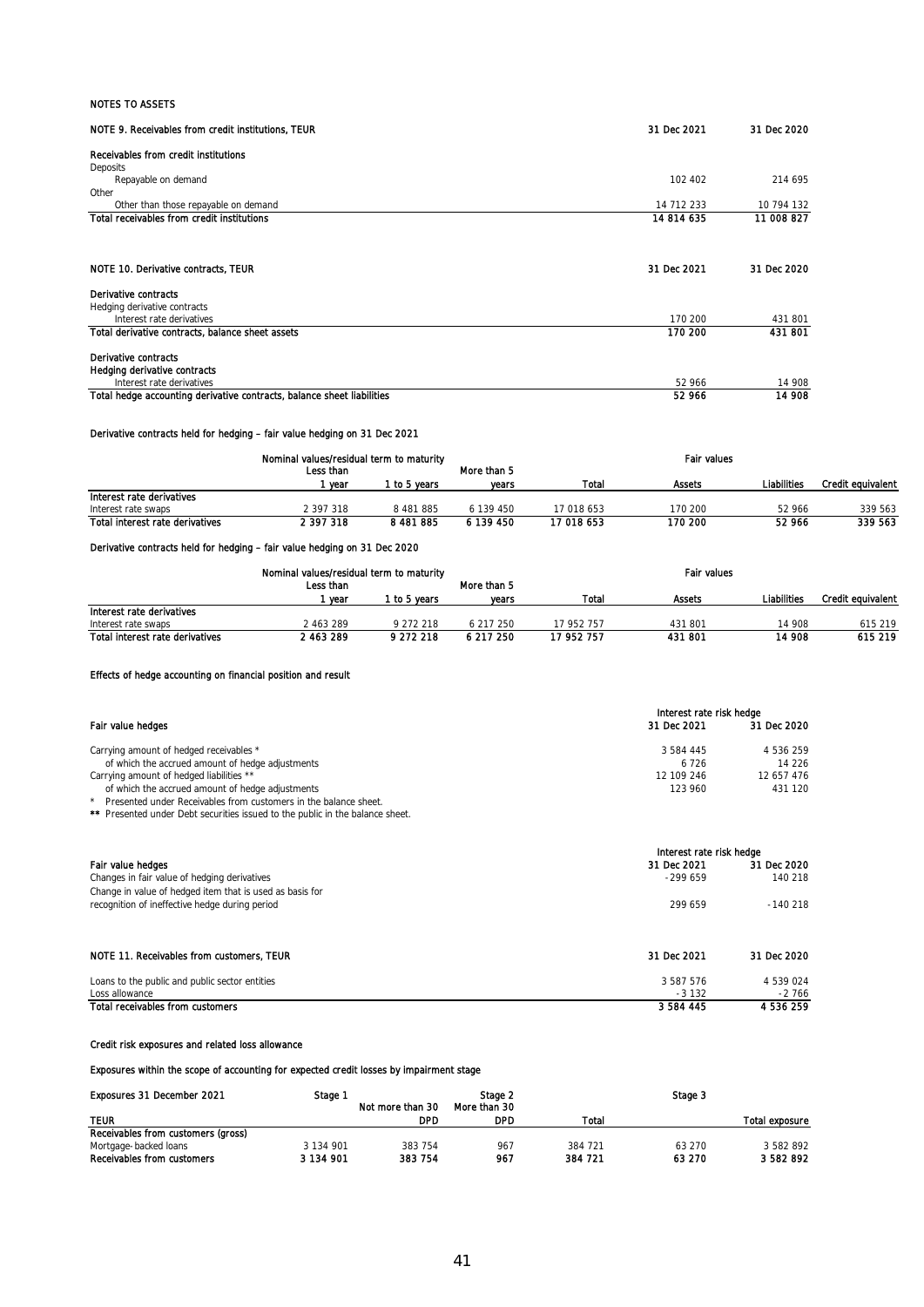#### Loss allowance by impairment stage 31 December 2021

|                                  | Stage 1 |                               | Stage 2 |        | Stage 3 |                |
|----------------------------------|---------|-------------------------------|---------|--------|---------|----------------|
|                                  |         | Not more than 30 More than 30 |         |        |         |                |
| <b>TEUR</b>                      |         | DPD DPD                       |         | Total  |         | Total exposure |
| Receivables from customers       |         |                               |         |        |         |                |
| Mortgage-backed loans            | $-60$   | $-259$                        | -5      | $-263$ | $-2809$ | $-3132$        |
| Total receivables from customers | -60     | $-259$                        | -5      | $-263$ | $-2809$ | $-3132$        |

The table below shows a summary of loss allowance relative to the exposure amount by impairment stage.

The coverage ratio describes the ratio of loss allowance to exposure amount.

# Summary and key indicators 31 December 2021

| Summary and key mulcators 31 December 2021                               |            |                  |              |         |         |                |
|--------------------------------------------------------------------------|------------|------------------|--------------|---------|---------|----------------|
|                                                                          | Stage 1    |                  | Stage 2      |         | Stage 3 |                |
|                                                                          |            | Not more than 30 | More than 30 |         |         |                |
| <b>TEUR</b>                                                              | <b>DPD</b> |                  | <b>DPD</b>   | Total   |         | Total exposure |
| Receivables from customers: on-balance-sheet and off-balance-sheet items |            |                  |              |         |         |                |
| Mortgage-backed loans                                                    | 3 134 901  | 383 754          | 967          | 384 721 | 63 270  | 3 582 892      |
| Loss allowance                                                           |            |                  |              |         |         |                |
| Mortgage-backed loans                                                    | $-60$      | $-259$           | -5           | $-263$  | $-2809$ | $-3132$        |
| Coverage ratio, %                                                        |            |                  |              |         |         |                |
| Mortgage-backed loans                                                    | 0.0%       | $-0.1%$          | $-0.5%$      | $-0.1%$ | $-4.4%$ | $-0.1%$        |
| Receivables from customers                                               | 3 134 901  | 383 754          | 967          | 384 721 | 63 270  | 3 5 8 2 8 9 2  |
| <b>Total loss allowance</b>                                              | -60        | $-259$           | -5           | $-263$  | $-2809$ | $-3132$        |
| Total coverage ratio, %                                                  | 0,0 %      | $-0.1$ %         | $-0.50$      | $-0.10$ | -4,4 %  | $-0.1%$        |

Exposures within the scope of accounting for expected credit losses by impairment stage 31 December 2020

| Exposures 31 December 2020         | Stage     |                  | Stage 2      |         | Stage 3 |                |
|------------------------------------|-----------|------------------|--------------|---------|---------|----------------|
| <b>TEUR</b>                        |           | Not more than 30 | More than 30 | Total   |         | Total exposure |
| Receivables from customers (gross) |           |                  |              |         |         |                |
| Mortgage-backed loans              | 3 948 515 | 524 072          | 937          | 526 009 | 54 528  | 4 529 052      |
| Receivables from customers         | 3948515   | 524 072          | -937         | 526 009 | 54 528  | 4529052        |

#### Loss allowance by impairment stage 31 December 2020

|                                  | Stage 1 |                  | Stage 2      |        | Stage 3 |                |
|----------------------------------|---------|------------------|--------------|--------|---------|----------------|
|                                  |         | Not more than 30 | More than 30 |        |         |                |
| <b>TEUR</b>                      |         | DPD              | DPD          | Total  |         | Total exposure |
| Receivables from customers       |         |                  |              |        |         |                |
| Mortgage-backed loans            | $-61$   | $-423$           | -6           | $-430$ | $-2275$ | $-2766$        |
| Total receivables from customers | -61     | $-423$           | -6           | -430   | $-2275$ | $-2766$        |

#### Summary and key indicators 31 December 2020

|                             | Stage 1   |                  | Stage 2      |          | Stage 3 |                |
|-----------------------------|-----------|------------------|--------------|----------|---------|----------------|
| <b>TEUR</b>                 |           | Not more than 30 | More than 30 | Total    |         | Total exposure |
| Receivables from customers  |           |                  |              |          |         |                |
| Mortgage-backed loans       | 3 948 515 | 524 072          | 1937         | 526 009  | 54 528  | 4 529 052      |
| Loss allowance              |           |                  |              |          |         |                |
| Mortgage-backed loans       | $-61$     | $-423$           | -6           | $-430$   | $-2275$ | $-2766$        |
| Coverage ratio, %           |           |                  |              |          |         |                |
| Mortgage-backed loans       | 0.0%      | $-0.1%$          | $-0.3%$      | $-0.1%$  | $-4.2%$ | $-0.1%$        |
| Receivables from customers  | 3 948 515 | 524 072          | 1937         | 526 009  | 54 528  | 4 529 052      |
| <b>Total loss allowance</b> | -61       | $-423$           | -6           | -430     | $-2275$ | $-2766$        |
| Total coverage ratio, %     | 0.0%      | $-0.1$ %         | $-0.3$ %     | $-0.1$ % | $-4.2%$ | $-0.1$ %       |

| Loss allowance                                          | Receivables from customers |          |          |         |
|---------------------------------------------------------|----------------------------|----------|----------|---------|
|                                                         | Stage 1                    | Stage 2  | Stage 3  | Total   |
| <b>TEUR</b>                                             | 12 mths                    | Lifetime | Lifetime |         |
| Loss allowance on 1 January 2021                        | 61                         | 430      | 2 2 7 5  | 2766    |
| Transfers from Stage 1 to Stage 2                       | $-3$                       | 66       |          | 63      |
| Transfers from Stage 1 to Stage 3                       | 0                          |          | 178      | 178     |
| Transfers from Stage 2 to Stage 1                       | 16                         | $-26$    |          | $-10$   |
| Transfers from Stage 2 to Stage 3                       |                            | $-45$    | 909      | 865     |
| Transfers from Stage 3 to Stage 2                       |                            | 24       | $-201$   | $-178$  |
| Transfers from Stage 3 to Stage 1                       | $\Omega$                   |          | $-17$    | $-17$   |
| Decreases due to derecognition                          | - 1                        | $-19$    | $-203$   | $-224$  |
| Changes in risk parameters                              | $-32$                      | $-200$   | 18       | $-214$  |
| Changes due to update in the methodology for estimation | 19                         | 34       |          | 53      |
| Allowances due to recognised write-off                  |                            |          | $-150$   | $-150$  |
| Total net result effect                                 | -1                         | $-166$   | 534      | 366     |
| Loss allowance on 31 Dec 2021                           | 60                         | 263      | 2809     | 3 1 3 2 |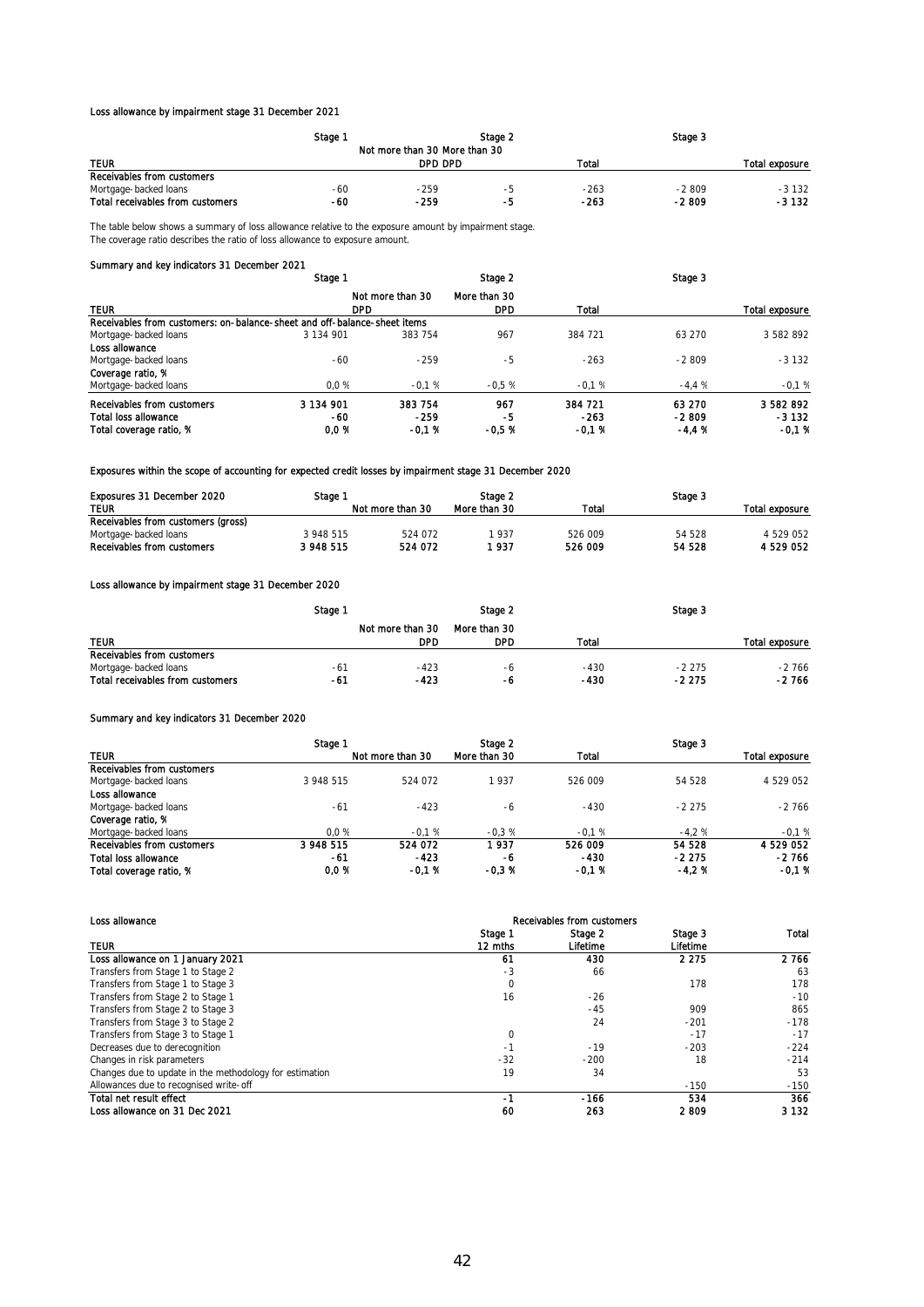| Loss allowance                                          | Receivables from customers |                     |                     |          |
|---------------------------------------------------------|----------------------------|---------------------|---------------------|----------|
| <b>TEUR</b>                                             | Stage 1<br>12 mths         | Stage 2<br>Lifetime | Stage 3<br>Lifetime | Total    |
| Loss allowance on 1 January 2020                        | 16                         | 176                 | 1046                | 1 238    |
| Transfers from Stage 1 to Stage 2                       | -3                         | 46                  |                     | 44       |
| Transfers from Stage 1 to Stage 3                       |                            |                     | 169                 | 169      |
| Transfers from Stage 2 to Stage 1                       |                            | $-15$               |                     | $-13$    |
| Transfers from Stage 2 to Stage 3                       |                            | $-53$               | 1019                | 966      |
| Transfers from Stage 3 to Stage 2                       |                            |                     | $-23$               | $-21$    |
| Transfers from Stage 3 to Stage 1                       |                            |                     |                     | $\Omega$ |
| Decreases due to derecognition                          |                            | $-23$               | $-255$              | $-280$   |
| Changes in risk parameters                              | 48                         | 301                 | 361                 | 710      |
| Changes due to update in the methodology for estimation |                            | $-4$                |                     | $-4$     |
| Allowances due to recognised write-off                  |                            |                     | $-35$               | $-35$    |
| Total net result effect                                 | 45                         | 254                 | 1 236               | 1535     |
| Loss allowance on 31 Dec 2020                           | 61                         | 430                 | 2 2 8 2             | 2 7 7 3  |

The table below presents gross exposures of on-balance-sheet and off-balance-sheet receivables by rating as well as loss allowance. Internal grades 1–12 are used in the internal rating of corporations and public-sector entities and grades A–F in the internal rating of households. Internal grades have been combined into the table in such a way that corporate customer grade 2 comprises grades 2 and 2.5 etc. Internal grade A in private customers includes A+, A and A- etc.

#### 31 December 2021

| <b>TEUR</b>           |           | <b>Balance sheet exposures</b> |         |         | Loss allowance           |         |
|-----------------------|-----------|--------------------------------|---------|---------|--------------------------|---------|
| Rating grade          | Stage 1   | Stage 2                        | Stage 3 | Stage 1 | Stage 2                  | Stage 3 |
|                       | 1 0 0 9   |                                |         |         |                          |         |
|                       | 2898      |                                |         |         |                          |         |
|                       | 562       | 60                             |         |         | 0                        |         |
|                       |           | 62                             |         |         |                          |         |
| 8                     | 13        | 151                            |         |         |                          |         |
|                       |           | 58                             |         |         |                          |         |
| $\mathbf{\mathsf{m}}$ | 2 244 718 | 37 329                         |         | -6      | $\overline{\phantom{0}}$ |         |
| B                     | 566 041   | 85 686                         |         | $-10$   | $-9$                     |         |
|                       | 221 628   | 93 612                         |         | $-17$   | $-15$                    |         |
|                       | 98 0 29   | 110 478                        |         | $-27$   | $-77$                    |         |
|                       |           | 57 286                         |         |         | $-161$                   |         |
|                       |           |                                | 63 270  |         |                          | $-2809$ |
| Total                 | 3 134 901 | 384 721                        | 63 270  | -60     | $-263$                   | $-2809$ |

#### 31 December 2020

| <b>TEUR</b>  | <b>Balance sheet exposures</b> |         |         | Loss allowance |          |         |
|--------------|--------------------------------|---------|---------|----------------|----------|---------|
| Rating grade | Stage 1                        | Stage 2 | Stage 3 | Stage 1        | Stage 2  | Stage 3 |
|              | 258                            |         |         |                |          |         |
|              | 4 1 2 7                        |         |         | $\Omega$       |          |         |
|              | 556                            |         |         |                | $\Omega$ |         |
|              | 629                            | 125     |         | 0              |          |         |
|              |                                | 126     |         |                | 0        |         |
| 10           |                                | b       |         |                |          |         |
| Α            | 3 5 5 1 3 4 3                  | 33 063  |         | $-17$          | $\Omega$ |         |
| B            | 318 546                        | 235 496 |         | $-15$          | $-75$    |         |
|              | 55 834                         | 125 642 |         | $-14$          | $-82$    |         |
|              | 17 222                         | 104 897 |         | $-15$          | $-121$   |         |
|              |                                | 26 655  |         |                | $-151$   |         |
|              |                                |         | 54 528  |                |          | $-2275$ |
| <b>Total</b> | 3 948 515                      | 526 009 | 54 528  | $-61$          | $-430$   | $-2275$ |

| NOTE 12. Investment assets. TEUR       | 31 Dec 2021 | 31 Dec 2020 |
|----------------------------------------|-------------|-------------|
| Financial assets available for sale    |             |             |
| Shares and participations, unquoted    | 40          | 40          |
| <b>Total investment assets</b>         | 40          | 40          |
| NOTE 13. Other assets, TEUR            | 31 Dec 2021 | 31 Dec 2020 |
| Pension plan assets<br>Deferred income | 72          | 70          |
| Interest                               | 30 548      | 28 189      |
| Other                                  | 622         | 363         |
| Total                                  | 31 241      | 28 6 22     |

Note 17. Other liabilities describes the calculation of plan assets in greater detail.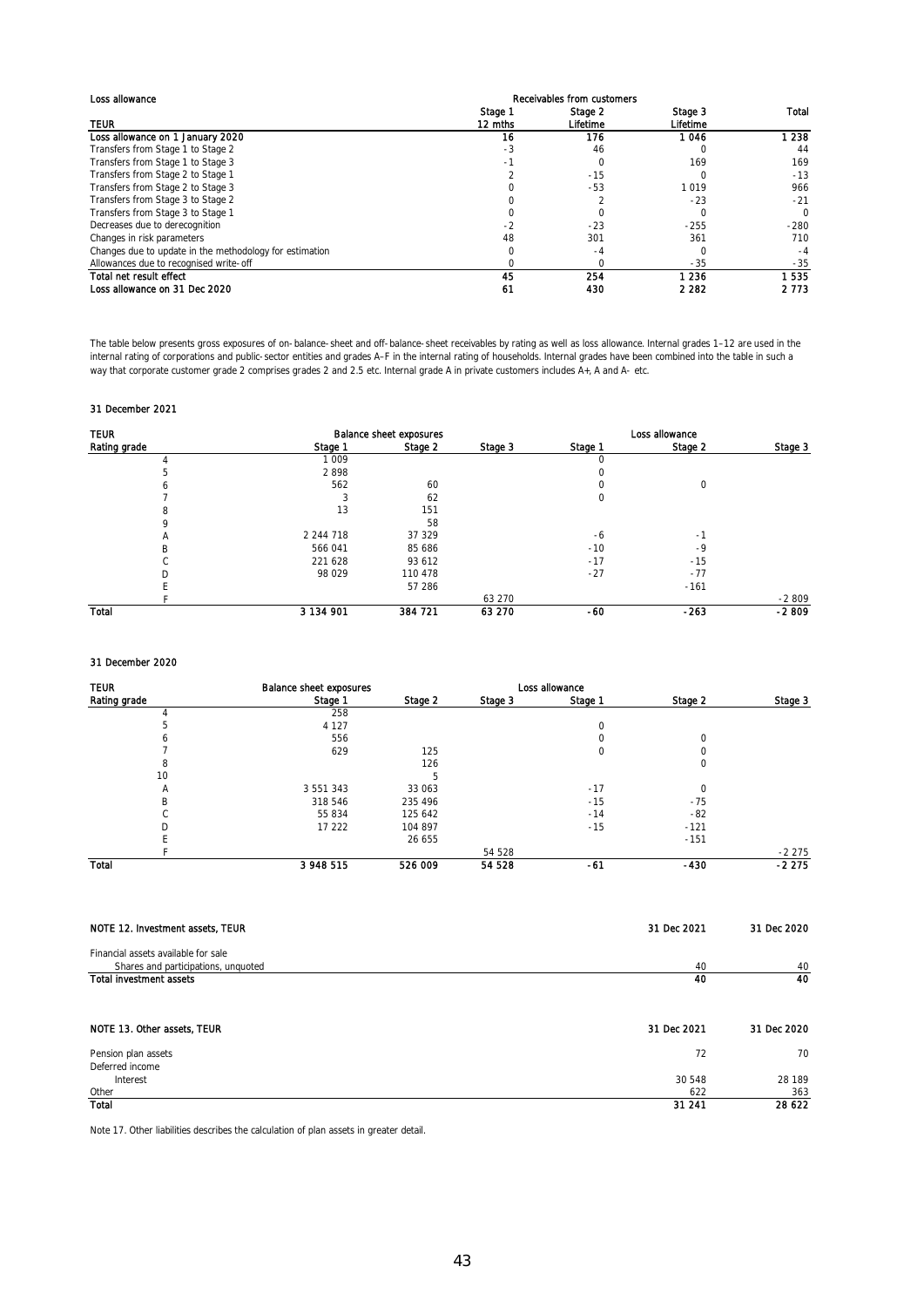| NOTE 14. Tax assets, TEUR                                 | 31 Dec 2021     | 31 Dec 2020 |
|-----------------------------------------------------------|-----------------|-------------|
| Income tax asset                                          | 0               | 803         |
| <b>Total tax assets</b>                                   | $\mathbf 0$     | 803         |
| Income tax liabilities                                    |                 |             |
| Deferred tax liabilities                                  |                 | 68          |
| <b>Total tax liabilities</b>                              |                 | 68          |
| Specification of tax assets and liabilities               |                 |             |
| Deferred tax assets                                       |                 |             |
| Due to other items                                        | 0               | 6           |
| Set-off against deferred tax liabilities                  | 0               | $-6$        |
| Total                                                     | 0               | $\mathbf 0$ |
| Deferred tax liabilities                                  |                 |             |
| From defined benefit pension plans                        | 74              | 74          |
| Set-off against deferred tax assets                       | 0               | $-6$        |
| Total                                                     | $\overline{74}$ | 68          |
| Changes in deferred taxes                                 |                 |             |
| Deferred tax assets/liabilities on 1 January              | $-68$           | $-64$       |
| Recognised in the income statement                        |                 |             |
| Defined benefit pension obligations                       | -6              | $-7$        |
| Recognised in statement of comprehensive income           |                 |             |
| Items arising from remeasurement of defined benefit plans | 0               | 3           |
| Total deferred tax assets/liabilities on 31 December      | $-74$           | $-68$       |
| Income tax assets                                         | 274             | 803         |
| <b>Total tax assets and liabilities</b>                   | 200             | 735         |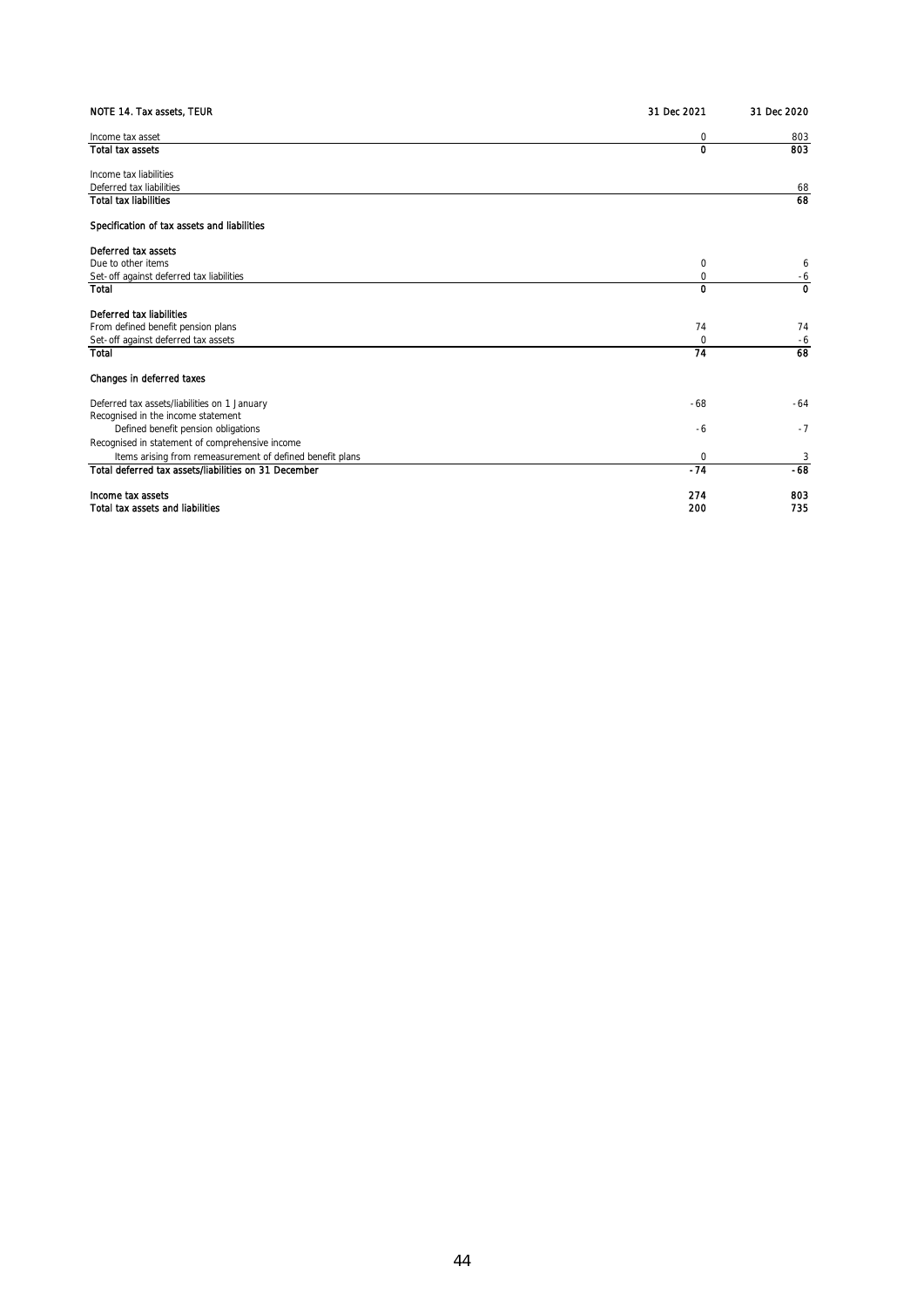#### NOTES TO LIABILITIES AND EQUITY CAPITAL

| NOTE 15. Liabilities to credit institutions. TEUR | 31 Dec 2021 | 31 Dec 2020 |
|---------------------------------------------------|-------------|-------------|
| Other than those repayable on demand              |             |             |
| Liabilities to OP Corporate Bank                  | 1 570 000   | 500 000     |
| Liabilities to credit institutions                | 1570000     | 1500000     |
|                                                   |             |             |

| NOTE 16. Debt securities issued to the public, TEUR | 31 Dec 2021 | 31 Dec 2020 |
|-----------------------------------------------------|-------------|-------------|
| Bonds                                               | 16 579 276  | 14 095 017  |
| Total debt securities issued to the public          | 16 579 276  | 14 095 017  |

#### Bonds issued by OP Mortgage Bank

| Bond                                            | Book value    | Fair value | Interest rate base | Nominal interest % | Maturity   |
|-------------------------------------------------|---------------|------------|--------------------|--------------------|------------|
| OP Mortage Bank rekisterölty Covered Bond (NSV) | 114 905       | 115 000    | Fixed              | 2.157              | 12.11.2024 |
| OP Mortgage Bank Covered Bond 2014              | 998 680       | 1036280    | Fixes              | 1,000              | 28.11.2024 |
| OP Mortgage Bank Covered Bond 2015              | 999 507       | 1 008 290  | Fixed              | 0,625              | 4.9.2022   |
| OP Mortgage Bank Covered Bond 2016              | 1 248 723     | 1 262 663  | Fixed              | 0,250              | 11.5.2023  |
| OP Mortgage Bank Covered Bond 2017              | 997 549       | 1 013 190  | Fixed              | 0,250              | 13.3.2024  |
| OP Mortgage Bank Covered Bond 2017              | 996 885       | 1 042 240  | Fixed              | 0.750              | 7.6.2027   |
| OP Mortgage Bank Covered Bond 2017              | 999 139       | 1 006 590  | Fixed              | 0,050              | 22.2.2023  |
| OP Mortgage Bank Covered Bond 2018              | 997 649       | 1028570    | Fixed              | 0,625              | 1.9.2025   |
| OP Mortgage Bank Covered Bond 2019              | 1 238 373     | 1 298 763  | Fixed              | 0,625              | 15.2.2029  |
| OP Mortgage Bank Covered Bond 2019              | 1 000 021     | 1 003 390  | Fixed              | 0.010              | 19.11.2026 |
| OP Mortgage Bank Covered Bond 2020              | 995 080       | 1 001 990  | Fixed              | 0.050              | 21.4.2028  |
| OP Mortgage Bank Covered Bond 2020              | 500 745       | 501 095    | Floating           | 0,249              | 18.4.2022  |
| OP Mortgage Bank Covered Bond 2020              | 309 515       | 317 400    | Floating           | 0,402              | 21.4.2028  |
| OP Mortgage Bank Covered Bond 2020              | 1 268 686     | 1 229 863  | Fixed              | 0,010              | 19.11.2030 |
| OP Mortgage Bank Covered Bond 2021              | 746 788       | 737 490    | Fixed              | 0,050              | 25.3.2031  |
| OP Mortgage Bank Retained Covered Bond 2021     | 1014252       | 1 013 330  | Floating           | 0,436              | 24.5.2023  |
| OP Mortgage Bank Retained Covered Bond 2021     | 1 0 1 4 3 7 1 | 1 013 440  | Floating           | 0,425              | 29.5.2023  |
| OP Mortgage Bank Retained Covered Bond 2021     | 1014 448      | 1 013 460  | Floating           | 0,428              | 31.5.2023  |
| Total                                           | 16 455 316    | 16 643 043 |                    |                    |            |

#### Collateralisation of bonds issued to the public

On 31 December 2021, loans as collateral in security of the covered bonds issued under the Euro Medium Term Covered Note programme worth EUR 20 billion established on 12 November 2010 under the Act on Mortgage Credit Banks (Laki kiinnitysluottopankkitoiminnasta 688/2010) totalled EUR 15,841 million. On the same date, loans as collateral in security of the covered bonds issued under the Euro Medium Term Retained Covered Note programme worth EUR 10 billion established on 15 June 2020 totalled EUR 3,587 million.

#### Reconciliation of changes in liabilities in cash flows from financing activities against balance sheet items

| Balance sheet value 1 Jan. 2021                                       |             | 14 095 017  |
|-----------------------------------------------------------------------|-------------|-------------|
| Changes in cash flows from financing activities<br>Increases in bonds |             | 3 807 890   |
| Increases total                                                       |             | 3807890     |
|                                                                       |             |             |
| Decreases in bonds                                                    |             | 1 000 000   |
| Decreases total                                                       |             | 1 000 000   |
| Total changes in cash flows from financing activities                 |             | 2807890     |
| Valuations and foreign exchange changes                               |             | $-323631$   |
| Balance sheet value 31 Dec 2021                                       |             | 16 579 276  |
| Balance sheet value 1 Jan. 2020                                       |             | 12 135 974  |
| Changes in cash flows from financing activities                       |             |             |
| Increases in bonds                                                    |             | 3 081 772   |
| Increases total                                                       |             | 3 081 772   |
| Decreases in bonds                                                    |             | 1 270 000   |
| Decreases total                                                       |             | 1 270 000   |
| Total changes in cash flows from financing activities                 |             | 1811772     |
| Valuations and foreign exchange changes                               |             | 147 271     |
| Balance sheet value 31 Dec 2020                                       |             | 13 800 475  |
| NOTE 17. Other liabilities. TEUR                                      | 31 Dec 2021 | 31 Dec 2020 |
| Other liabilities                                                     |             |             |
| Payment transfer liabilities                                          | 98          | 110         |
| Accrued expenses                                                      |             |             |
| Interest liabilities                                                  | 25 059      | 22 088      |
| Other accrued expenses                                                | 2 6 0 5     | 2895        |
| Payables based on purchase invoices                                   | 391         | 159         |
| Other                                                                 | 14          | 14          |
| Total                                                                 | 28 167      | 25 26 7     |

45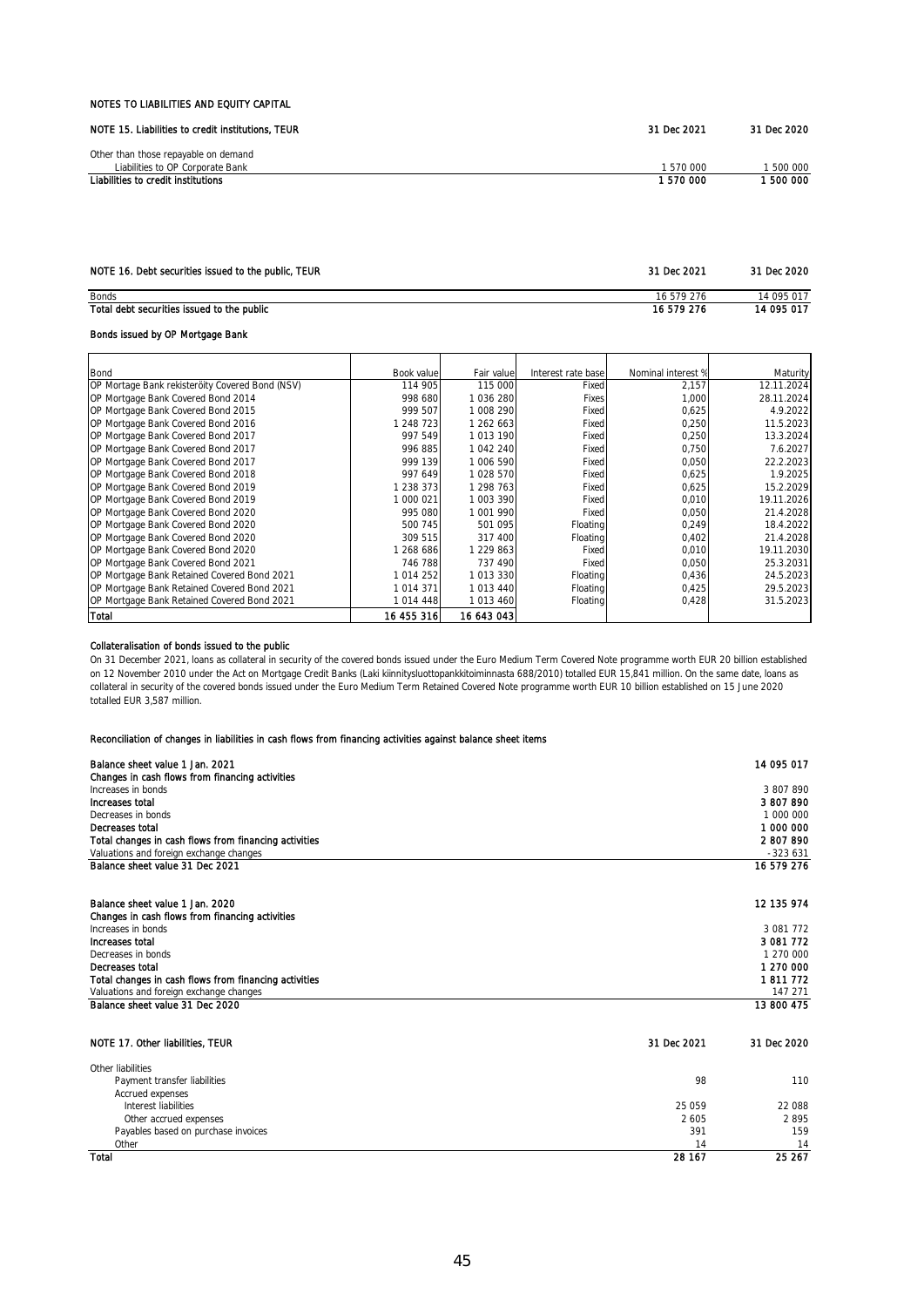#### Defined benefit pension plans

Schemes related to OP MB's supplementary pensions in OP Bank Group Pension Foundation have been treated as defined benefit plans. Supplementary pension schemes supplement statutory pension cover under the Employees Pensions Act (TyEL). Supplementary pension cover provided by the Pension Foundation is fully funded.

OP Bank Group Pension Foundation covers every employee who has reached the age of 20 years and who has been employed, as specified by TyEL, for two consecutive years by an employer within the Pension Foundation and whose employment has begun before 1 July 1991. The emplyment term entitling to pension begins from the day the employee turned 23 years in the emplyment of the employer. The salary/wage serving as the basis for calculation of pension refers to pernsionable pay based on one and the same employment and calculated under the Finnish Employees Pensions Act (TEL), in force until 31 December 2006. The retirement age of those covered by the Pension Foundation varies from 60 to 65 years, depending on the personnel group to which the employee belongs under the Pension Foundation rules. The most significant associated risk relates to the possibility of the actual return on investment assets being lower than the target set for the minimum return.

If such a risk materialised in several consecutive years, this would result in the charging of contributions.

The most significant actuarial risks of OP Bank Group Pension Foundation are associated with interest rate and market risks, systematically increasing life expectancy and inflation risk.

A change in the discount rate for pension liabilities has a substantial effect on the amount of pension liabilities.

Responsible for investment, the Board of Trustees of the Pension Foundation approves the pension institution's investment plan related to its assets.

A pension institution's chief actuary prepares annually a forecast for developments in technical provisions and pension costs. On this basis, investment asset allocation takes account of the requirements set by the nature of technical provisions for investment operations with respect to the level of security, productivity an liquidity, as well as the Pension Fund's risk-bearing capacity.

The amount of defined benefit pension obligations was 88 thousand euros (123), the fair value of pension assets 160 thousand euros (192) and net pension assets 72 Defined benefit pension costs recognised in the income statement totalled 0 thousand euros (0), and gains recognised in other comprehensive income arising from remeasurement totalled 2 thousand euros (2020: gains of 17 thousand euros).

| NOTE 18. Shareholders' equity, TEUR | 31 Dec 2021 | 31 Dec 2020 |
|-------------------------------------|-------------|-------------|
| Share capital                       | 60 000      | 60 000      |
| Unrestricted reserves               | 245 000     | 245 000     |
| Retained earnings                   |             |             |
| Profits for previous years          | 59 713      | 59 712      |
| Profit for the financial year       | 5 3 6 4     | 6 3 8 1     |
| <b>Total equity</b>                 | 370 077     | 371 093     |
| <b>Distributable reserves</b>       | 310 077     | 311 093     |
| Distributable profits               | 65 077      | 66 093      |

The Board of Directors proposes that a dividend of 70.02 euros be distributed per share (83.31), totalling 5,363 thousand euros (6,381).

Reserve for invested non-restricted equity consists of OP Cooperative's capital investment of EUR 245,000,000.

#### Share capital and number of shares

| Share capital and number of shares |        |
|------------------------------------|--------|
|                                    | Total  |
| Share capital, EUR thousand        | 60 000 |
| Number of shares                   | 76 592 |
| Proportion of share capital, %     | 100    |
|                                    |        |

OP Cooperative holds 100% of OP Mortgage Bank.

The minimum share capital of the Company is EUR 8,500,000 and the maximum share capital is EUR 150,000,000, within which limits the share capital may be increased or reduced without altering the Articles of Association. The minimum number of shares is 34,000 and the maximum number is 136,000. Permission from the Company is required for the acquisition of shares through transfer. The shares have no nominal value.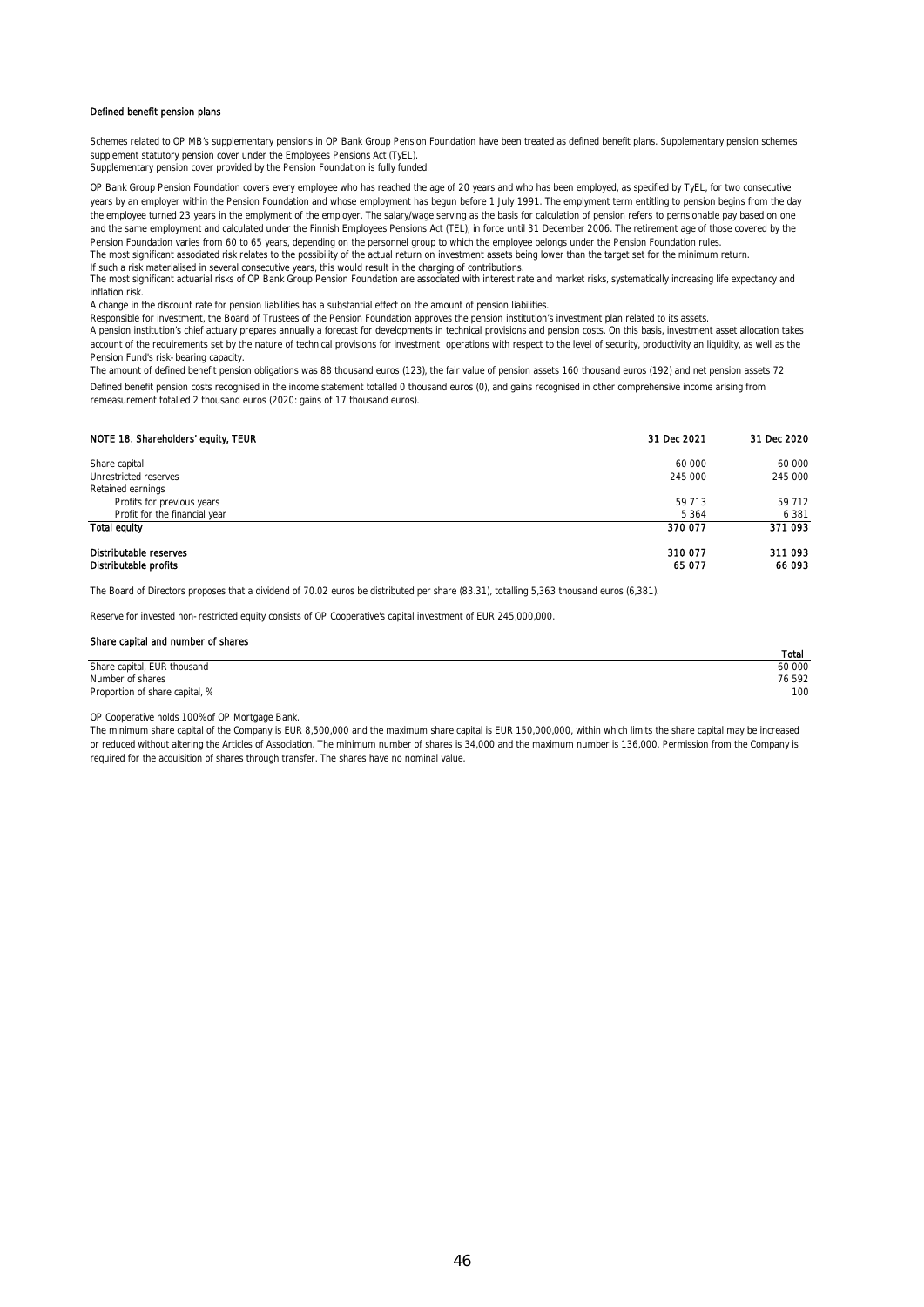#### OTHER NOTES TO THE BALANCE SHEET

#### NOTE 19. Classification of financial assets and liabilities, TEUR

|                                      |                |                | Recognised at fair |              |            |
|--------------------------------------|----------------|----------------|--------------------|--------------|------------|
|                                      |                | Recognised at  | value through      |              |            |
|                                      |                | fair value     | other              |              |            |
|                                      |                | through profit | comprehensive      | Carrying     | Fair value |
| <b>Assets</b>                        | Amortised cost | or loss        | Income             | amount total | total      |
| Receivables from credit institutions | 14 814 635     |                |                    | 14 814 635   | 14 814 635 |
| Derivative contracts                 |                | 170 200        |                    | 170 200      | 170 200    |
| Receivables from customers           | 3 5 8 4 4 4 5  |                |                    | 3 584 445    | 3 584 445  |
| Shares and participations            |                |                | 40                 | 40           | 40         |
| Other receivables                    | 30 931         |                |                    | 30 931       | 30 931     |
| <b>Financial assets</b>              | 18 430 010     | 170 200        | 40                 | 18 600 250   | 18 600 250 |
| Other than Financial assets          |                |                |                    | 310          | 310        |
| Total on 31 Dec 2021                 | 18 430 010     | 170 200        | 40                 | 18 600 560   | 18 600 560 |

|                                      | Recognised<br>at fair value |                       |              |            |
|--------------------------------------|-----------------------------|-----------------------|--------------|------------|
|                                      | through                     |                       | Carrying     | Fair value |
| Liabilities                          | profit or loss              | <b>Amortised cost</b> | amount total | total      |
| Liabilities to credit institutions   |                             | 1 570 000             | 570 000      | 570 000    |
| Derivative contracts                 | 52 966                      |                       | 52 966       | 52 966     |
| Debt securities issued to the public |                             | 16 579 276            | 16 579 276   | 16 643 043 |
| Other liabilities                    |                             | 25 267                | 25 267       | 25 267     |
| <b>Financial liabilities</b>         | 52 966                      | 18 174 543            | 18 227 509   | 18 291 275 |
| Other than filancial liabilities     |                             |                       | 2694         | 2694       |
| Total on 31 Dec 2021                 | 52 966                      | 18 174 543            | 18 230 202   | 18 293 969 |

|                                      |                |                | Recognised at fair |              |            |
|--------------------------------------|----------------|----------------|--------------------|--------------|------------|
|                                      |                | Recognised     | value through      |              |            |
|                                      |                | at fair value  | other              |              |            |
|                                      |                | through        | comprehensive      | Carrying     | Fair value |
| <b>Assets</b>                        | Amortised cost | profit or loss | Income             | amount total | total      |
| Receivables from credit institutions | 11 008 827     |                |                    | 11 008 827   | 11 008 827 |
| Derivative contracts                 |                | 431 801        |                    | 431 801      | 431 801    |
| Receivables from customers           | 4 536 259      |                |                    | 4 536 259    | 4 536 259  |
| Shares and participations            |                |                | 40                 | 40           | 40         |
| Other receivables                    | 28 369         |                |                    | 28 369       | 28 369     |
| <b>Finacial Assets</b>               | 15 573 454     | 431801         | 40                 | 16 005 296   | 16 005 296 |
| Other than Financial assets          |                |                |                    | 1056         | 1056       |
| Total on 31 Dec 2020                 | 15 573 454     | 431801         | 40                 | 16 006 351   | 16 006 351 |

|                                      | Recognised     |                |              |            |
|--------------------------------------|----------------|----------------|--------------|------------|
|                                      | at fair value  |                |              |            |
|                                      | through        |                | Carrying     | Fair value |
| <b>Liabilities</b>                   | profit or loss | Amortised cost | amount total | total      |
| Liabilities to credit institutions   |                | 500 000        | 500 000      | 500 000    |
| Derivative contracts                 | 14 908         |                | 14 908       | 14 908     |
| Debt securities issued to the public |                | 14 095 017     | 14 095 017   | 14 171 617 |
| Other liabilities                    |                | 22 3 5 9       | 22 359       | 22 3 5 9   |
| <b>Finacial liabilities</b>          | 14 908         | 15 617 376     | 15 632 283   | 15 708 883 |
| Other than filancial liabilities     |                |                | 2975         | 2975       |
| Total on 31 Dec 2020                 | 14 908         | 15 617 376     | 15 635 259   | 15 711 858 |

Debt securities issued to the public are carried at amortised cost. On 31 December, the fair value of these debt instruments was approximately EUR 63,766 thousand (76,600) higher than their carrying amount, based on information available in markets and employing commonly used valuation techniques.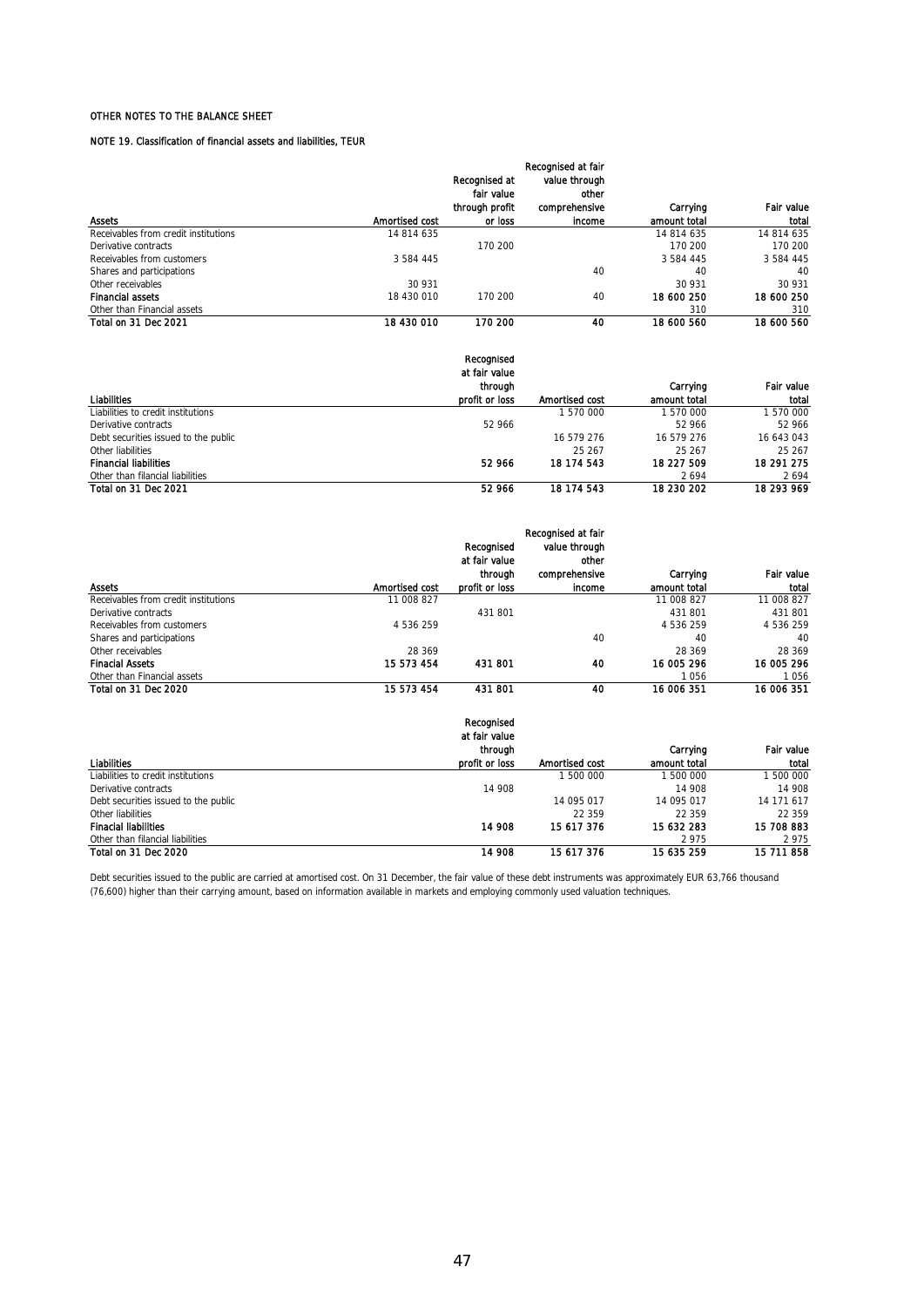#### NOTE 20. Financial instruments classification, grouped by valuation technique, TEUR

|                                                  |                            | 31 Dec 2021                | Fair value measurement at year end |               |
|--------------------------------------------------|----------------------------|----------------------------|------------------------------------|---------------|
| Recurring fair value measurements of assets      |                            | <b>Balance sheet value</b> | Level 1*                           | Level 2**     |
| Derivative contracts                             |                            | 170 200                    |                                    | 170 200       |
| Total                                            |                            | 170 200                    |                                    | 170 200       |
|                                                  |                            | 31 Dec 2020                | Fair value measurement at year end |               |
| Recurring fair value measurements of assets      |                            | <b>Balance sheet value</b> | Level 1*                           | Level 2**     |
| Derivative contracts                             |                            | 431 801                    |                                    | 431 801       |
| Total                                            |                            | 431 801                    |                                    | 431 801       |
|                                                  |                            | 31 Dec 2021                | Fair value measurement at year end |               |
| Recurring fair value measurements of liabilities |                            | <b>Balance sheet value</b> | Level 1*                           | Level 2**     |
| Derivative contracts                             |                            | 52 966                     |                                    | 52 966        |
| Total                                            |                            | 52 966                     |                                    | 52 966        |
|                                                  |                            | 31 Dec 2020                | Fair value measurement at year end |               |
| Recurring fair value measurements of liabilities |                            | <b>Balance sheet value</b> | Level 1*                           | Level 2**     |
| Derivative contracts                             |                            | 14 908                     |                                    | 14 908        |
| Total                                            |                            | 14 908                     |                                    | 14 908        |
|                                                  | 31 Dec 2021                |                            | Fair value measurement at year end |               |
| Financial liabilities not measured at fair value | <b>Balance sheet value</b> | Level 1*                   | Level 2**                          | Level 3***    |
| Debt securities issued to the public             | 16 579 276                 | 11 498 066                 | 1 272 815                          | 4 0 3 6 3 8 8 |
| Total                                            | 16 579 276                 | 11 498 066                 | 1 272 815                          | 4 036 388     |
|                                                  | 31 Dec 2020                |                            | Fair value measurement at year end |               |
| Financial liabilities not measured at fair value | <b>Balance sheet value</b> | Level 1*                   | Level 2**                          | Level 3***    |
| Debt securities issued to the public             | 14 095 017                 | 13 639 467                 |                                    | 962 395       |
| Total                                            | 14 095 017                 | 13 639 467                 |                                    | 962 395       |
|                                                  |                            |                            |                                    |               |

Valuation techniques whose input parameters involve uncertainty (Level 3)

| Opening balance 1 January 2021   | 962 395   |
|----------------------------------|-----------|
| Transfers to level 3             |           |
| Transfers from level 3           |           |
| Other changes                    | 3073993   |
| Closing balance 31 December 2021 | 4 036 388 |
|                                  |           |

The line Other change includes bonds on hierarchy level 3 issued by OP MB during the reporting period.

\*Level 1 includes equities listed on major stock exchanges, quoted debt instruments issued by companies, governments and financial institutions as well as exchange-traded derivatives. The fair value of these instruments is determined on the basis of market quotes.

\*\* Valuation techniques based on observable input parameters. The fair value of the instruments included within Level 2 means value derived from the market price of a financial instrument's components or similar financial instruments; or value which can be determined using commonly used valuation models and techniques if the inputs significant to the fair value measurement are based on observable market data. The fair value hierarchy level at OP Financial Group's includes OTC derivatives, quoted debt instruments issued by companies, governments and financial institutions which have not been included in Level 1, and repo agreements as well as securities lent or borrowed.

\*\*\* Valuation techniques whose input parameters involve uncertainty. The fair value determination of the instrumets included in Level 3 contains inputs no based on observable market data. Level 3 also includes bonds for which there is little, if any, market activity on the valuation date. Level 3 fair value is based on pricing information from a third party.

#### Transfers between hierarchy levels of recurring fair value measurements

Transfers between the levels of the fair value hierarchy are considered to take place on the date when an event causes such transfer or when circumstances change. Transfers between the levels are mainly due to the number of available market quotes.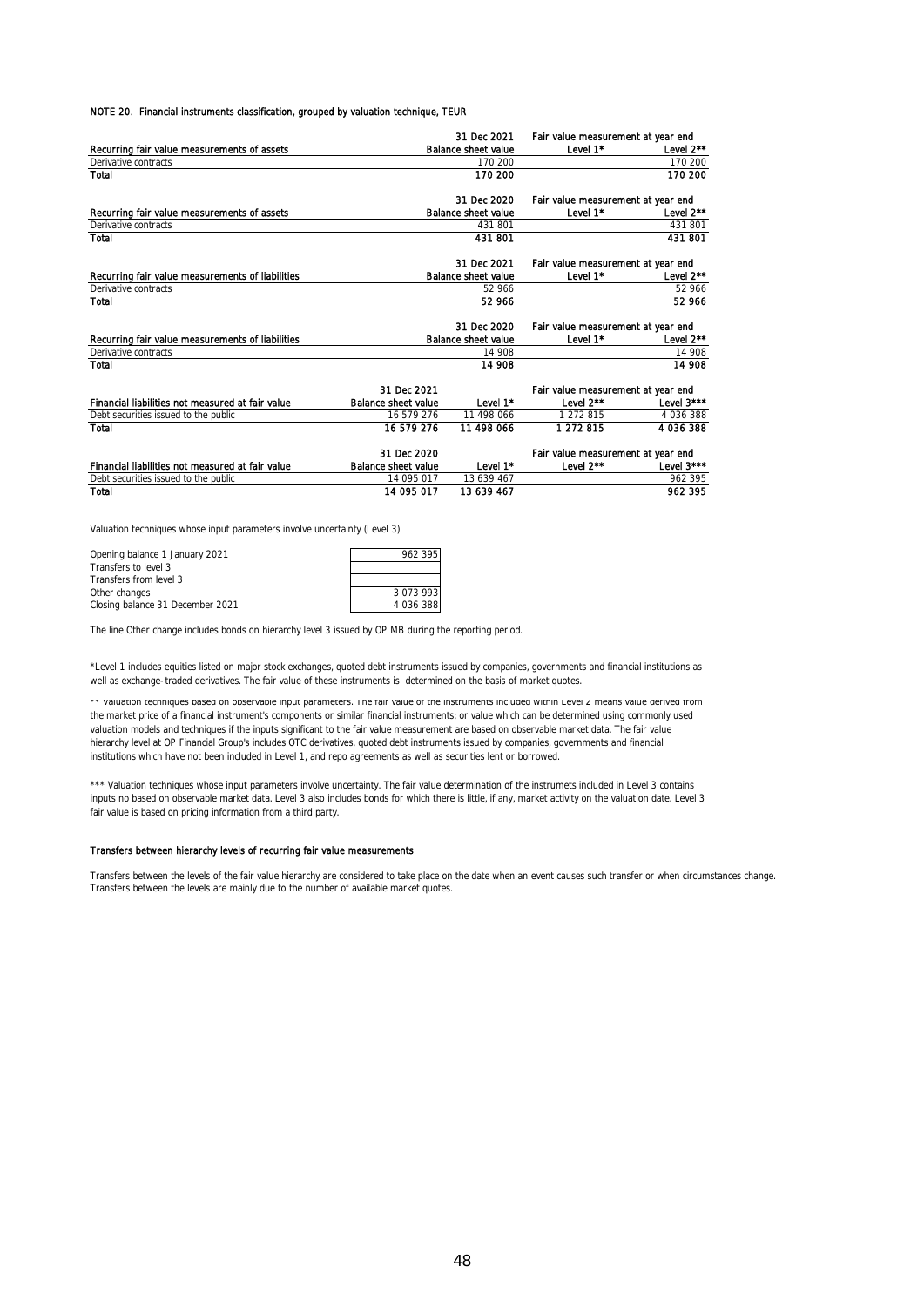#### OTHER NOTES

#### NOTE 21. NOTES TO THE CASH FLOW STATEMENT

| Interest received<br>Interest paid                     | $-28063$<br>71 122 | 17884<br>6 3 1 8 |
|--------------------------------------------------------|--------------------|------------------|
| Adjustments to profit for the financial year           |                    |                  |
| Impairment losses on receivables                       | 509                | 1649             |
| Income tax                                             | 1 3 4 1            | 1594             |
| Price difference recognised                            | $-16471$           | 6.046            |
| Other                                                  | $-19$              | 12               |
| <b>Total adjustments</b>                               | $-14640$           | 9 3 0 2          |
| Cash and cash equivalents                              |                    |                  |
| Receivables from credit institutions payable on demand | 102 402            | 214 695          |
| Total cash and cash equivalents                        | 102 402            | 214 695          |

#### NOTE 22. Related party transactions

OP MB's related parties comprise companies consolidated into OP Cooperative Consolidated, associates, key management personnel and their close family members, and other related-party entities. The company's key management personnel comprises the Managing Director, Deputy Managing Director and members of the Board of Directors. Related parties also include companies over which a key management person or their close family member, either alone or together with another person, exercise control. Other entities regarded as related parties include OP Bank Group Pension Fund and OP Financial Group Personnel Fund. Related parties have been defined in accordance with IAS 24. Related party transactions consist of paid salaries and fees as well as ordinary business transactions. Standard loan terms and conditions are applied to loans granted to related parties. Loans are tied to generally used reference interest rates

#### Business transactions with related parties, TEUR

|                                    | 2021           |           |                 | 2020      |
|------------------------------------|----------------|-----------|-----------------|-----------|
|                                    | OP Cooperative | Other     | OP Cooperative  | Other     |
| Loans                              |                | 2863769   |                 | 2 375 757 |
| Other receivables                  |                | 188 693   |                 | 462 432   |
| Deposits                           |                | 1 570 000 |                 | 1 500 000 |
| Other liabilities                  | 75             | 3890959   | 14 <sub>1</sub> | 844 975   |
|                                    |                |           |                 |           |
| Interest income                    |                | 12 3 9 2  |                 | 12 155    |
| Interest expenses                  |                | 15 205    |                 | 144 201   |
| Dividend income                    |                |           |                 |           |
| Net commission income and expenses |                | $-5516$   |                 | $-4060$   |
| Other operating income             |                |           |                 |           |
| Operating costs                    | 1632           | 3 1 3 4   | 798             | 2 0 0 5   |

All OP MB's derivative contracts have been entered into with OP Corporate Bank plc. Data on derivative contracts are presented in Note 3 Net interest income and in Note 10 Derivative contracts.

#### Shares held by related parties

The parent company holds all of the 76,592 shares.

Wages and salaries paid to Managing Director Sanna Erikson and her fringe benefits were, as follows:

| wages and salaries | 131 |
|--------------------|-----|
| fringe benefits    |     |
| Total              | 132 |

#### NOTE 23. Events after the balance sheet date

OP Financial Group has decided to apply an RWA floor – based on the standardised approach – in the second quarter of 2022. This is due to enhanced regulatory requirements and discussions with the European Central Bank (ECB) on the application of the Internal Ratings Based Approach (IRBA). The floor will be applied within OP Financial Group in the second quarter of 2022. After application of the floor, OP Mortgage Bank's CET1 ratio will be an estimated 30%. Application of the floor is a temporary capital measure which will not affect OP Mortgage Bank's good risk position. The impact of the floor will be eliminated in stages over the coming years, as the ECB approves the Group's development measures regarding the Internal Ratings Based Approach. Application of the floor will have no material impact on OP Financial Group's bond issuance plan for 2022

#### NOTE 24. Structure of funding, TEUR

|                                      | 31 Dec 2021 | Share, % | Dec 2020<br>31 | Share, % |
|--------------------------------------|-------------|----------|----------------|----------|
| Liabilities to credit institutions   | 1 570 000   | 8.5      | 1 500 000      | 9.4      |
| Debt securities issued to the public | 16 579 276  | 89.4     | 14 095 017     | 88,1     |
| Other liabilities                    | 27893       | 0,2      | 25 267         | 0,2      |
| Shareholders' equity                 | 370 077     | 2.0      | 371 093        | 2,3      |
| Total                                | 18 547 246  | 100.0    | 15 991 376     | 100,0    |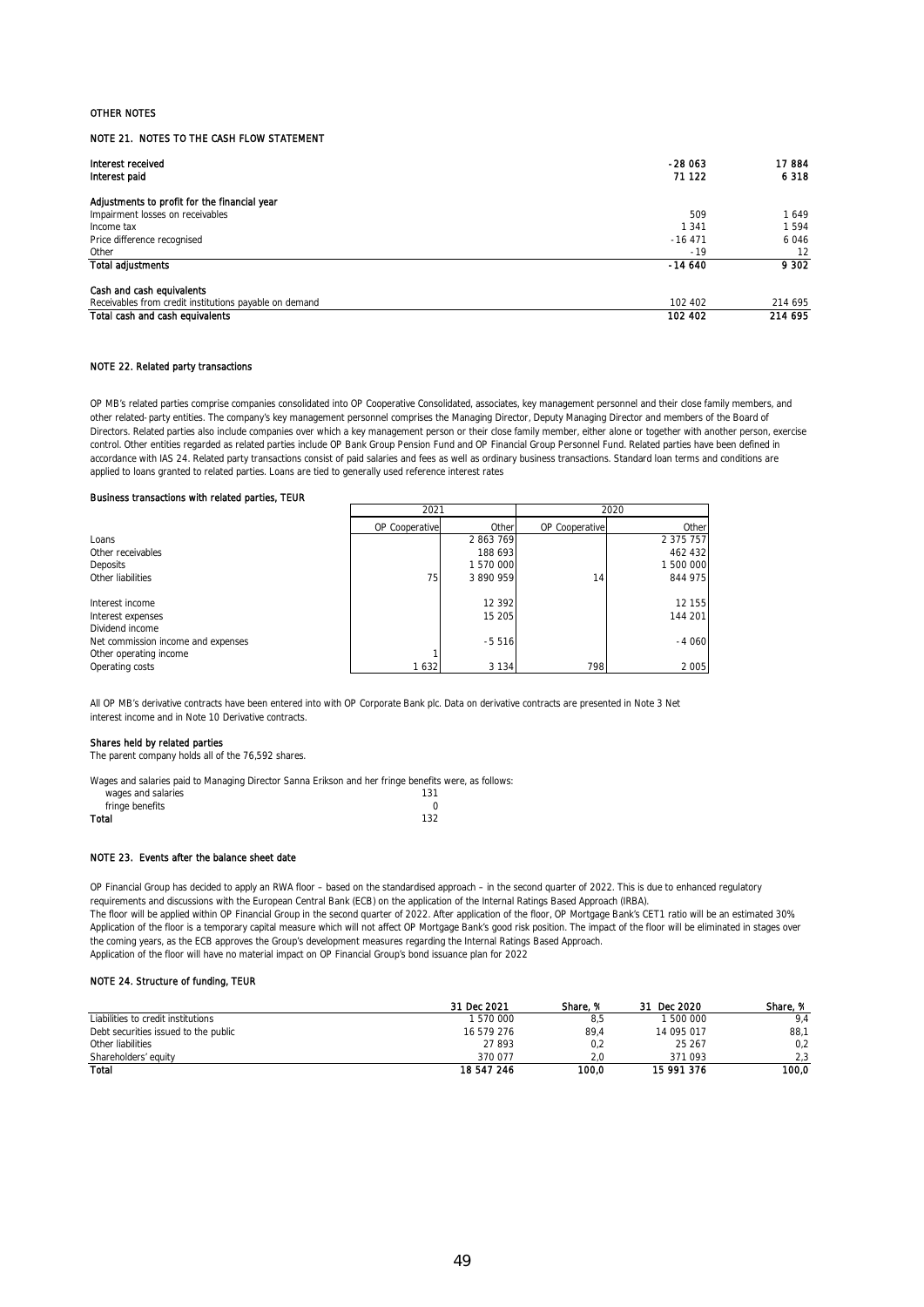#### NOTE 25. Maturity distribution of financial assets and liabilities by residual term to maturity, TEUR

|                                      | Less than |             | $1 - 5$    | $5 - 10$    | More than |            |
|--------------------------------------|-----------|-------------|------------|-------------|-----------|------------|
| 31 Dec 2021                          | 3 months  | 3-12 months | vears      | vears       | 10 years  | Total      |
| <b>Financial assets</b>              |           |             |            |             |           |            |
| Receivables from credit institutions | 123835    | 110 000     | 9 032 800  | 5 548 000   |           | 14 814 635 |
| Receivables from customers           | 117859    | 353 590     | 1 542 672  | 1 075 924   | 492 983   | 3 583 028  |
| <b>Total financial assets</b>        | 241 693   | 463 590     | 10 575 472 | 6 623 924   | 492 983   | 18 397 663 |
| <b>Financial liabilities</b>         |           |             |            |             |           |            |
| Liabilities to credit institutions   |           | 570 000     | 1 000 000  |             |           | 1570000    |
| Debt securities issued to the public |           | 500 252     | 9 399 739  | 5 555 326   | 123 960   | 16 579 276 |
| <b>Total financial liabilities</b>   |           | 2070252     | 10 399 739 | 5 5 5 3 2 6 | 123 960   | 18 149 276 |

|                                      | Less than |             | $1 - 5$   | $5 - 10$  | More than |            |
|--------------------------------------|-----------|-------------|-----------|-----------|-----------|------------|
| 31 Dec 2020                          | 3 months  | 3-12 months | vears     | years     | 10 year   | Total      |
| <b>Financial assets</b>              |           |             |           |           |           |            |
| Receivables from credit institutions | 218 877   |             | 5 142 800 | 5 647 150 |           | 11 008 827 |
| Receivables from customers           | 132 153   | 416 600     | 861859    | 1 381 331 | 739 180   | 4 531 123  |
| <b>Total financial assets</b>        | 351 029   | 416 600     | 7004659   | 7028481   | 739 180   | 15 539 949 |
| <b>Financial liabilities</b>         |           |             |           |           |           |            |
| Liabilities to credit institutions   | 100 000   | 400 000     |           |           |           | 500 000    |
| Debt securities issued to the public | 999 797   |             | 7 285 944 | 5 809 276 |           | 14 095 017 |
| <b>Total financial liabilities</b>   | 1 099 797 | 400 000     | 7 285 944 | 5809276   |           | 15 595 017 |

The presented cash flows have not been discounted.

#### NOTE 26. Funding risk

OP Financial Group's liquidity management has been centralised within OP Corporate Bank which is OP Mortgage Bank can also exploit OP Financial Group's liquidity buffer.

#### NOTE 27. Maturity of financial assets and liabilities by due date or repricing, TEUR

Contractual repricing dates or earlier due dates on 31 December 2021.

|                                      | month     |            |                                | $> 1 - 2$ | $> 2 - 5$     | More than |               |
|--------------------------------------|-----------|------------|--------------------------------|-----------|---------------|-----------|---------------|
| 31 Dec 2021                          | or less   |            | $> 1-3$ months $> 3-12$ months | years     | years         | 5 years   | Total         |
| <b>Financial assets</b>              |           |            |                                |           |               |           |               |
| Receivables from credit institutions | 977 452   | 10 345 983 | 2 830 150                      | 199 650   | 334 200       | 127 200   | 14 814 635    |
| Receivables from customers           | 711 558   | 895 070    | 1970749                        | 923       | 990           | 2 7 3 7   | 3 583 028     |
| <b>Total financial assets</b>        | 689 010   | 11 241 053 | 4 800 899                      | 200 573   | 336 190       | 129 937   | 18 397 663    |
| <b>Financial liabilities</b>         |           |            |                                |           |               |           |               |
| Liabilities to credit institutions   | 400 000   | 1 000 000  | 170 000                        |           |               |           | 1570000       |
| Debt securities issued to the public | 934 219   | 3 043 071  | 999 507                        | 2 247 862 | 4 108 805     | 5 245 811 | 16 579 276    |
| <b>Total financial liabilities</b>   | 334 219   | 4 043 071  | 1 169 507                      | 2 247 862 | 4 108 805     | 5 245 811 | 18 149 276    |
|                                      | month     |            |                                | $> 1 - 2$ | $> 2 - 5$     | More than |               |
| 31 Dec 2020                          | or less   |            | $> 1-3$ months $> 3-12$ months | vears     | years         | 5 years   | Total         |
| <b>Financial assets</b>              |           |            |                                |           |               |           |               |
| Receivables from credit institutions | 1 074 195 | 6 479 632  | 2 830 150                      |           | 484 850       | 140 000   | 11 008 827    |
| Receivables from customers           | 925 395   | 1 128 267  | 2 468 099                      | 3 1 2 1   | 2 7 5 0       | 3 4 9 1   | 4 5 3 1 1 2 3 |
| Total financial assets               | 999 590   | 7 607 898  | 5 298 249                      | 3 1 2 1   | 487 600       | 143 491   | 15 539 949    |
| <b>Financial liabilities</b>         |           |            |                                |           |               |           |               |
| Liabilities to credit institutions   | 400 000   | 1 100 000  |                                |           |               |           | 1 500 000     |
| Debt securities issued to the public |           | 999 797    |                                | 998 790   | 5 3 5 2 7 5 0 | 5 498 253 | 14 095 017    |
| <b>Total financial liabilities</b>   | 645 427   | 2 099 797  |                                | 998 790   | 5 352 750     | 5 498 253 | 15 595 017    |

#### NOTE 29. Interest rate risk

At OP Mortgage Bank, the interest rate risk indicator applied is a key figure in which the effect of a parallel 1 percentage point change in the interest rate on the present value of the banking book excluding customer margin is proportioned to the Bank's capital base. The present value is calculated and reported every month. At the end of the year, the value of the key figure was –0.46%. Interest rate risk can be considered low. The interest rate risk comes mainly from the differences of the loan portfolio available for use as collateral for bonds and its interest rate linkages as well as the company's equity.

#### Sensitivity analysis for interest rate risk

|                                  |                     | Impact on equity |             |                            |  |
|----------------------------------|---------------------|------------------|-------------|----------------------------|--|
| <b>TEUR</b>                      | Risk<br>. parameter | Change           | 31 Dec 2021 | : 2020<br><b>Der</b>       |  |
| Interes <sup>®</sup><br>ate risk | 'nterest rate<br>.  | pp               | 1012,6      | 3830<br><b>JOJY,C</b><br>. |  |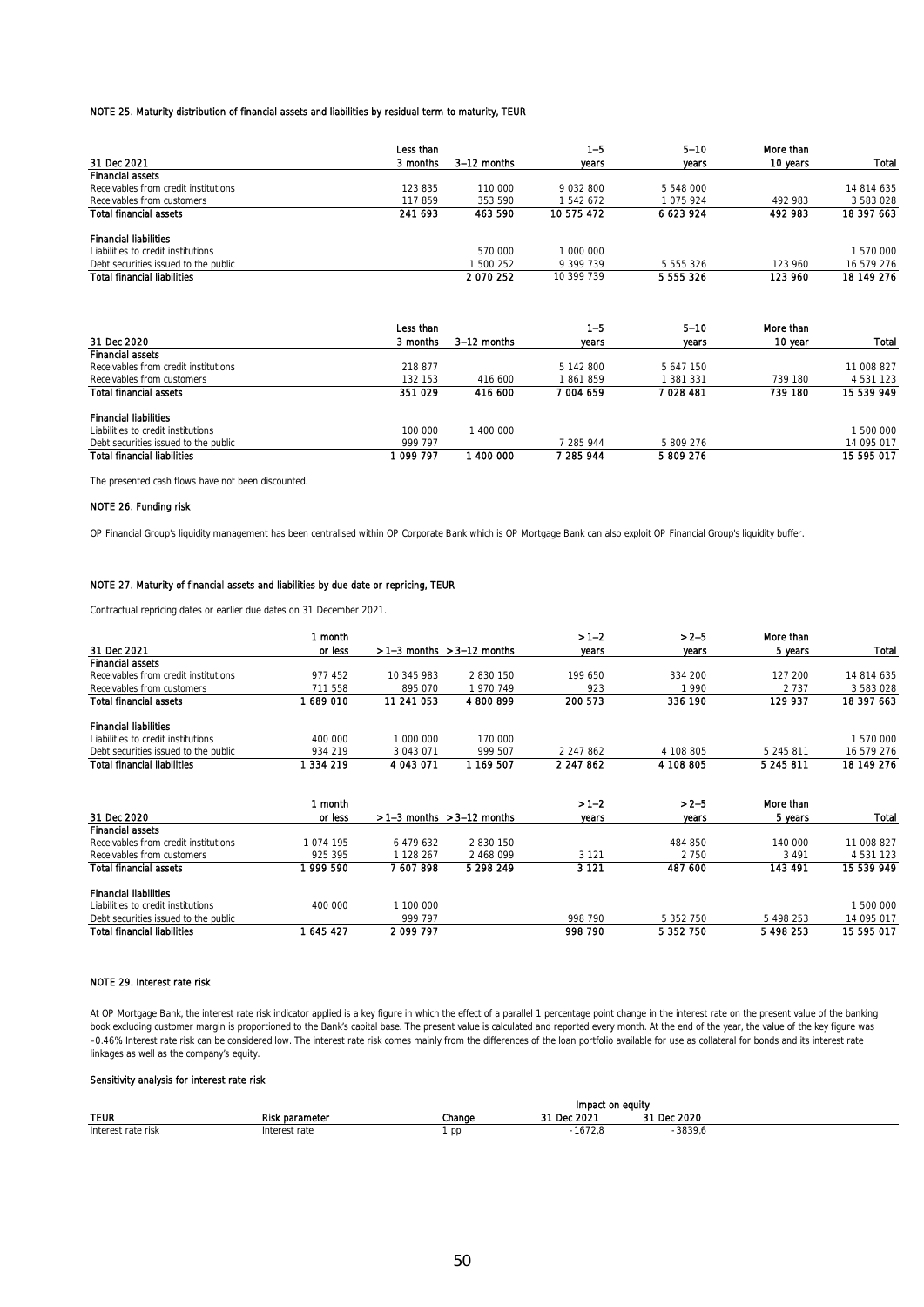### SIGNATURES TO THE FINANCIAL STATEMENTS AND ANNUAL REPORT

Helsinki, 1 March 2022

Mikko Timonen **Kaisu Christie** Kaisu Christie Lauri Iloniemi Chair of the Board of Directors

Sanna Eriksson Managing Director

# AUDITOR'S NOTE

We have today issued an auditors' report on the performed audit.

Helsinki, 2 March 2022

KPMG Oy Ab Authorised Public Accountants

Tiia Kataja Authorised Public Accountant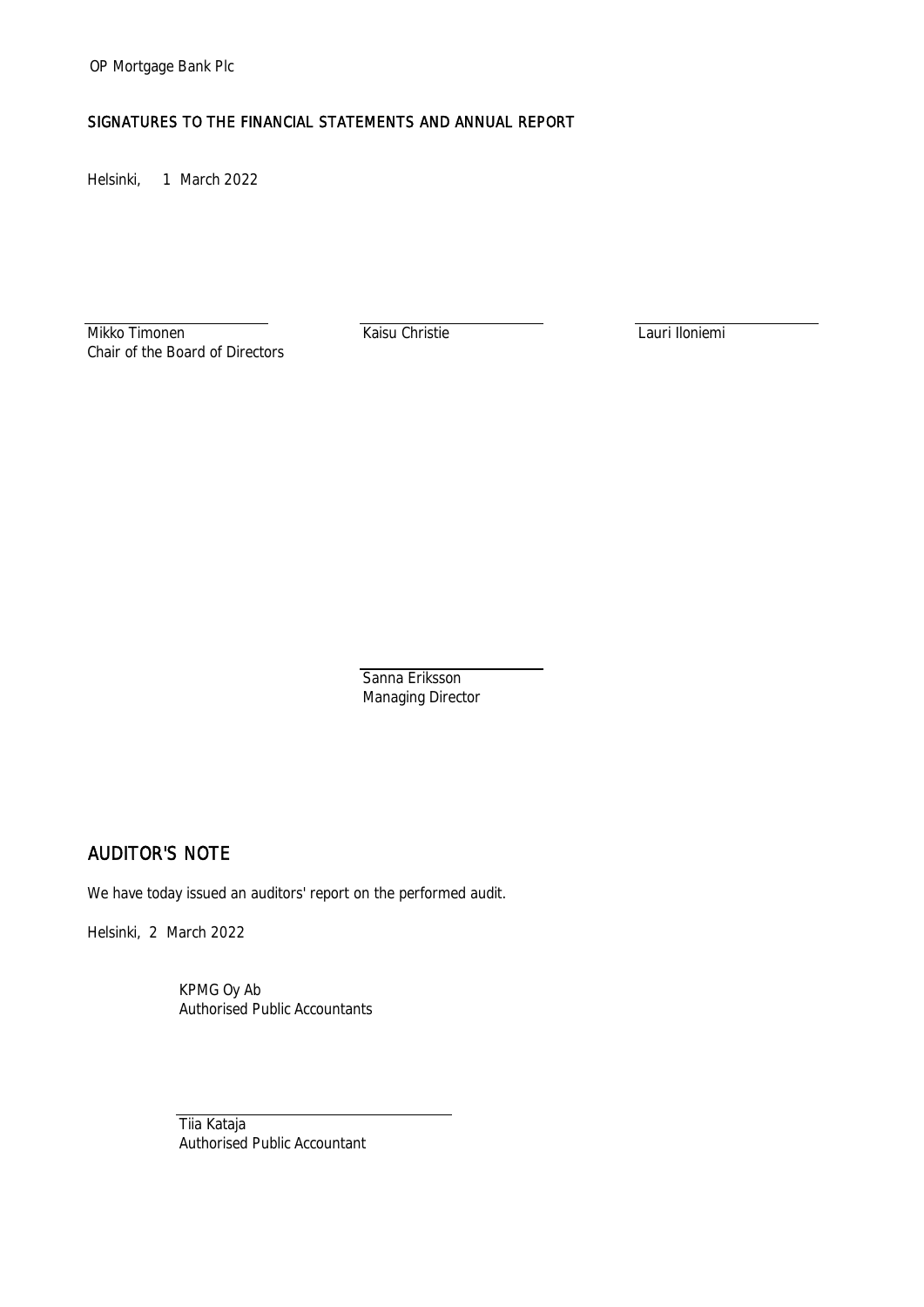

This document is an English translation of the Finnish auditor's report. Only the Finnish version of the report is legally binding.

# **Auditor's Report**

To the Annual General Meeting of OP Mortgage Bank Plc

### *Report on the Audit of the Financial Statements*

#### **Opinion**

We have audited the financial statements of OP Mortgage Bank Plc (business identity code 1614329-2) for the year ended 31 December 2021. The financial statements comprise balance sheet, income statement, statement of comprehensive income, statement of changes in equity, cash flow statement and notes, including a summary of significant accounting policies.

In our opinion the financial statements give a true and fair view of the bank's financial performance and financial position and cash flows in accordance with International Financial Reporting Standards (IFRS) as adopted by the EU and comply with statutory requirements.

Our opinion is consistent with the additional report submitted to the Board of Directors.

#### **Basis for Opinion**

We conducted our audit in accordance with good auditing practice in Finland. Our responsibilities under good auditing practice are further described in the *Auditor's Responsibilities for the Audit of the Financial Statements* section of our report.

We are independent of the company in accordance with the ethical requirements that are applicable in Finland and are relevant to our audit, and we have fulfilled our other ethical responsibilities in accordance with these requirements.

In our best knowledge and understanding, the non-audit services that we have provided to the company are in compliance with laws and regulations applicable in Finland regarding these services, and we have not provided any prohibited non-audit services referred to in Article 5(1) of regulation (EU) 537/2014. The nonaudit services that we have provided have been disclosed in note 6 to the financial statements.

We believe that the audit evidence we have obtained is sufficient and appropriate to provide a basis for our opinion.

#### **Materiality**

The scope of our audit was influenced by our application of materiality. The materiality is determined based on our professional judgement and is used to determine the nature, timing and extent of our audit procedures and to evaluate the effect of identified misstatements on the financial statements as a whole. The level of materiality we set is based on our assessment of the magnitude of misstatements that, individually or in aggregate, could reasonably be expected to have influence on the economic decisions of the users of the financial statements. We have also taken into account misstatements and/or possible misstatements that in our opinion are material for qualitative reasons for the users of the financial statements.

#### **Key Audit Matters**

Key audit matters are those matters that, in our professional judgment, were of most significance in our audit of the financial statements of the current period. These matters were addressed in the context of our audit of the financial statements as a whole, and in forming our opinion thereon, and we do not provide a separate opinion on these matters. The significant risks of material misstatement referred to in the EU Regulation No 537/2014 point (c) of Article 10(2) are included in the description of key audit matters below.

We have also addressed the risk of management override of internal controls. This includes consideration of whether there was evidence of management bias that represented a risk of material misstatement due to fraud.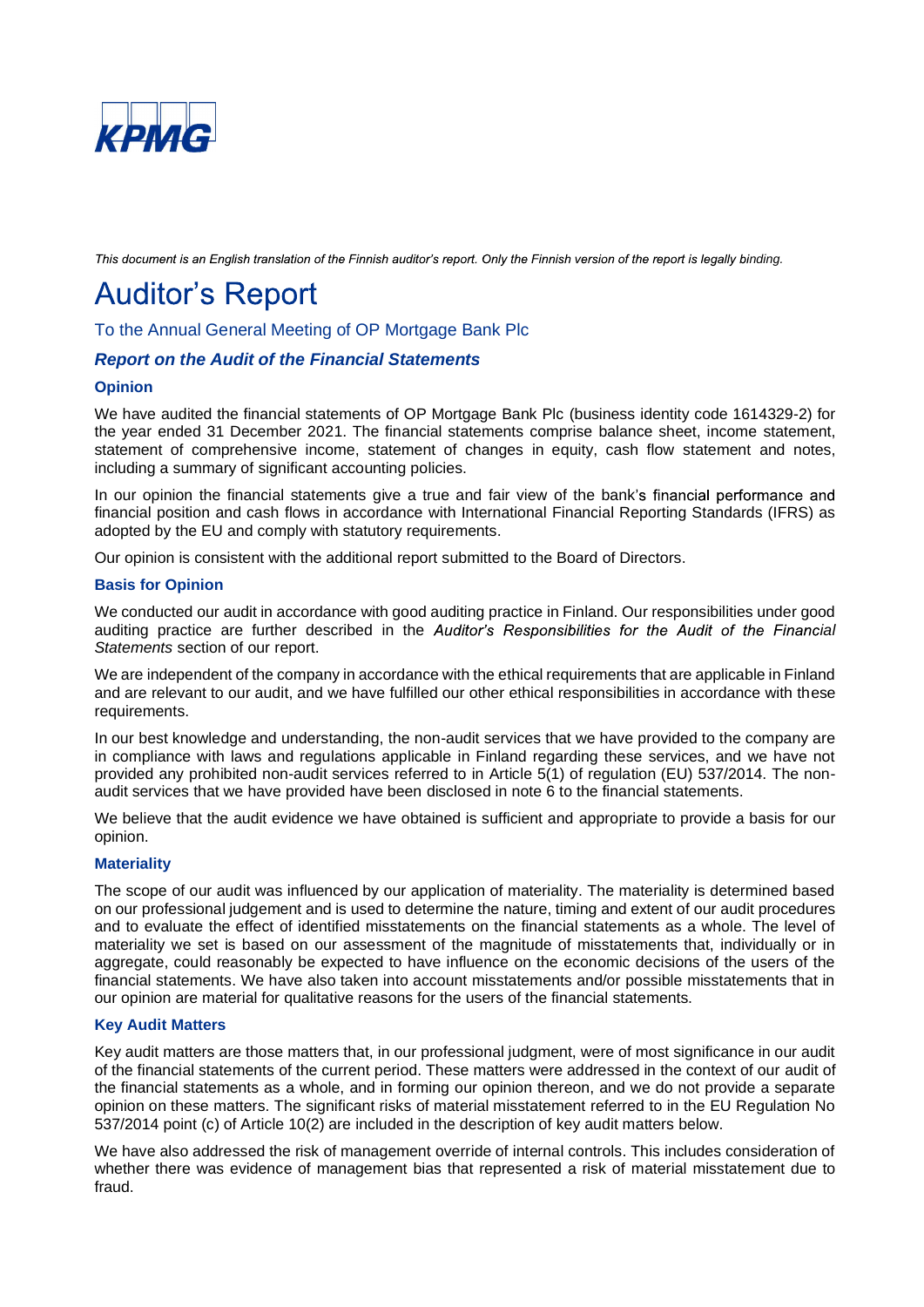

#### **THE KEY AUDIT MATTER HOW THE MATTER WAS ADDRESSED IN THE AUDIT**

### Receivables from credit institutions and receivables from customers - valuation (accounting **policies, notes 9, 11, 16 and 19 to financial statements)**

- Receivables from credit institutions, EUR 14.8 billion, and receivables from customers, EUR 3.6 billion, are significant items on the OP Mortgage Bank's balance sheet comprising 99% of the total assets. Receivables from credit institutions are intermediary loans issued to OP Financial Group's member banks and receivables from customers are mortgage-backed loans issued by OP Mortgage Bank.
- The calculation of expected credit losses (ECL) in accordance with IFRS 9 *Financial Instruments* involves assumptions, estimates and management judgement in determining, for example, the probability and amount of expected credit losses and significant increases in credit risk.
- The components of the ECL calculation are updated and refined in the light of actual credit risk developments, validation and improvement of the calculation process, and regulatory changes and requirements.
- Due to the significance of the carrying amount of receivables, the complexity of the valuation methods applied and management judgement involved, the valuation of receivables is addressed as a key audit matter.
- We evaluated the intermediary loan process, compliance with lending guidelines, credit risk management, and policies and controls for recording and monitoring receivables.
- We gained an understanding of OP Cooperative's control environment for the centralised lending process components and the calculation of expected credit losses by performing centralised audit procedures.
- The main areas of the audit were the assessment of the monitoring process of collateral valuations for covered bonds using data analyses, components in ECL calculation requiring management judgement and the impact of the Covid-19 pandemic on the credit risk position and the ECL calculation.
- Furthermore, we considered the appropriateness of the notes provided by OP Mortgage Bank in respect of receivables and expected credit losses.

#### **Responsibilities of the Board of Directors and the Managing Director for the Financial Statements**

The Board of Directors and the Managing Director are responsible for the preparation of financial statements that give a true and fair view in accordance with International Financial Reporting Standards (IFRS) as adopted by the EU and comply with statutory requirements. The Board of Directors and the Managing Director are also responsible for such internal control as they determine is necessary to enable the preparation of financial statements that are free from material misstatement, whether due to fraud or error.

In preparing the financial statements, the Board of Directors and the Managing Director are responsible for assessing the company's ability to continue as a going concern, disclosing, as applicable, matters relating to going concern and using the going concern basis of accounting. The financial statements are prepared using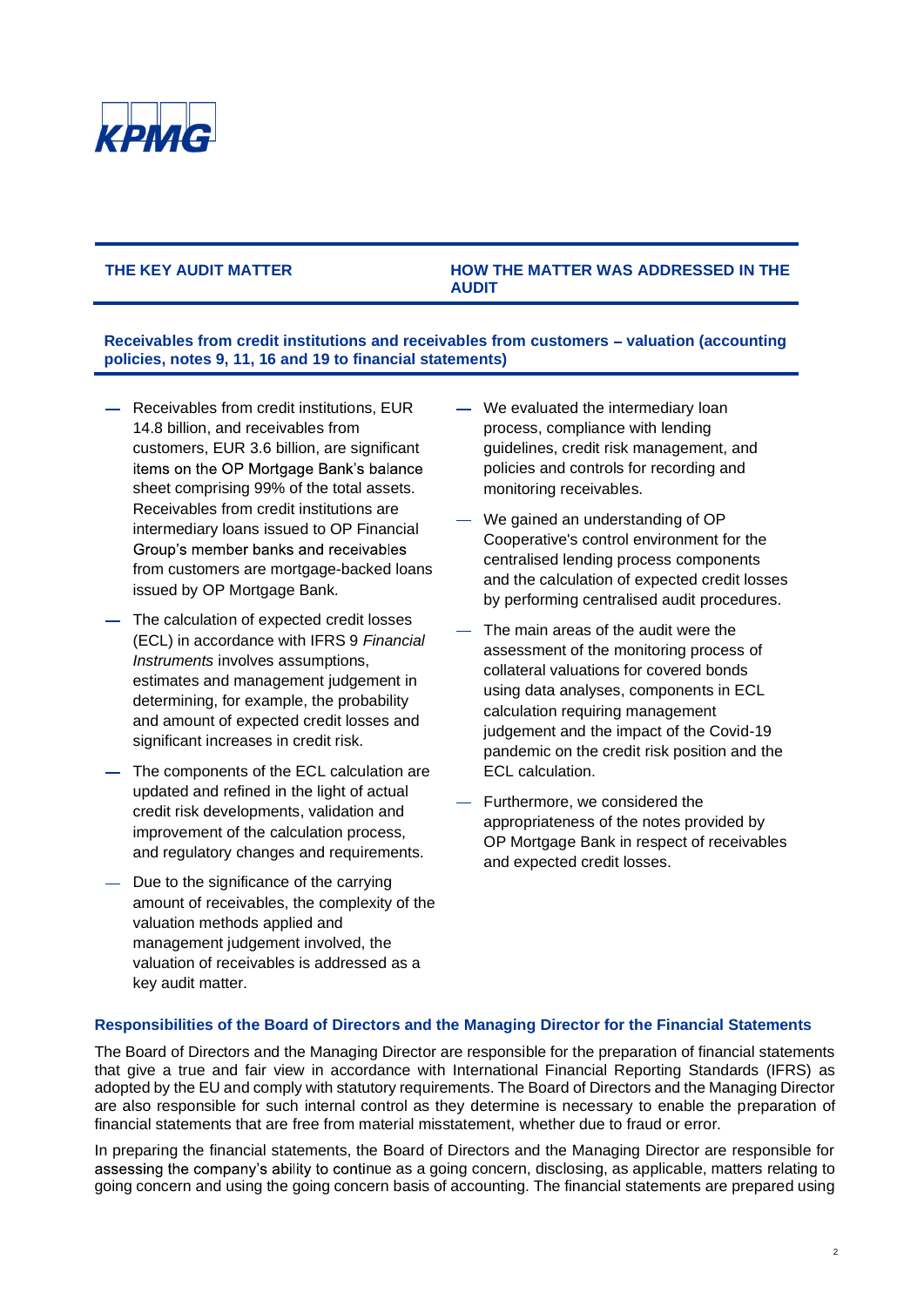

the going concern basis of accounting unless there is an intention to liquidate the company or cease operations, or there is no realistic alternative but to do so.

#### **Auditor's Responsibilities for the Audit of the Financial Statements**

Our objectives are to obtain reasonable assurance about whether the financial statements as a whole are free from material misstatement, whether due to fraud or error, and to issue an auditor's report that includes our opinion. Reasonable assurance is a high level of assurance, but is not a guarantee that an audit conducted in accordance with good auditing practice will always detect a material misstatement when it exists. Misstatements can arise from fraud or error and are considered material if, individually or in the aggregate, they could reasonably be expected to influence the economic decisions of users taken on the basis of the financial statements.

As part of an audit in accordance with good auditing practice, we exercise professional judgment and maintain professional skepticism throughout the audit. We also:

- Identify and assess the risks of material misstatement of the financial statements, whether due to fraud or error, design and perform audit procedures responsive to those risks, and obtain audit evidence that is sufficient and appropriate to provide a basis for our opinion. The risk of not detecting a material misstatement resulting from fraud is higher than for one resulting from error, as fraud may involve collusion, forgery, intentional omissions, misrepresentations, or the override of internal control.
- Obtain an understanding of internal control relevant to the audit in order to design audit procedures that are appropriate in the circumstances, but not for the purpose of expressing an opinion on the effectiveness of the company's internal control.
- Evaluate the appropriateness of accounting policies used and the reasonableness of accounting estimates and related disclosures made by management.
- Conclude on the appropriateness of the Board of Directors' and the Managing Director's use of the going concern basis of accounting and based on the audit evidence obtained, whether a material uncertainty exists related to events or conditions that may cast significant doubt on the company's ability to continue as a going concern. If we conclude that a material uncertainty exists, we are required to draw attention in our auditor's report to the related disclosures in the financial statements or, if such disclosures are inadequate, to modify our opinion. Our conclusions are based on the audit evidence obtained up to the date of our auditor's report. However, future events or conditions may cause the company to cease to continue as a going concern.
- Evaluate the overall presentation, structure and content of the financial statements, including the disclosures, and whether the financial statements represent the underlying transactions and events so that the financial statements give a true and fair view.

We communicate with those charged with governance regarding, among other matters, the planned scope and timing of the audit and significant audit findings, including any significant deficiencies in internal control that we identify during our audit.

We also provide those charged with governance with a statement that we have complied with relevant ethical requirements regarding independence, and communicate with them all relationships and other matters that may reasonably be thought to bear on our independence, and where applicable, related safeguards.

From the matters communicated with those charged with governance, we determine those matters that were of most significance in the audit of the financial statements of the current period and are therefore the key audit matters. We describe these matters in our auditor's report unless law or regulation precludes public disclosure about the matter or when, in extremely rare circumstances, we determine that a matter should not be communicated in our report because the adverse consequences of doing so would reasonably be expected to outweigh the public interest benefits of such communication.